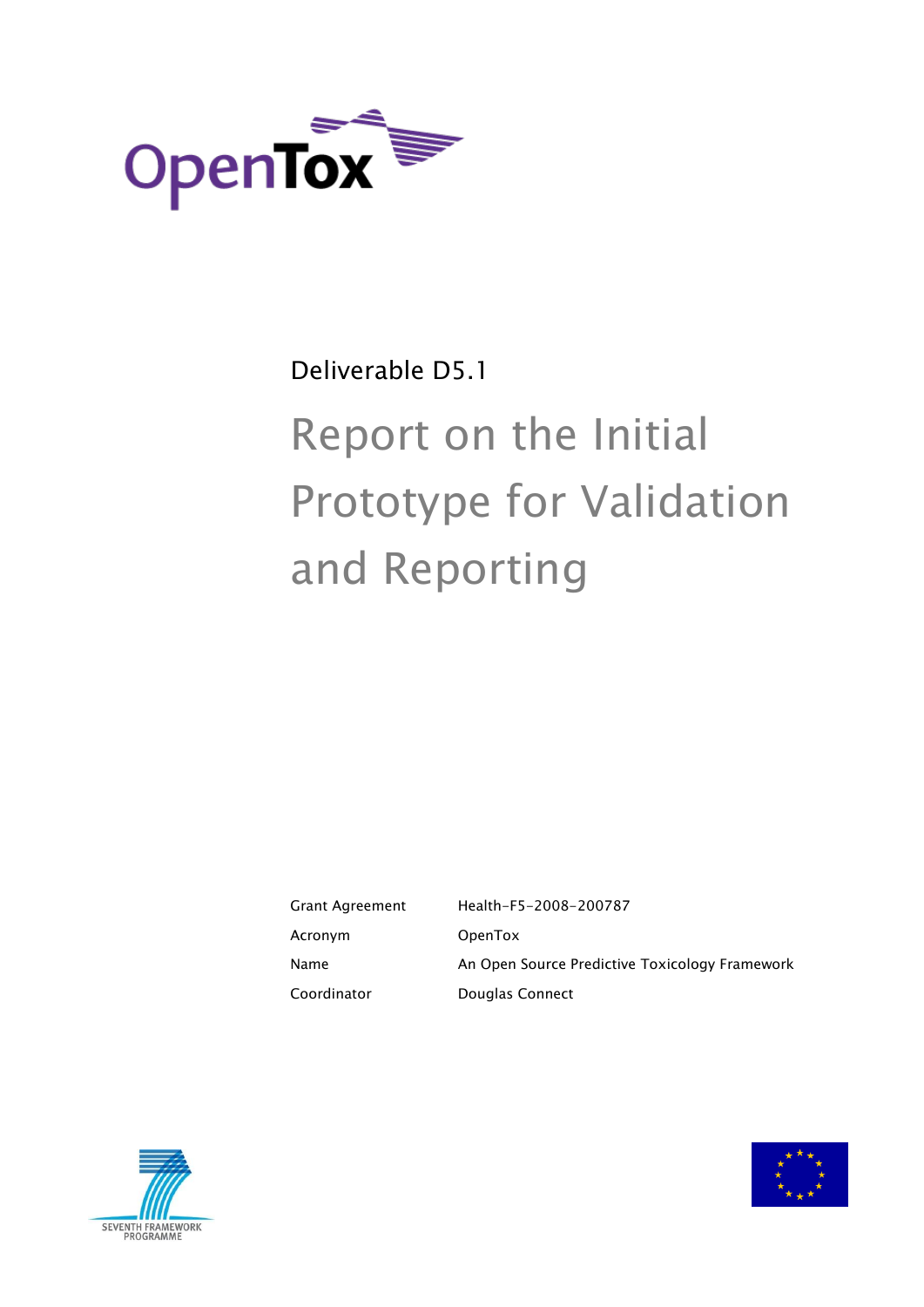

| Contract No.   | Health-F5-2008-200787                              |        |
|----------------|----------------------------------------------------|--------|
| Document Type: | Deliverable Report                                 |        |
| WP/Task:       | WP5                                                |        |
| Name           | Report on Initial Prototype of Validation Routines |        |
| Document ID:   | OpenTox Deliverable Report 1 WP5                   |        |
| Date:          | March 8, 2010                                      |        |
| Status:        | Final Version                                      |        |
| Organisation:  | Albert-Ludwigs Universität, Freiburg               |        |
| Contributors   | Andreas Karwath                                    | ALU-FR |
|                | Martin Gütlein                                     | ALU-FR |
|                | Barry Hardy (review)                               | DC     |
|                | Nicki Douglas                                      | DC     |

| Dis<br>. | ווני |
|----------|------|
|          |      |

| Purpose of Document: | To document results for this deliverable                                    |
|----------------------|-----------------------------------------------------------------------------|
|                      |                                                                             |
| Document History:    | 1 - Initial draft prepared on Feb 12, 2010                                  |
|                      | 2 - Some minor changes, report examples added to appendix, Feb. 19,<br>2010 |
|                      | 3 - Added validation objects, and future work, Feb. 27, 2010                |
|                      | 4 - Final approved version, Feb 28, 2010                                    |
|                      | 5 - Updated version, March 8, 2010                                          |



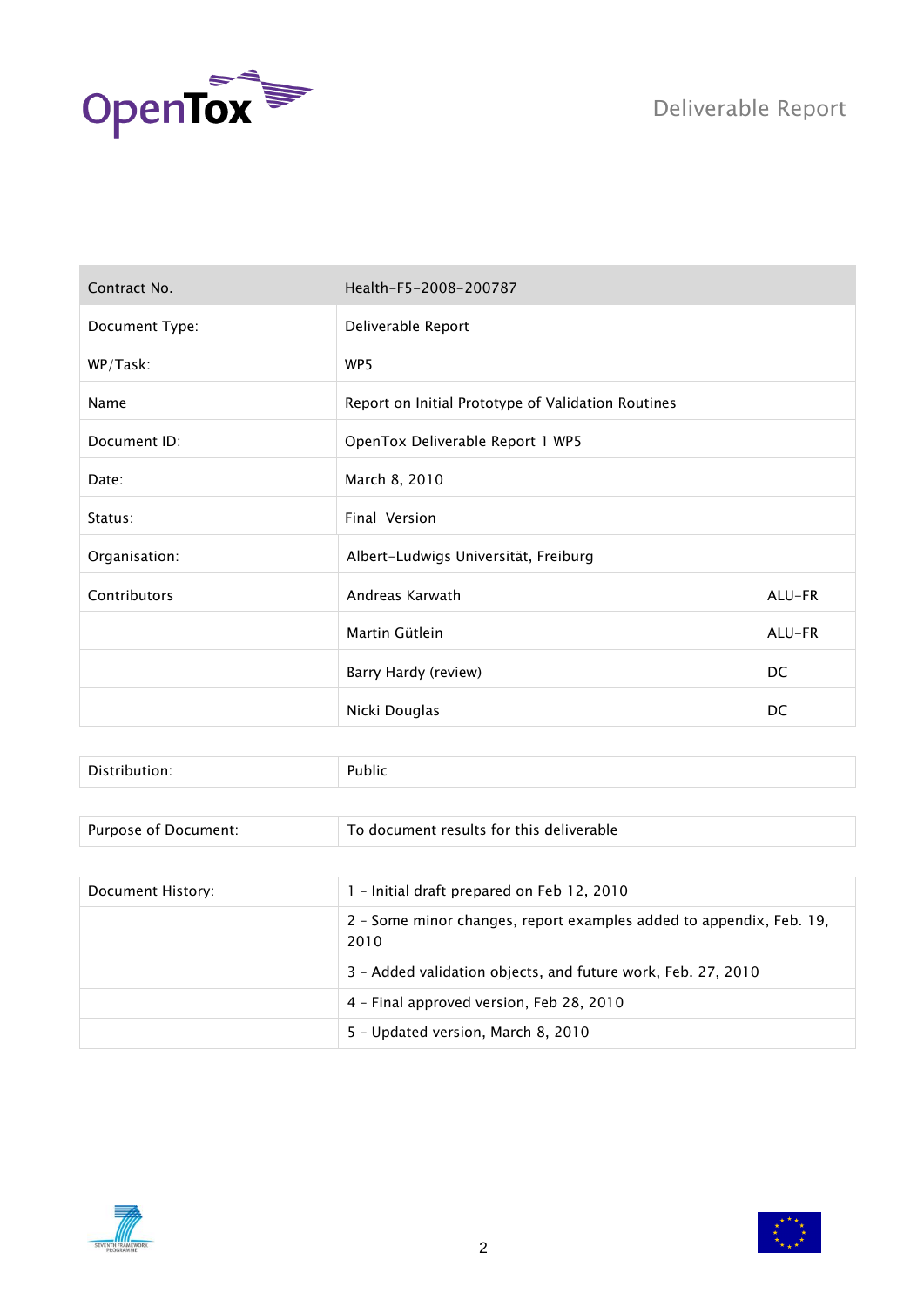

## **Table of Contents**

| 2.1   |                                                                              |
|-------|------------------------------------------------------------------------------|
| 2.2   |                                                                              |
| 2.3   | OpenTox Validation and Reporting Programming Interfaces (APIs) 8             |
|       |                                                                              |
| 3.1   |                                                                              |
| 3.2   |                                                                              |
| 3.3   |                                                                              |
| 3.4   |                                                                              |
| 3.5   |                                                                              |
|       |                                                                              |
| 4.1   |                                                                              |
| 4.2   |                                                                              |
| 4.2.1 |                                                                              |
| 4.2.2 | Single validation with model construction from training dataset and          |
| 4.2.3 | Single validation with model construction using a training and testing split |
| 4.3   |                                                                              |
|       |                                                                              |
| 4.4.1 |                                                                              |
| 4.4.2 |                                                                              |
| 4.5   |                                                                              |
| 4.5.1 |                                                                              |
| 4.5.2 |                                                                              |
| 4.6   |                                                                              |
|       |                                                                              |



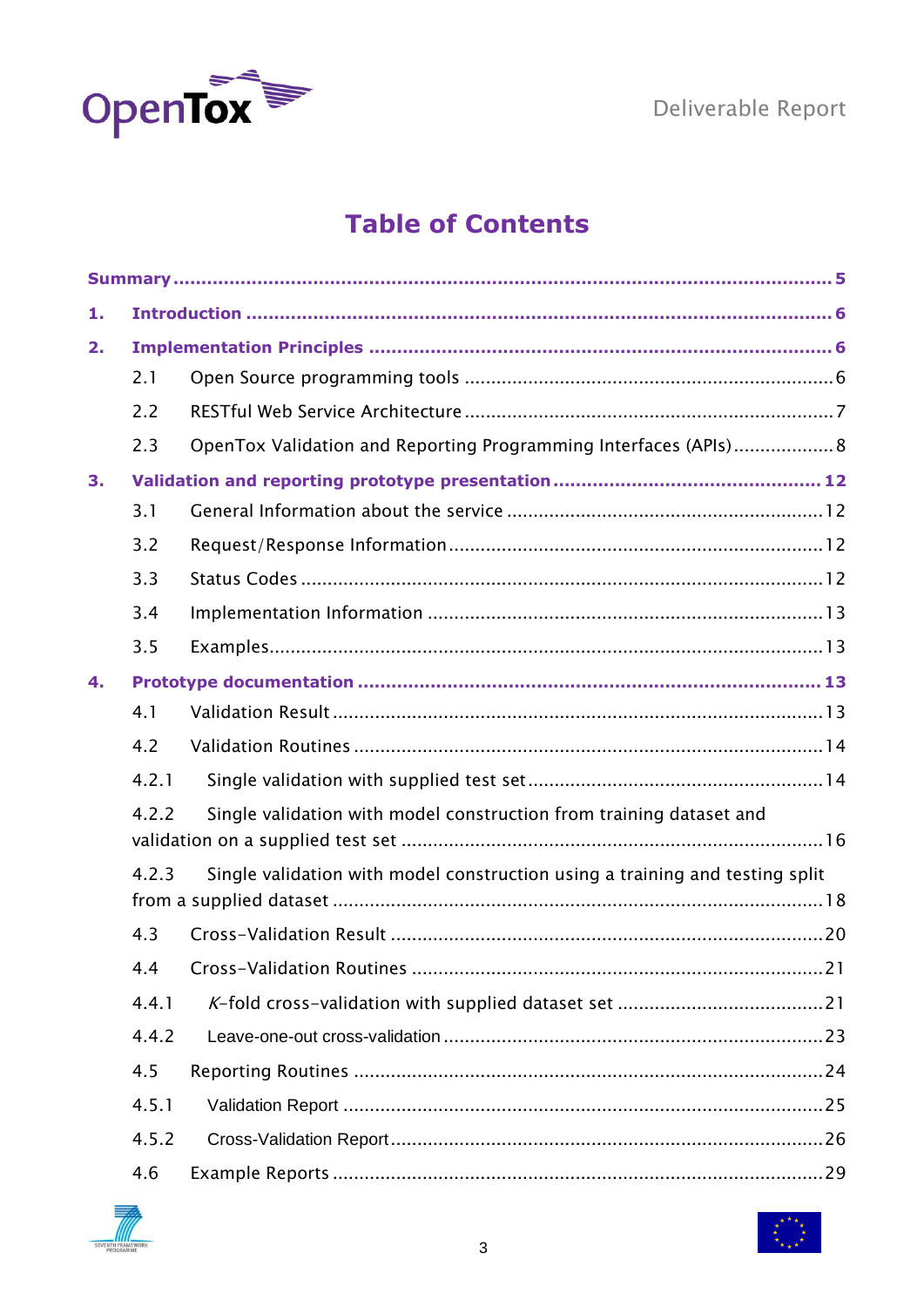

|    | 4.6.1 |  |
|----|-------|--|
|    | 4.6.2 |  |
|    | 4.7   |  |
|    | 4.7.1 |  |
|    | 4.7.2 |  |
|    | 4.7.3 |  |
| 5. |       |  |
| 6. |       |  |
|    | 6.1   |  |
|    | 6.1.1 |  |
|    |       |  |
|    |       |  |
|    |       |  |
|    |       |  |
|    |       |  |
|    | 6.1.2 |  |
|    |       |  |
|    |       |  |
|    |       |  |
|    |       |  |
|    |       |  |
|    |       |  |
|    |       |  |



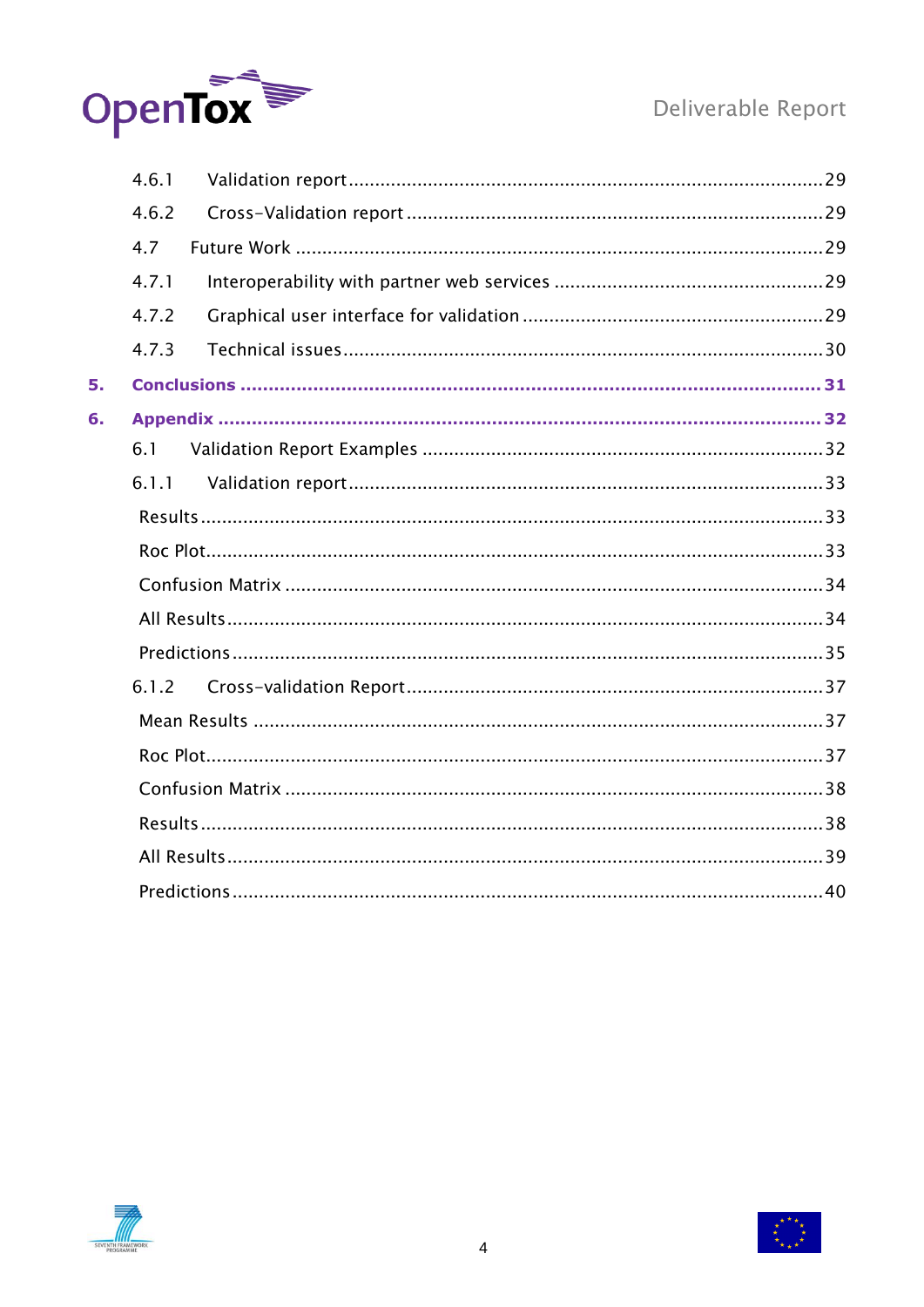

## <span id="page-4-0"></span>**Summary**

We followed the OECD Principle<sup>1</sup> for the Validation of (Q)SAR "Appropriate Measures of Goodness-of-Fit" as a strong guidance, while developing the Open validation web service. To this end, the main aims of the validation web service are to provide the means to critically evaluate predictive toxicology models and algorithms on a standardized platform, as well as to provide a common reporting standard for these comparisons. Such validation capabilities are an important reporting requirement for REACH-based evaluation and acceptance of *in silico*-based (Q)SAR models.

The OpenTox validation and reporting routines are implemented following the RESTful Web Service architecture, comply with the current OpenTox Application Programming Interface (API 1.1) and are available as Open Source programs. The OpenTox routines provide the following functionality:

- State-of-the-art validation procedures such as training-test-set validation and cross-validation can be performed2, including the calculation of various statistical figures that describe the quality of the evaluated model or algorithm;
- The validation was applied to partner modelling web services (classification algorithm Lazar and feature generation service Fminer)3;
- OpenTox Validation reports can be generated automatically, to present the validation results in a user-friendly way, including charts;
- The validation web service was integrated into the OpenTox-based ToxCreate application<sup>4</sup> to validate predictive models created by ToxCreate users.

<sup>4</sup> [www.opentox.org/toxicity-prediction/](http://www.opentox.org/toxicity-prediction/)





<sup>&</sup>lt;sup>1</sup> [ecb.jrc.ec.europa.eu/qsar/background/index.php?c=OECD](http://ecb.jrc.ec.europa.eu/qsar/background/index.php?c=OECD)

<sup>2</sup> [opentox.informatik.uni-freiburg.de](http://opentox.informatik.uni-freiburg.de/)

<sup>3</sup> [github.com/helma/opentox-algorithm/](http://github.com/helma/opentox-algorithm/)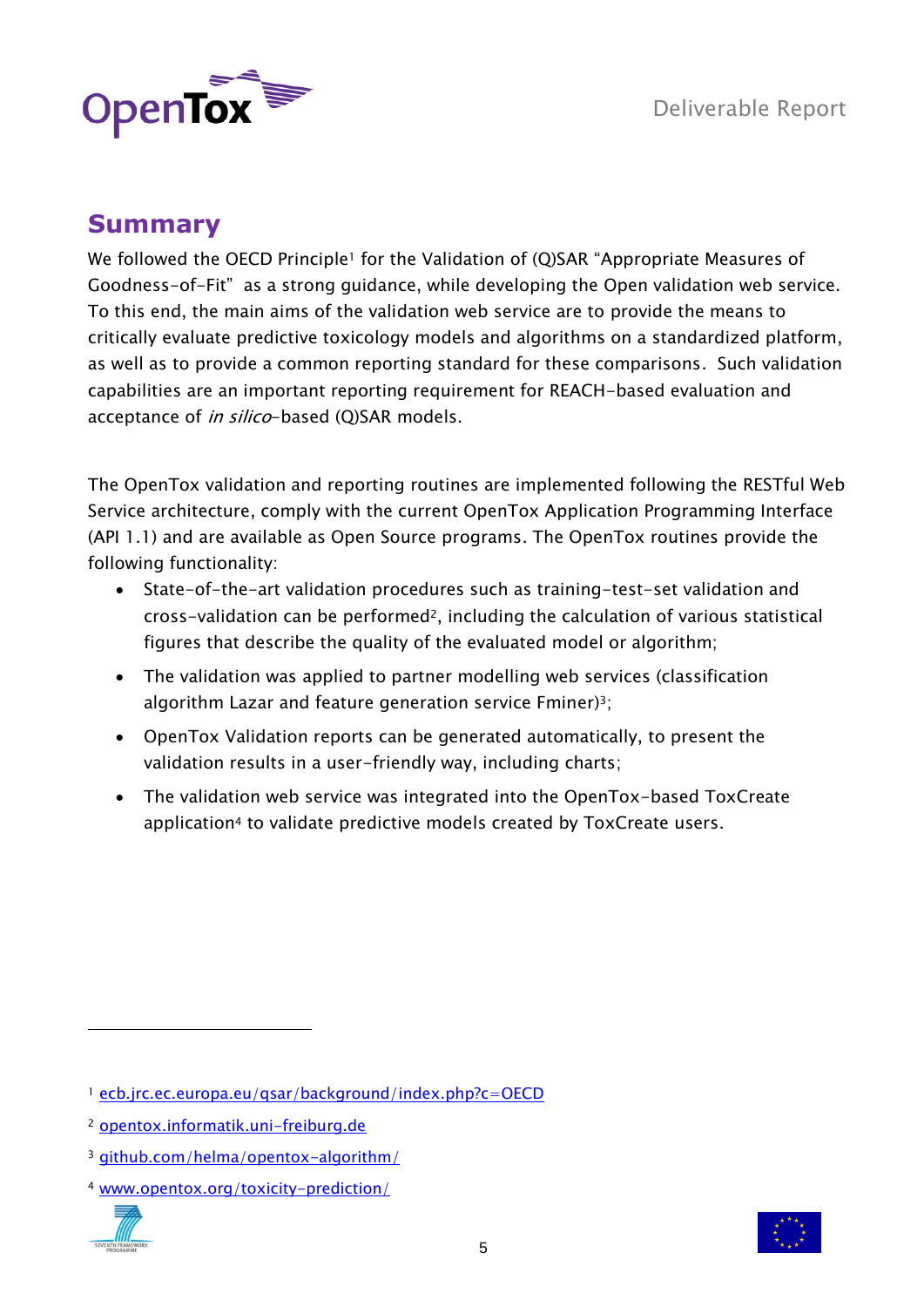

## <span id="page-5-0"></span>**1.Introduction**

Numerous diverse approaches for predicting toxicity via (Q)SAR have been proposed in the literature. Many of these approaches are included within this project in the algorithm Work Package (WP). To be able to reliably compare models as well as algorithms, it is however necessary to standardize the comparison routines. This has been the main aim in the first part of this model validation WP: to provide the means to evaluate models and algorithms on a standardized platform. Furthermore, it is also necessary to provide a common reporting standard for these comparisons. For the integration of these validation and reporting tools, a common collaboration framework based on the RESTful web service architecture was defined for all services in the proposed OpenTox Framework. This allows seamless integration of novel algorithms and other validation services, based on wellestablished protocols.

The prototypes for each service is described using a tabular format giving a brief overview of the service, including partners and contact persons, as well as providing links to the resources. This overview is followed by technical information about required and optional parameters, status codes and their meaning, output of the service, the programming language employed, and an example.

## <span id="page-5-1"></span>**2.Implementation Principles**

The validation and reporting framework was implemented according to the following principles:

## <span id="page-5-2"></span>2.1 Open Source programming tools

As the open source philosophy is inherently important for this project, all tools developed are openly available via public repositories. The main language used in the development of the validation prototype is ruby<sup>5</sup>. Other applications used are also open source, and include e.g. Apache6.

<sup>5</sup> [www.ruby-lang.org](http://www.ruby-lang.org/)

<sup>6</sup> [httpd.apache.org](http://httpd.apache.org/)



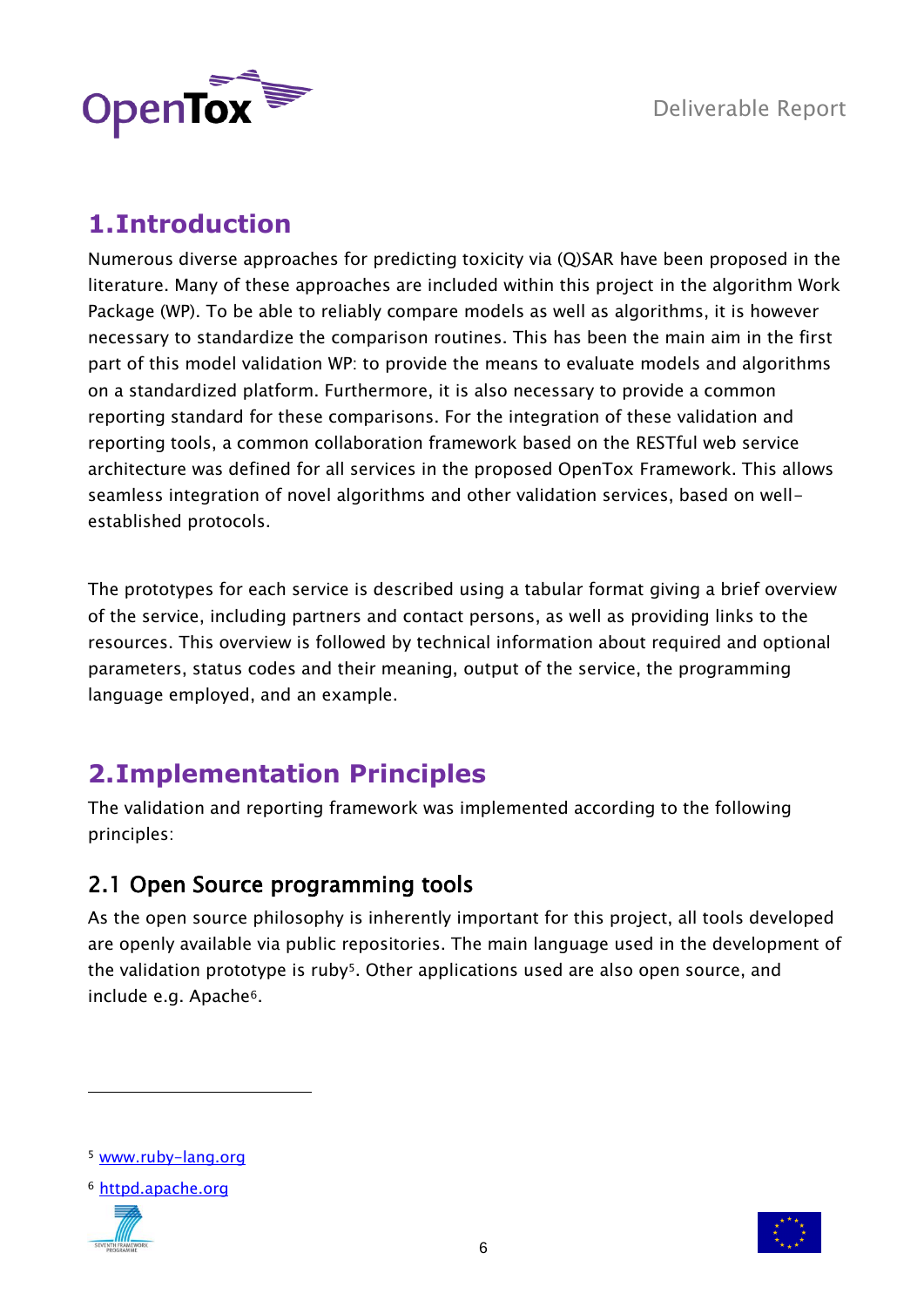

## <span id="page-6-0"></span>2.2 RESTful Web Service Architecture

All current OpenTox web services adhere to the Representational State Transfer (REST) Web service architecture for sharing data and functionality among loosely-coupled, heterogeneous systems. The REST web service architecture has a number of desired advantages when compared to other architectures:

- 1. It is lightweight, as only some additional xml mark-up is required;
- 2. The produced results are human-readable, i.e. the resources are uniquely identified by URIs and described by representations;
- 3. RESTful web services are typically stateless<sup>7</sup>;
- 4. The produced web services have a uniform interface (the only allowed operations are the HTTP operations);
- 5. Components manipulate resources by exchanging representations of the resources.

All validation and reporting resources have representations providing information about the type of validation performed, the original data set used, the random seed used for splitting (in the case of a k-fold-cross validation), or which algorithm was used for the validation. As the exchange format, the Resource Description Framework (RDF) representation8, in particular the XML-formated version, was chosen.

- 1. RDF is a W3C recommendation: RDF-related representations such as rdf/xml and rdf/turtle are w3c recommendations so they constitute a standard model for data exchange;
- 2. RDF is part of Semantic Web Policy: RDF as a representation for a self-contained description of web resources contributes to the evolution of the Semantic Web; a web where all machines can "understand" each other;
- 3. RDF is designed to be machine-readable: While a human user can read an RDF document, it is unlikely they will to be able to understand it (at least not easily). RDF is intended to be understood by computers, not people.

Some services support additional representations like YAML<sup>9</sup> (YAML Ain't Markup Language).

<sup>9</sup> [www.yaml.org/](http://www.yaml.org/)





<sup>7</sup> [www.ics.uci.edu/~fielding/pubs/dissertation/rest\\_arch\\_style.htm](http://www.ics.uci.edu/~fielding/pubs/dissertation/rest_arch_style.htm)

<sup>8</sup> [www.w3.org/RDF/](http://www.w3.org/RDF/)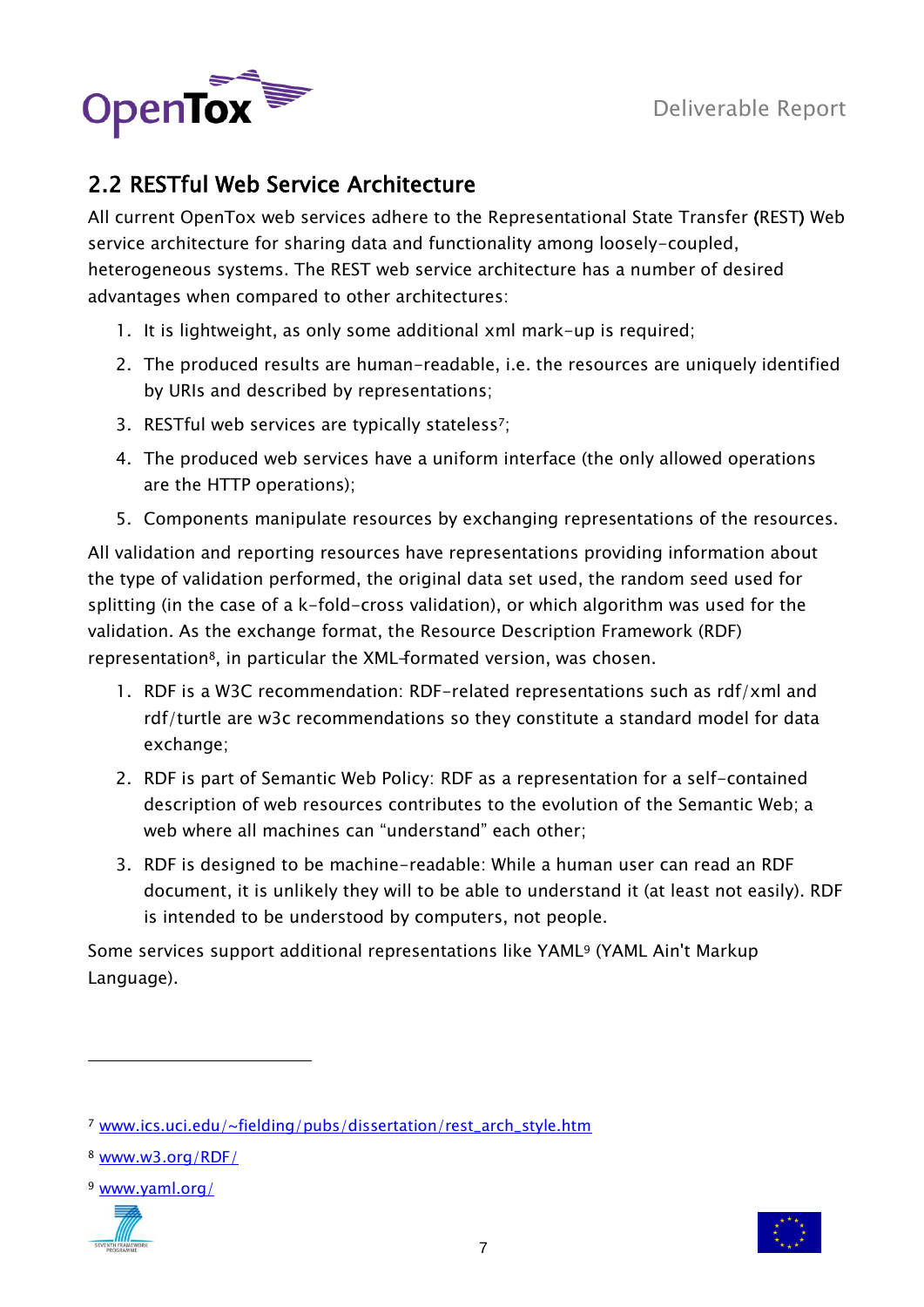

## <span id="page-7-0"></span>2.3 OpenTox Validation and Reporting Programming Interfaces (APIs)

Validation and Reporting APIs are included in the OpenTox API ensuring the seamless interaction between all OpenTox components with regards to validation and reporting needs. The current OpenTox API version is API 1.1 [\(www.opentox.org/dev/apis/api-1.1\)](http://www.opentox.org/dev/apis/api-1.1). Each validation and reporting component is, according to the design specifications above, a resource. Each validation resource for example, contains information about the dataset and the model, so the underlying procedures can be invoked.

We use the notation '/resource' to denote the class of URIs someDomain.com/resource where someDomain.com can be the domain name of any OpenTox server (such as opentox.informatik.uni-freiburg.de). We use sub-URIs to distinguish different web services: e.g. opentox.informatik.uni-freiburg.de/validation for the validation web service. All validation resources share this prefix. For example [opentox.informatik.uni](http://opentox.informatik.uni-freiburg.de/validation/1)[freiburg.de/validation/1](http://opentox.informatik.uni-freiburg.de/validation/1) is the result of a plain test-set validation with ID 1, [opentox.informatik.uni-freiburg.de/validation/2](http://opentox.informatik.uni-freiburg.de/validation/2) is the resource of a cross-validation with  $ID<sub>2</sub>$ .

The validation API consists of a number of operations that are described in the following section. Each operation uses one of the following HTTP methods: GET, PUT, POST, or DELETE<sup>10</sup>:

- 1. GET /: Returns a list of all validations on the server. Currently supported return formats are: text/uri-list
- 2. GET / {id}: Returns a representation of a specific validation object, identified by its id. The requested MIME type should be set in the requests "Accept" header, e.g. "curl -X GET -H "Accept:application/xml" http://{server}/validation/{id}". The supported MIME types are: application/rdf+xml and text/x-yaml (default).
- 3. POST /: Validates a model on a test dataset. Two different versions are provided:
	- The first version validates an already existing model. It requires the parameters "model\_uri", "test\_dataset\_uri" and "prediction\_feature". The result of such an

<sup>10</sup> [www.w3.org/Protocols/rfc2616/rfc2616-sec9.html](http://www.w3.org/Protocols/rfc2616/rfc2616-sec9.html)



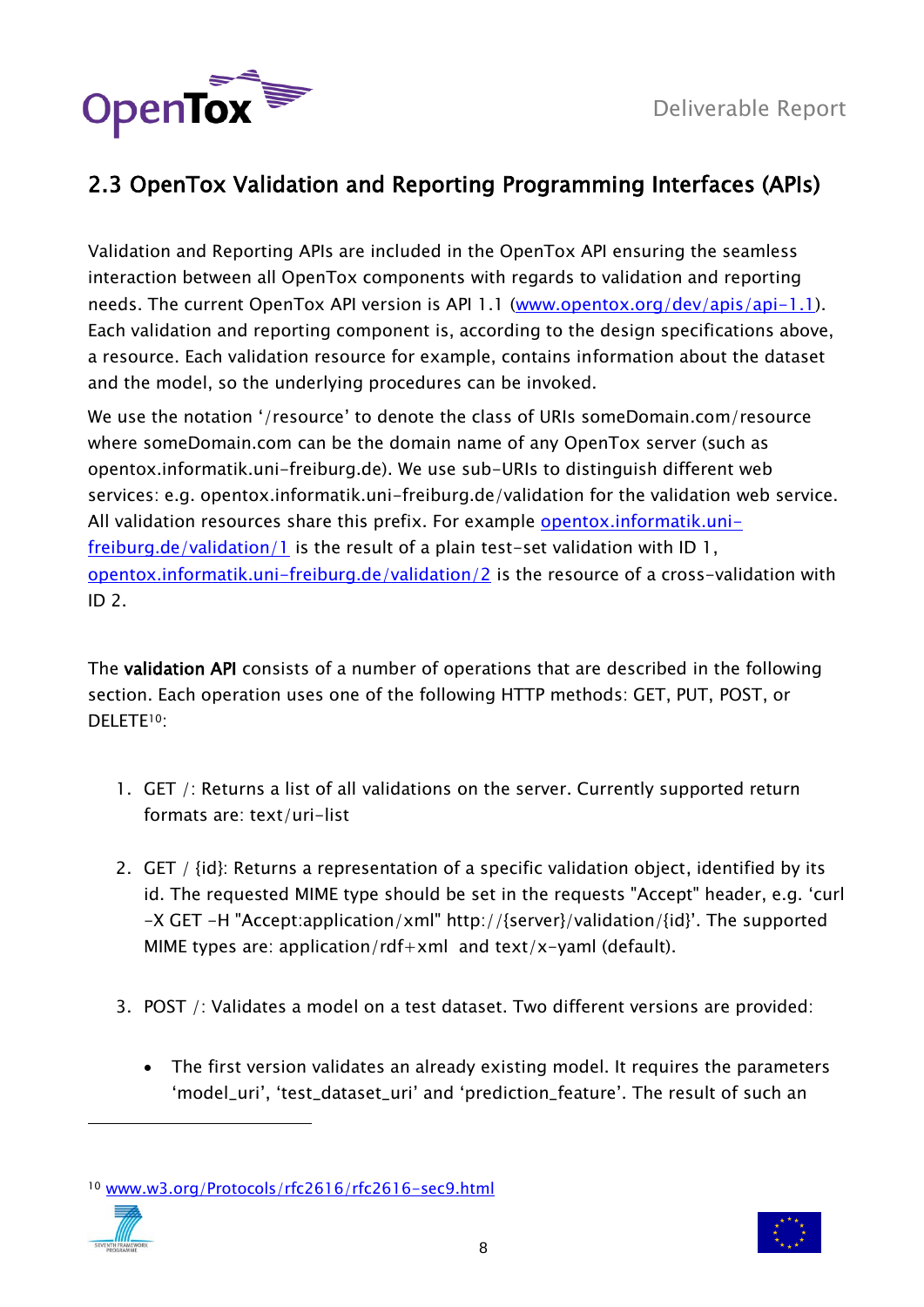

operation is a task URI, as the validation process will be executed asynchronously. As soon as the validation is finished the task will provide the validation URI.

- The second version creates a model with a training dataset first, then validates the model on a test dataset. The model building step is automatically performed if the given parameters are 'algorithm\_uri', 'prediction\_feature', "algorithm\_params", "training\_dataset\_uri", and "test\_dataset\_uri". The result is again a task, that links to the validation resource as soon as it is finished. In case the user wants to compare a model to models trained on a y-scrambled dataset [\(www.qsarworld.com/qsar-statistics-y-scrambling.php\)](http://www.qsarworld.com/qsar-statistics-y-scrambling.php), the optional 'y\_scramble' (default=false) and 'y\_scramble\_seed' (default=1) can be used.
- 4. POST /training\_test\_split is similar to the operation just described, but splits one single dataset into training and test sets and then performs model construction on one part of the dataset while evaluating the learned model on the remainder of the original dataset. The required parameters are as follows: "algorithm\_uri", "prediction\_feature", "algorithm\_params", "dataset\_uri", "split\_ratio" (default=0.66), "random\_seed' (default=1), and the optional 'y\_scramble' and 'y\_scramble\_seed'. The result is again a validation URI or a task URI.
- 5. DELETE /{id} deletes a specified validation object.

Detailed information about the validation API can be found at [www.opentox.org/dev/apis/api-1.1/Validation.](http://www.opentox.org/dev/apis/api-1.1/Validation)

The same design concepts were used in the construction of the Cross-Validation API. A cross-validation component performs k single validations using a standard k-fold crossvalidation.

- 1. GET /crossvalidation: Returns a list of all cross-validations on the server. Currently supported return formats are: text/uri-list
- 2. GET /crossvalidation/{id}: Returns a representation of a specific cross-validation object, identified by its id. The requested MIME type should be set in the requests "Accept" header. The supported MIME types are: application/rdf+xml and text/xyaml (default).
- 3. GET /crossvalidation/{id}/validations: Returns a list of validation objects associated



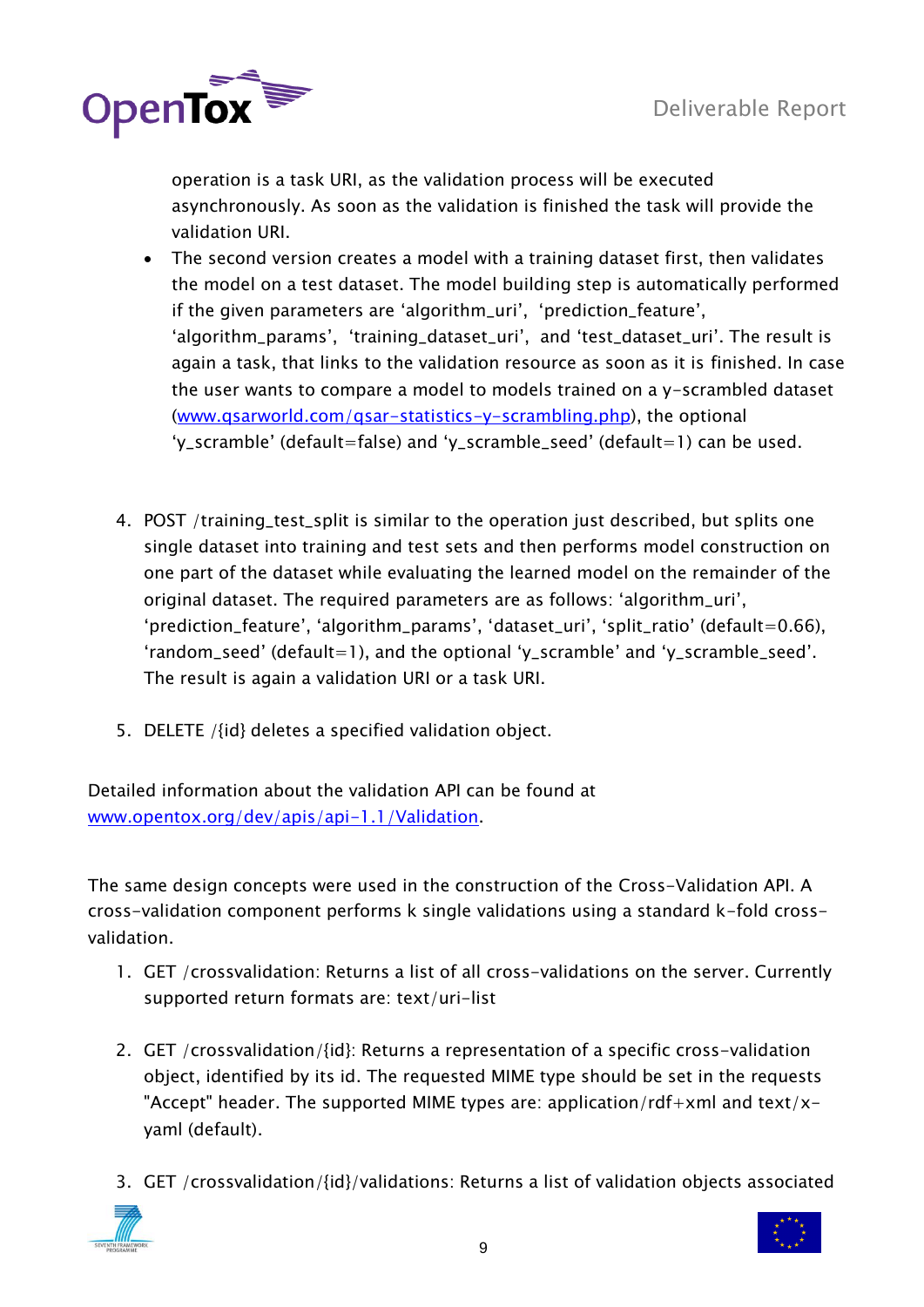

with a specific cross-validation object, identified by its id. The result is a list of validation URIs.

- 4. POST /crossvalidation: A POST operation on a validation activates the application of a k-fold cross-validation routine, given a given dataset and an algorithm. The result of such an operation is a cross-validation URI or a task URI. The following parameters have to be submitted: "algorithnm\_uri", "prediction\_feature", 'algorithm\_params' (default=""), 'num\_folds' (default=10), 'random\_seed' (default=1), "stratified" (default=true), "y\_scramble" (default=false), and 'y\_scramble\_seed' (default=1).
- 5. POST /crossvalidation/loo: This performs a leave-one-out cross-validation, resulting in a cross-validation URI or a task URI. In contrast to the normal k-fold cross-validation the parameters for splitting the dataset are not required. The rest of the parameters are the same.
- 6. DELETE /crossvalidation/{id} deletes a specified validation object.

The same architectural concept was applied to the construction of the reporting API, which provide reporting capabilities for all validation objects.

- 1. GET /report: Retrieves a list of reports types stored on the server. The available report types are described in detail below.
- 2. GET /report/{report-type}: Retrieves a list of all reports for the particular report type. The result is a list of available reports as URI.
- 3. GET /report/{report-type}/{id} : Retrieves a specific report for the particular report type in one of the following output formats: XML, PDF, HTML, or RTF. The acceptheader is used to differentiate between different output formats.
- 4. POST /report/{report-type}: Creates a report for the specific report types. The parameters, as well as the results, are report-type specific and are detailed below:
	- a. POST /report/toxpredict: This creates a ToxPredict report. ToxPredict is one of the initially selected OpenTox prototype use cases where the user requires a number of models predicting toxicity for one or a library of compounds. The required parameters are a "list of validation URIs" representing the outcome of



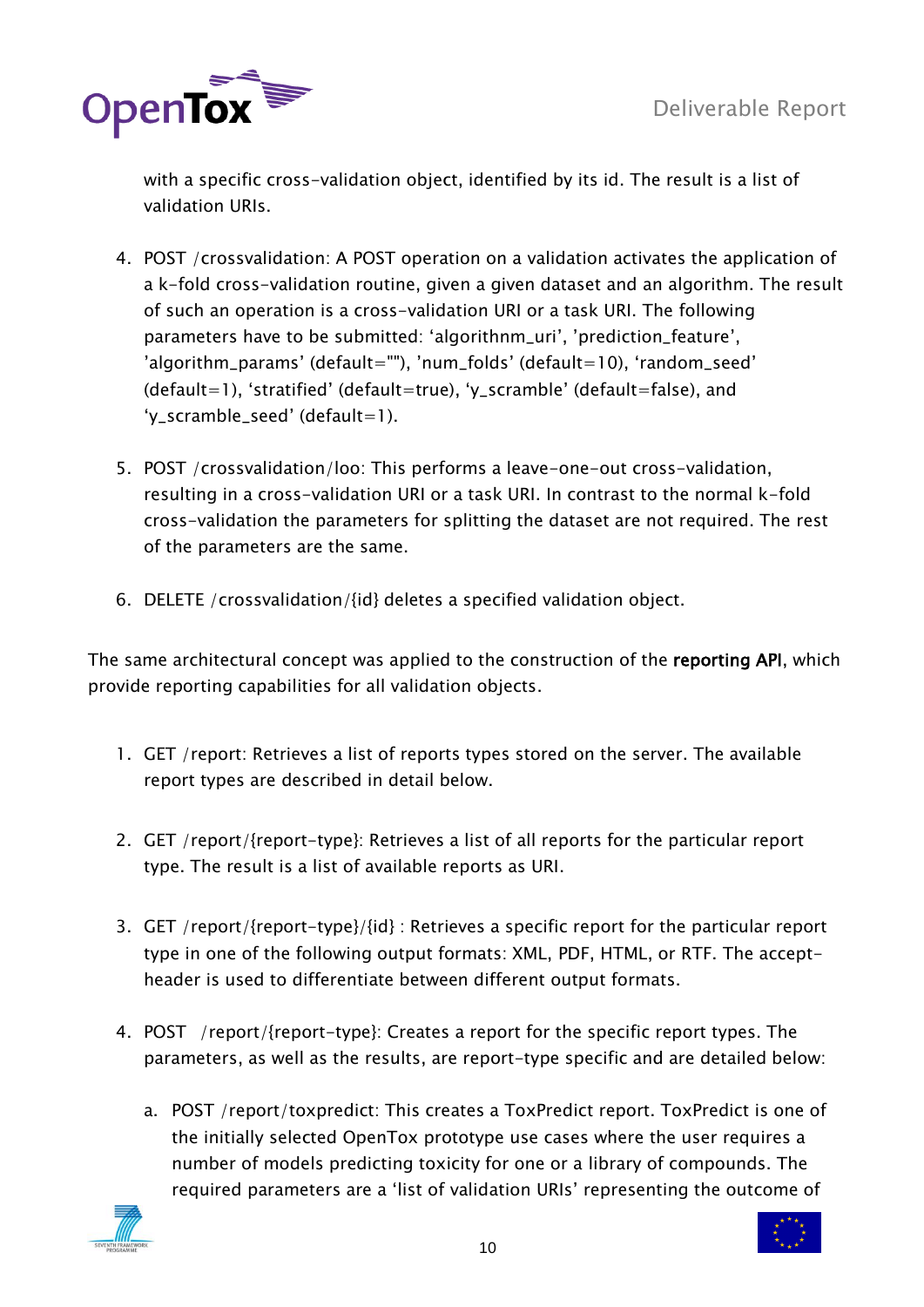

the employed models. The result is a report URI or task URI.

- b. POST /report/validation: This operation creates a single validation report for one model applied to one dataset. The required parameter is a "validation URI". The result is a report URI or task URI.
- c. POST /report/crossvalidation: This creates a cross-validation report for one algorithm applied to one dataset, split into k folds. The required parameter is a "crossvalidation URI". The result is a report URI or task URI.
- d. POST /report/algorithm\_comparison: This creates a report to compare the performance of different algorithms when applied to the same datasets and cross-validation splits. The report shows which algorithm performs better on the dataset, and compares its overall performance. Again "validation URI"s" or "crossvalidation"s" are required as input parameters, with the prerequisite that there is one validation for each algorithm and cross-validation/test dataset provided.
- e. POST /report/model\_comparison: Creates report for comparing different models, i.e. multiple models applied to one dataset. The required parameter is a "list of validation URIs"
- f. POST /report/qmrf: Creates a QMRF report (see: [ecb.jrc.ec.europa.eu/qsar/qsar](http://ecb.jrc.ec.europa.eu/qsar/qsar-tools/index.php?c=QRF)[tools/index.php?c=QRF\)](http://ecb.jrc.ec.europa.eu/qsar/qsar-tools/index.php?c=QRF). As this kind of reporting format can only partially be filled automatically, it is intended to produce a report in XML or RTF format, which can later be filled either via the QPRF Editor<sup>11</sup> or within a word processing program like OpenOffice Writer12. The required parameters are a list of crossvalidation URIs and/or validation URIs of the same model. The result is a report URI or task URI.
- g. POST /report/qprf: Creates a QPRF report. As with the QMRF reporting format, this can only partially be filled using automated methods. Therefore, we plan to partially fill the report, but include all relevant fields for manual editing.
- 5. DELETE /report/{report-type}/{id}: Deletes a specified report based on the report

<sup>12</sup> [www.openoffice.org](http://www.openoffice.org/)





<sup>11</sup> <http://ambit.sourceforge.net/qmrf/jws/qmrfeditor.jnlp>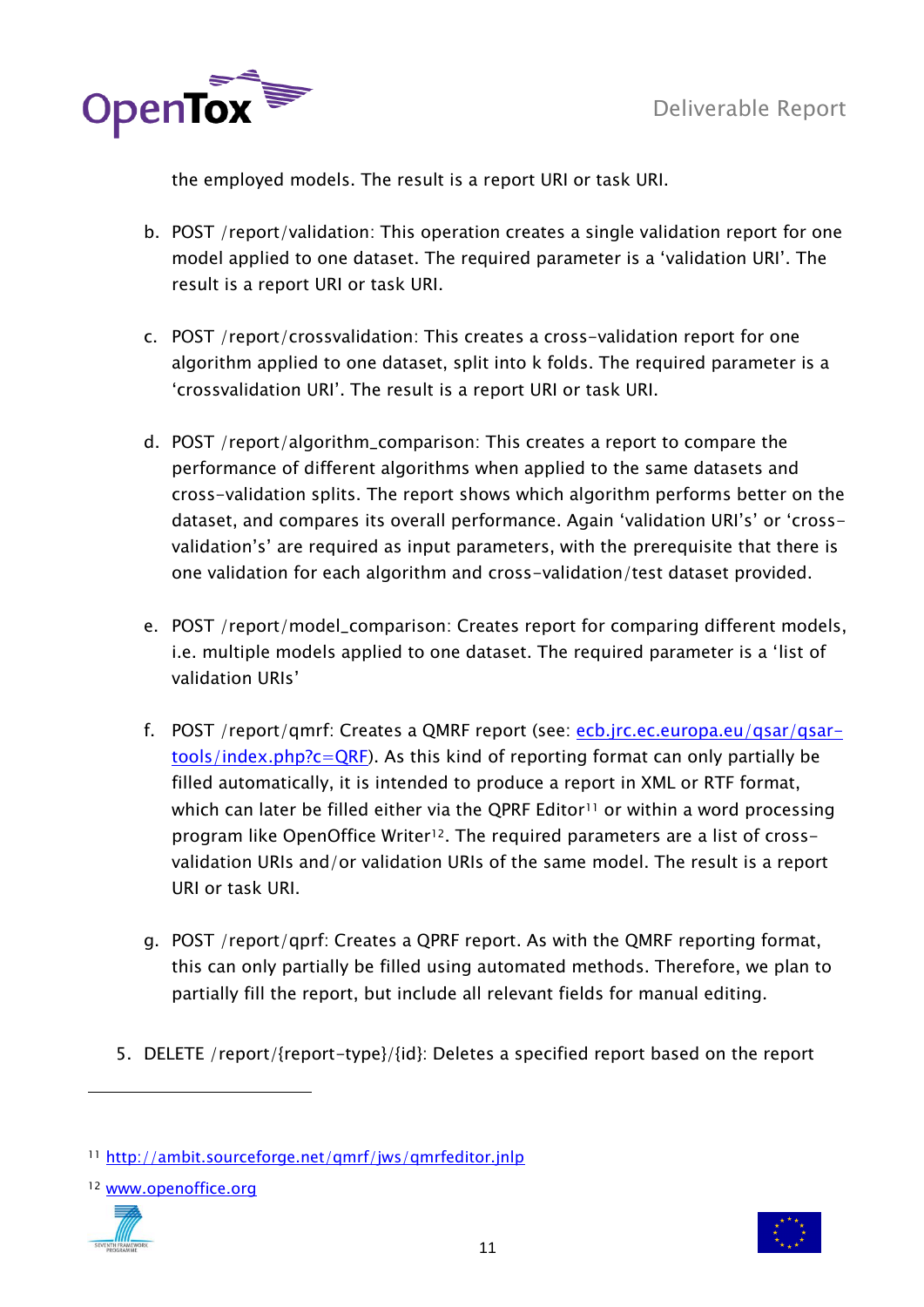

type and id.

More information about the validation and reporting API is available at the address [www.opentox.org/dev/apis/api-1.1/Validation.](http://opentox.org/dev/apis/api-1.1/Validation)

## <span id="page-11-0"></span>**3.Validation and reporting prototype presentation**

The web service objects and routines in the validation and reporting prototype are described in section 4 below. The table-based description of these web service routines is structured as follows: a general description of the service is given, followed by input parameters and output values, relevant status codes, implementation information, and finally an example. Here we have solely concentrated on PUT operations, as the GET and DELETE operations just return lists of URIs or delete resources.

## <span id="page-11-1"></span>3.1 General Information about the service

The first table section provides a description of the service, accompanied by the URI of the resource and a reference to the current API. Other fields of this table indicate the partner who has been responsible for the development of the service, and a contact person who can provide more information about the implementation. The last comments field can be used for any further comment on the service including reviews.

## <span id="page-11-2"></span>3.2 Request/Response Information

As described in the API section of this document, each service requires a number of input parameters. In the second table section, these parameters are listed. All parameters having default values are optional, the ones without are mandatory. In a k-fold cross-validation, the random seed to split is default 1, therefore optional while the algorithm URI is mandatory. The table also lists the result of each operation.

## <span id="page-11-3"></span>3.3 Status Codes

This part of the table presents and describes the list of standard response codes that can be produced by each web service, according to the APIs. The codes help identify the cause of the problem when the service is not working properly. The term HTTP status code is actually the common term for the HTTP status line that includes both the HTTP status code and the HTTP reason phrase. For example, the HTTP status line 500: Internal Server Error is made up of the HTTP status code of 500 and the HTTP reason phrase of Internal Server Error.



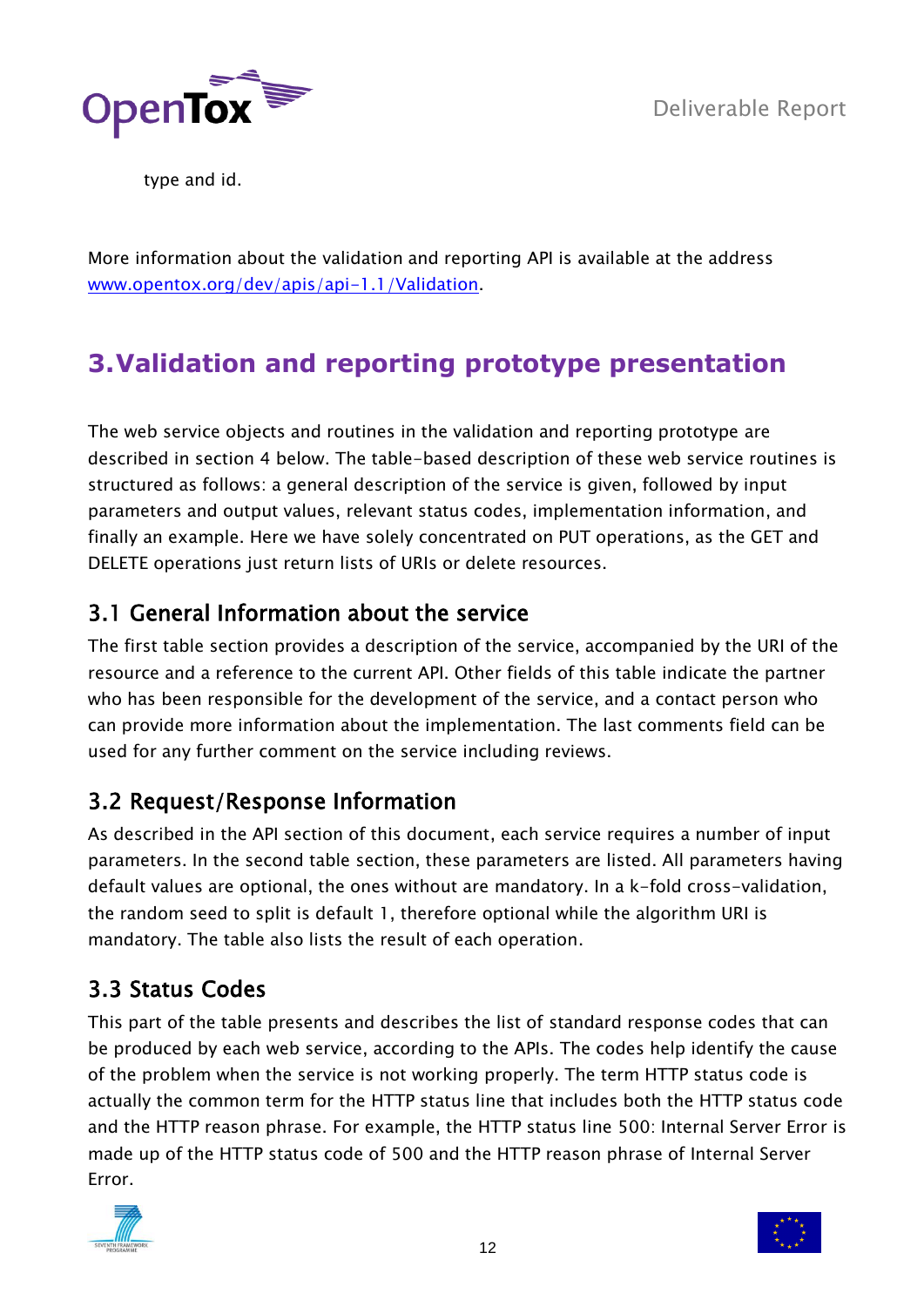

## <span id="page-12-0"></span>3.4 Implementation Information

The fourth table section provides technical details about the prototype implementation, such as the type of HTTP method used to execute the service, the programming languages employed, and the open source libraries used (if applicable) which were integrated within the service.

## <span id="page-12-1"></span>3.5 Examples

In the last table section, an example for each web service is provided. The example is based on the curl<sup>13</sup> commands and can be easily invoked from the command line and can be used by technical reviewers to test and evaluate the performance of each service.

## <span id="page-12-2"></span>**4.Prototype documentation**

## <span id="page-12-3"></span>4.1 Validation Result

Each validation routine evaluates a model on a test dataset and returns a validation object as result. The validation object contains various quality figures as well as Meta information (see table below). An even more detailed definition of the object can be found in the OpenTox Ontology14.

| <b>Type</b>        | Value                  | <b>Description</b>                             |
|--------------------|------------------------|------------------------------------------------|
| Meta information   | training dataset uri   |                                                |
|                    | test dataset uri       |                                                |
|                    | prediction_dataset_uri | Dataset that contains model predictions        |
|                    | prediction_feature     | <b>Predicted feature</b>                       |
|                    | uri                    | URI of the validation object itself            |
|                    | model_uri              |                                                |
|                    | real_runtime           | Time needed for validation                     |
|                    | id                     |                                                |
|                    | created_at             |                                                |
| General validation | num_instances          | Number of instances in the test dataset        |
| information        | num without class      | Number of instances with missing class values  |
|                    | percent_without_class  | Percent of instances with missing class values |
|                    | num_unpredicted        |                                                |
|                    | percent_unpredicted    |                                                |

<sup>14</sup> [www.opentox.org/data/documents/development/RDF%20files/OpenToxOntology/view](http://www.opentox.org/data/documents/development/RDF%20files/OpenToxOntology/view)





<sup>13</sup> [curl.haxx.se](http://curl.haxx.se/)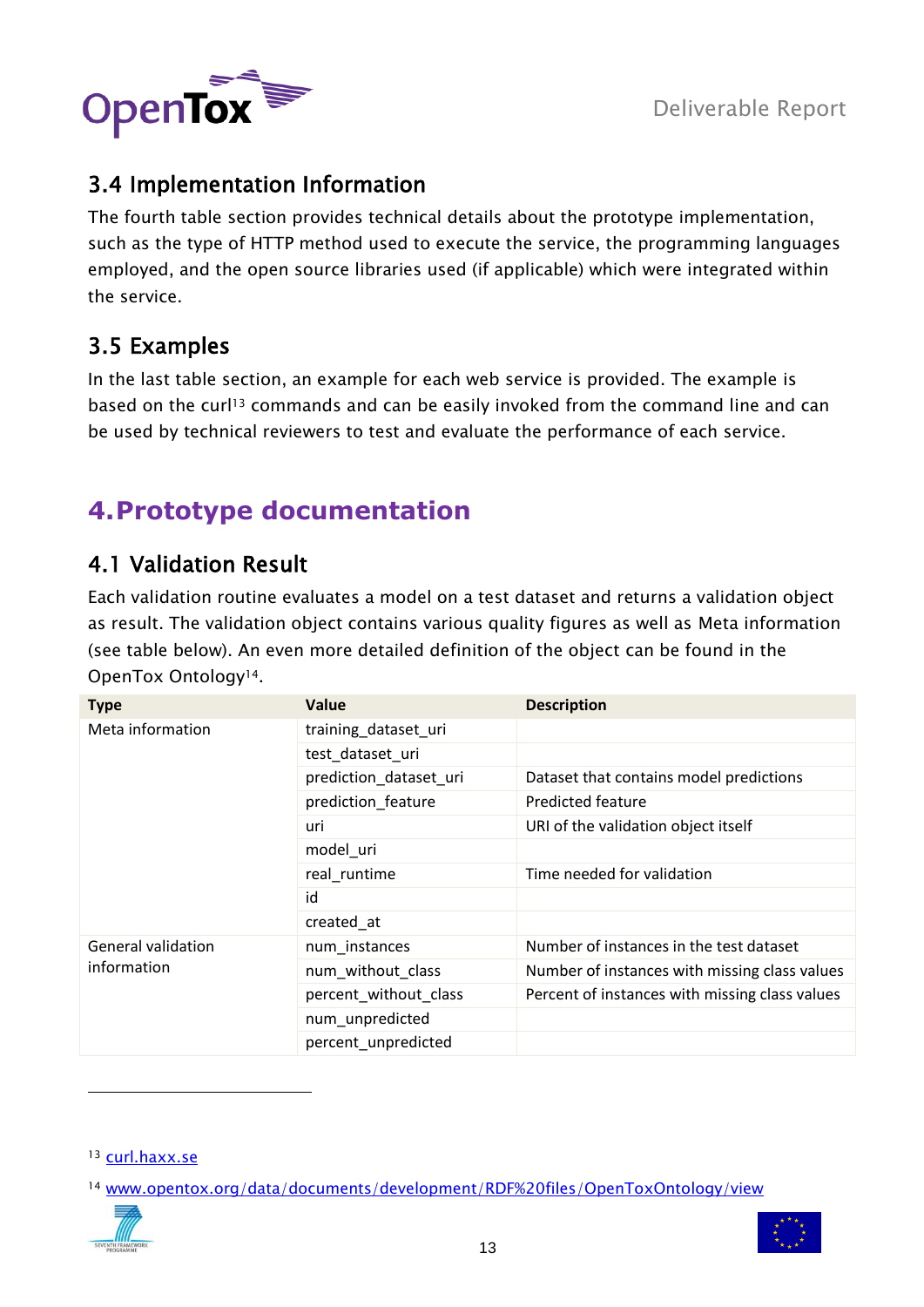

| <b>Classification information</b>                            | num correct                | Number of correctly classified instances                       |
|--------------------------------------------------------------|----------------------------|----------------------------------------------------------------|
|                                                              | num incorrect              | Number of incorrectly classified instances                     |
|                                                              | percent correct            |                                                                |
|                                                              | percent_incorrect          |                                                                |
| <b>Classification information</b>                            | area_under_roc             | Area under ROC Curve                                           |
| (each value available once                                   | f measure                  |                                                                |
| for each class value)                                        | precision                  |                                                                |
|                                                              | recall                     |                                                                |
|                                                              | num_false_positives        |                                                                |
|                                                              | num_false_negatives        |                                                                |
|                                                              | num_true_positives         |                                                                |
|                                                              | num_true_negatives         |                                                                |
|                                                              | true_negative_rate         |                                                                |
|                                                              | true positive rate         |                                                                |
|                                                              | false negative rate        |                                                                |
|                                                              | false positive rate        |                                                                |
| <b>Classification confusion</b>                              | confusion_matrix_predicted | Predicted class value                                          |
| matrix                                                       | confusion matrix actual    | Actual class value                                             |
| (each value available once<br>for each pair of class values) | confusion matrix value     | Number of instances with above<br>actual/predicted class value |
| Regression information                                       | root_mean_squared_error    |                                                                |
|                                                              | mean_absolute_error        |                                                                |
|                                                              | r_square                   |                                                                |
| Crossvalidation information                                  | crossvalidation_uri        | URI of crossvalidation (if available)                          |
|                                                              | crossvalidation fold       | Fold of crossvalidation (if available)                         |

## <span id="page-13-0"></span>4.2 Validation Routines

### <span id="page-13-1"></span>4.2.1 Single validation with supplied test set



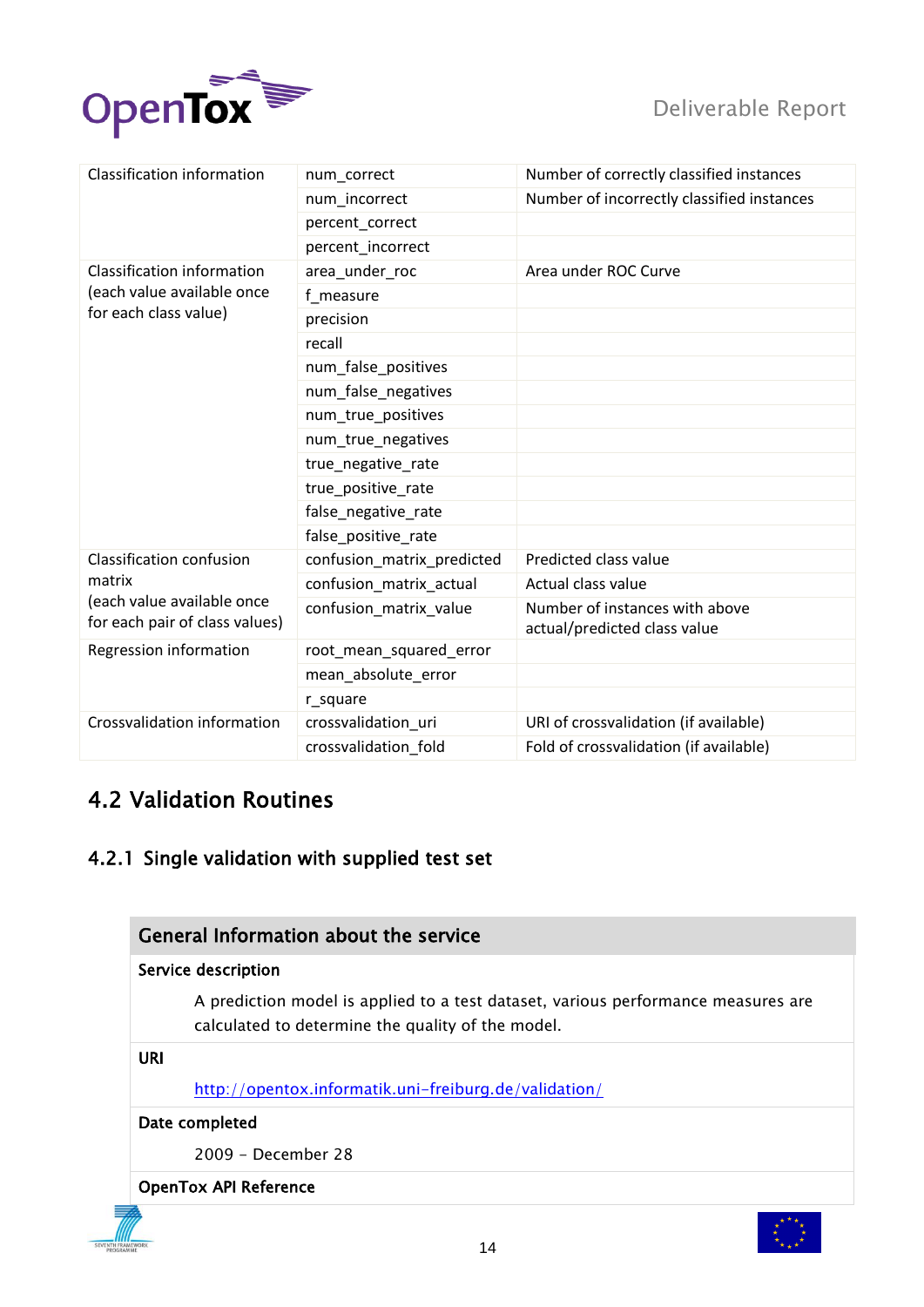

#### [www.opentox.org/dev/apis/api-1.1/Validation](http://www.opentox.org/dev/apis/api-1.1/Validation)

#### Partner responsible for the implementation

Albert-Ludwigs Universität, Freiburg

#### Contact within OT

Martin Gütlein [guetlein@informatik.uni-freiburg.de](mailto:guetlein@informatik.uni-freiburg.de)

Michael Rautenberg [rautenb@informatik.uni-freiburg.de](file:///C:/Documents%20and%20Settings/Administrator/Local%20Settings/Temp/rautenb@informatik.uni-freiburg.de)

#### Comments (including reviews)

#### Request/Response Information

#### Posted Parameters

model URI

test\_dataset URI

#### Response

Validation URI or Task URI

Once the model is successfully evaluated, the validation URI (or in case of ongoing calculations, the task URI) is returned to the client within the response and the status is set to 200.

#### Status Codes

#### 200

Success – The request has succeeded and the new validation URI is returned.

#### 400

Bad Request – Some parameter provided was wrong or some mandatory parameter was not posted (an illegal model or dataset was specified).

#### 404

Not Found – the particular validation was not found

#### 500

Internal Server Error – Validation/prediction error

### Implementation Information

#### HTTP Method

POST



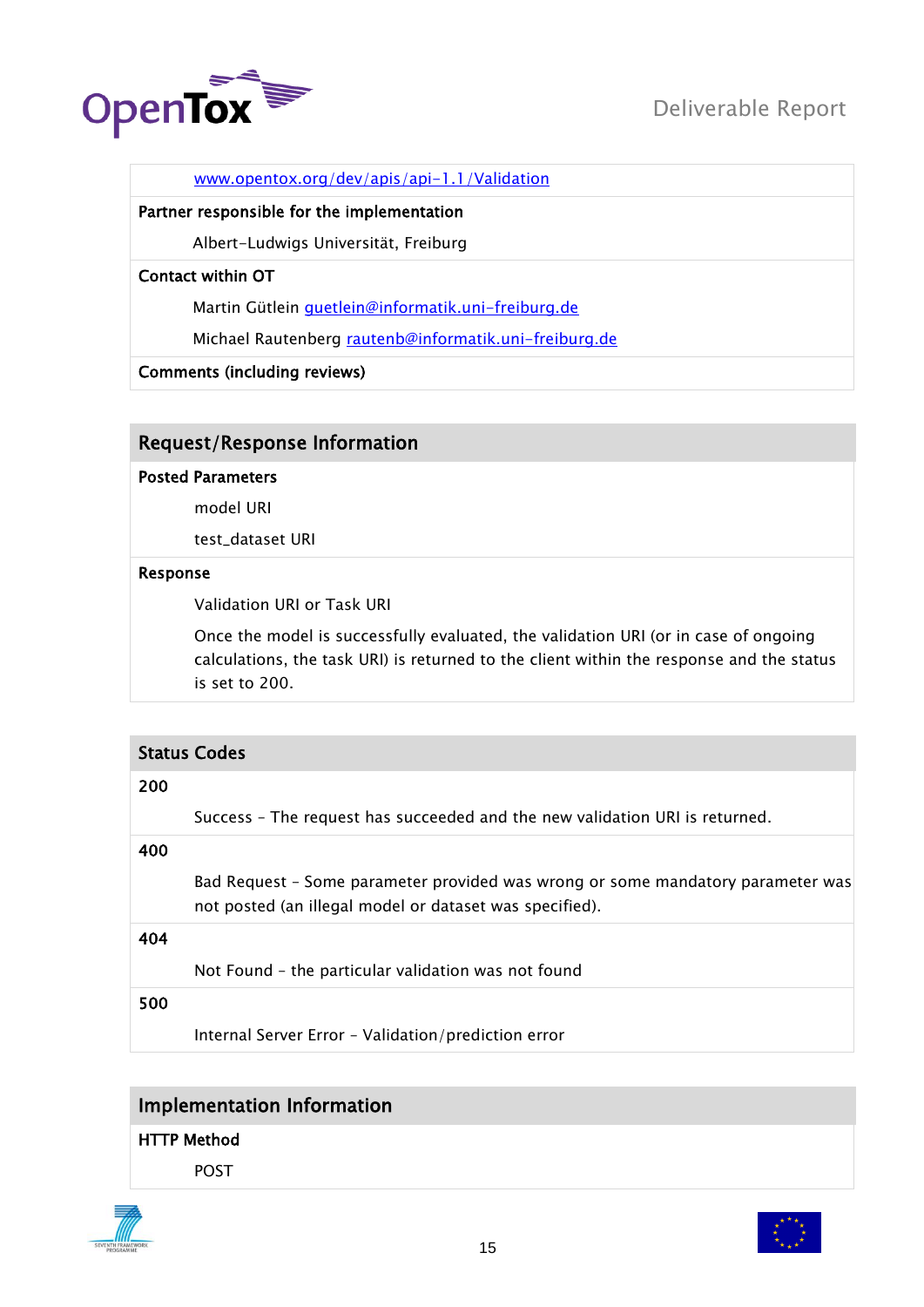

#### Programming Language

Ruby

#### Libraries used

-

### Examples

#### Example 1

```
curl -X POST -d model_uri="http://opentox.informatik.uni-freiburg.de/model/1" -d 
test_dataset_uri="http://opentox.informatik.uni-freiburg.de/dataset/3" -d 
prediction_feature=
"http://www.epa.gov/NCCT/dsstox/CentralFieldDef.html#ActivityOutcome_CPDBAS_Hamster" 
http://opentox.informatik.uni-freiburg.de/validation
```
### <span id="page-15-0"></span>4.2.2 Single validation with model construction from training dataset and validation on a supplied test set

## General Information about the service Service description This service allows to construct a model based on a supplied training dataset and algorithm (including the algorithm parameters). The model is then evaluated on the supplied test dataset. URI <http://opentox.informatik.uni-freiburg.de/validation/> Date completed 2009 - December 28 OpenTox API Reference http://www.opentox.org/dev/apis/api-1.1/Validation Partner responsible for the implementation Albert-Ludwigs Universität, Freiburg Contact within OT Martin Gütlein [guetlein@informatik.uni-freiburg.de](mailto:guetlein@informatik.uni-freiburg.de) Michael Rautenberg [rautenb@informatik.uni-freiburg.de](file:///C:/Documents%20and%20Settings/Administrator/Local%20Settings/Temp/rautenb@informatik.uni-freiburg.de)



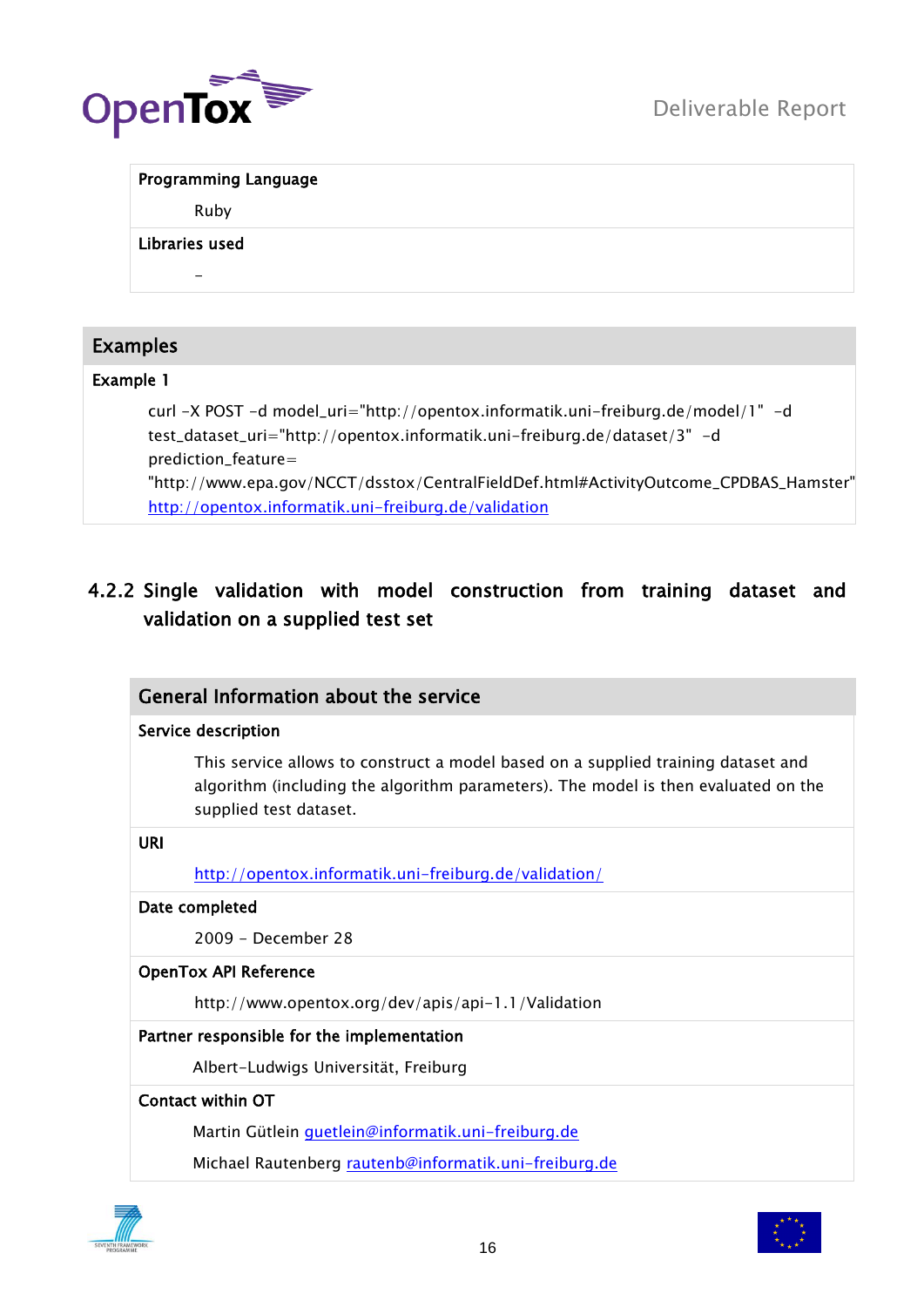

#### Comments (including reviews)

### Request/Response Information

#### Posted Parameters

algorithm\_uri

prediction\_feature

algorithm\_params (string, default="")

training\_dataset\_uri

test\_dataset\_uri

y\_scramble (boolean, default=false)

y\_scramble\_seed (integer, default=1)

#### Response

Validation URI or Task URI

Once the model is successfully constructed and evaluated, the validation URI (or in case of ongoing calculations, the task URI) is returned to the client within the response and the status is set to 200.

|     | <b>Status Codes</b>                                                                                                                            |
|-----|------------------------------------------------------------------------------------------------------------------------------------------------|
| 200 |                                                                                                                                                |
|     | Success - The request has succeeded and the new validation URI is returned.                                                                    |
| 400 |                                                                                                                                                |
|     | Bad Request - Some parameter provided was wrong or some mandatory parameter was<br>not posted (an illegal algorithm or dataset was specified). |
| 404 |                                                                                                                                                |
|     | Not Found - the particular validation was not found                                                                                            |
| 500 |                                                                                                                                                |
|     | Internal Server Error - Validation/prediction error                                                                                            |

### Implementation Information

#### HTTP Method

POST

Programming Language



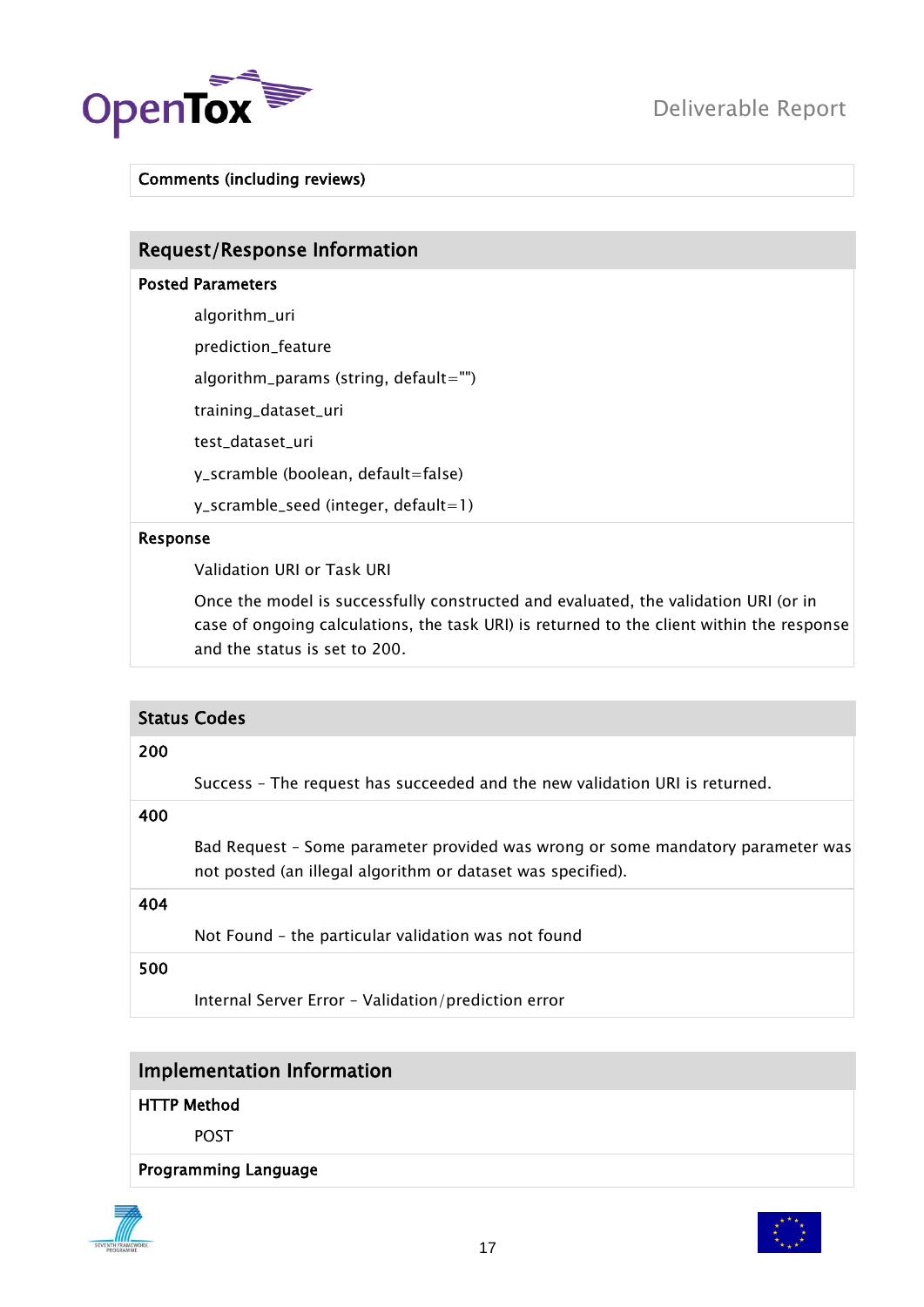

Ruby

Libraries used

-

### Examples

### Example 1

curl -X POST -d algorithm\_uri="http://opentox.informatik.uni-freiburg.de/algorithm/lazar" -d training\_dataset\_uri="http://opentox.informatik.uni-freiburg.de/dataset/2" -d test\_dataset\_uri="http://opentox.informatik.uni-freiburg.de/dataset/3" -d prediction\_feature= "http://www.epa.gov/NCCT/dsstox/CentralFieldDef.html#ActivityOutcome\_CPDBAS\_Hamster" -d algorithm\_params="feature\_generation\_uri=http://opentox.informatik.unifreiburg.de/algorithm/fminer" http://opentox.informatik.uni-freiburg.de/validation

### <span id="page-17-0"></span>4.2.3 Single validation with model construction using a training and testing split from a supplied dataset

|                          | General Information about the service                                                                                                                                                                    |  |
|--------------------------|----------------------------------------------------------------------------------------------------------------------------------------------------------------------------------------------------------|--|
|                          | Service description                                                                                                                                                                                      |  |
|                          | This service allows constructing a model based on a split of the supplied dataset and<br>algorithm (including the algorithm parameters). The model is then evaluated on the<br>remainder of the dataset. |  |
| <b>URI</b>               |                                                                                                                                                                                                          |  |
|                          | http://opentox.informatik.uni-freiburg.de/validation/training_test_split                                                                                                                                 |  |
|                          | Date completed                                                                                                                                                                                           |  |
|                          | 2009 - December 28                                                                                                                                                                                       |  |
|                          | <b>OpenTox API Reference</b>                                                                                                                                                                             |  |
|                          | http://www.opentox.org/dev/apis/api-1.1/Validation                                                                                                                                                       |  |
|                          | Partner responsible for the implementation                                                                                                                                                               |  |
|                          | Albert-Ludwigs Universität, Freiburg                                                                                                                                                                     |  |
| <b>Contact within OT</b> |                                                                                                                                                                                                          |  |
|                          | Martin Gütlein quetlein@informatik.uni-freiburg.de                                                                                                                                                       |  |
|                          | Michael Rautenberg rautenb@informatik.uni-freiburg.de                                                                                                                                                    |  |



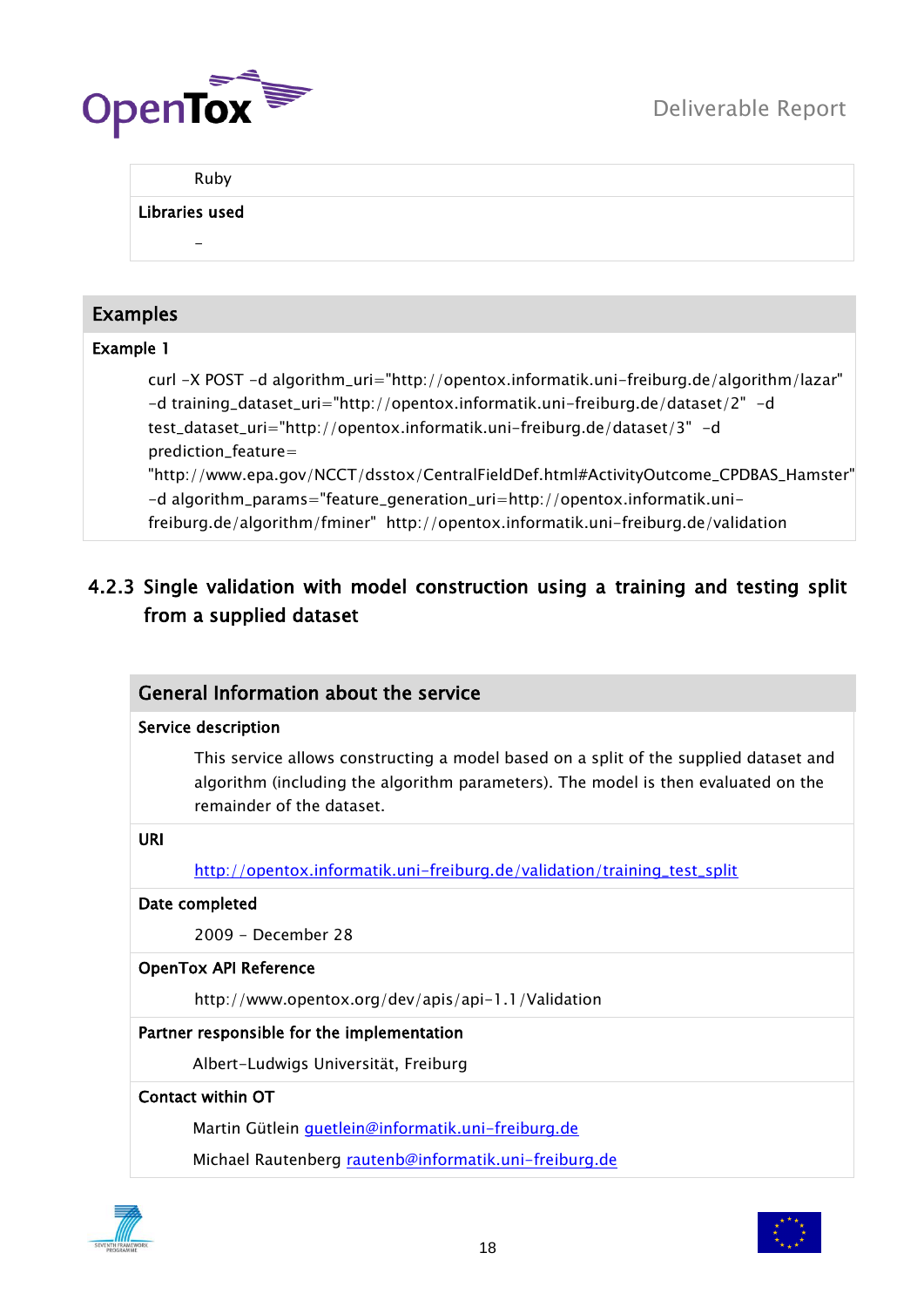

#### Comments (including reviews)

### Request/Response Information

#### Posted Parameters

algorithm\_uri prediction\_feature algorithm\_params (string, default="") dataset\_uri split\_ratio(float, default=0.66) random\_seed(integer, default=1) y\_scramble (boolean, default=false) y\_scramble\_seed (integer, default=1)

#### Response

Validation URI or Task URI

Once the model is successfully evaluated, the validation URI (or in case of ongoing calculations, the task URI) is returned to the client within the response and the status is set to 200.

|     | <b>Status Codes</b>                                                                                                                            |
|-----|------------------------------------------------------------------------------------------------------------------------------------------------|
| 200 |                                                                                                                                                |
|     | Success - The request has succeeded and the new validation URI is returned.                                                                    |
| 400 |                                                                                                                                                |
|     | Bad Request - Some parameter provided was wrong or some mandatory parameter was<br>not posted (an illegal algorithm or dataset was specified). |
| 404 |                                                                                                                                                |
|     | Not Found - the particular validation was not found                                                                                            |
| 500 |                                                                                                                                                |
|     | Internal Server Error - Validation/prediction error                                                                                            |

### Implementation Information

#### HTTP Method

POST



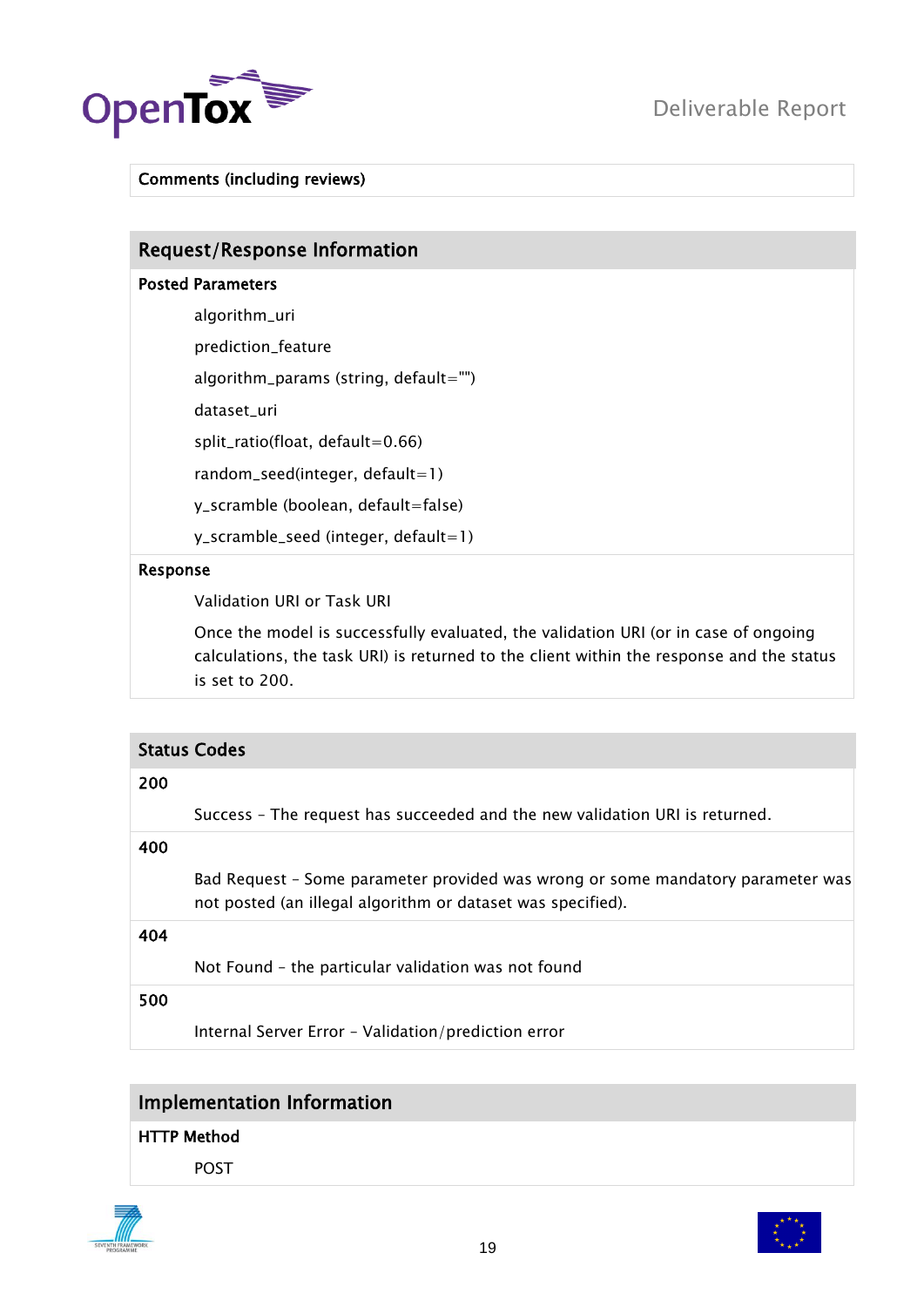

#### Programming Language

Ruby

#### Libraries used

-

Examples

#### Example 1

curl -X POST -d algorithm\_uri="http://opentox.informatik.uni-freiburg.de/algorithm/lazar" d dataset\_uri="http://opentox.informatik.uni-freiburg.de/dataset/1" -d prediction\_feature ="http://www.epa.gov/NCCT/dsstox/CentralFieldDef.html#ActivityOutcome\_CPDBAS\_Hamster" -d algorithm\_params="feature\_generation\_uri=http://opentox.informatik.unifreiburg.de/algorithm/fminer" -d split\_ratio=0.9 -d random\_seed=2 http://opentox.informatik.uni-freiburg.de/validation/training\_test\_split

## <span id="page-19-0"></span>4.3 Cross-Validation Result

When performing a  $k$ -fold cross-validation, the validation service internally performs  $k$ training-test-set validations on the respective folds. Therefore, a cross-validation object contains links to k validations. All values of a cross-validation object are listed in the table below (see OpenTox Ontology<sup>15</sup> for more details).

| Value           | <b>Description</b>                                                                                                                        |
|-----------------|-------------------------------------------------------------------------------------------------------------------------------------------|
| algorithm uri   | URI of the validated algorithm                                                                                                            |
| num folds       | Number of folds                                                                                                                           |
| random_seed     | Random seed, determines random split into folds (to make it reproducible and to<br>guarantee a fair comparison between cross-validations) |
| stratified      | Boolean value, true means that the class values have been equally distributed through<br>the folds                                        |
| dataset uri     | URI of dataset used for validation                                                                                                        |
| validation uris | List with k validation URIs, one for each fold                                                                                            |

<sup>15</sup> [www.opentox.org/data/documents/development/RDF files/OpenToxOntology/view](http://www.opentox.org/data/documents/development/RDF%20files/OpenToxOntology/view)



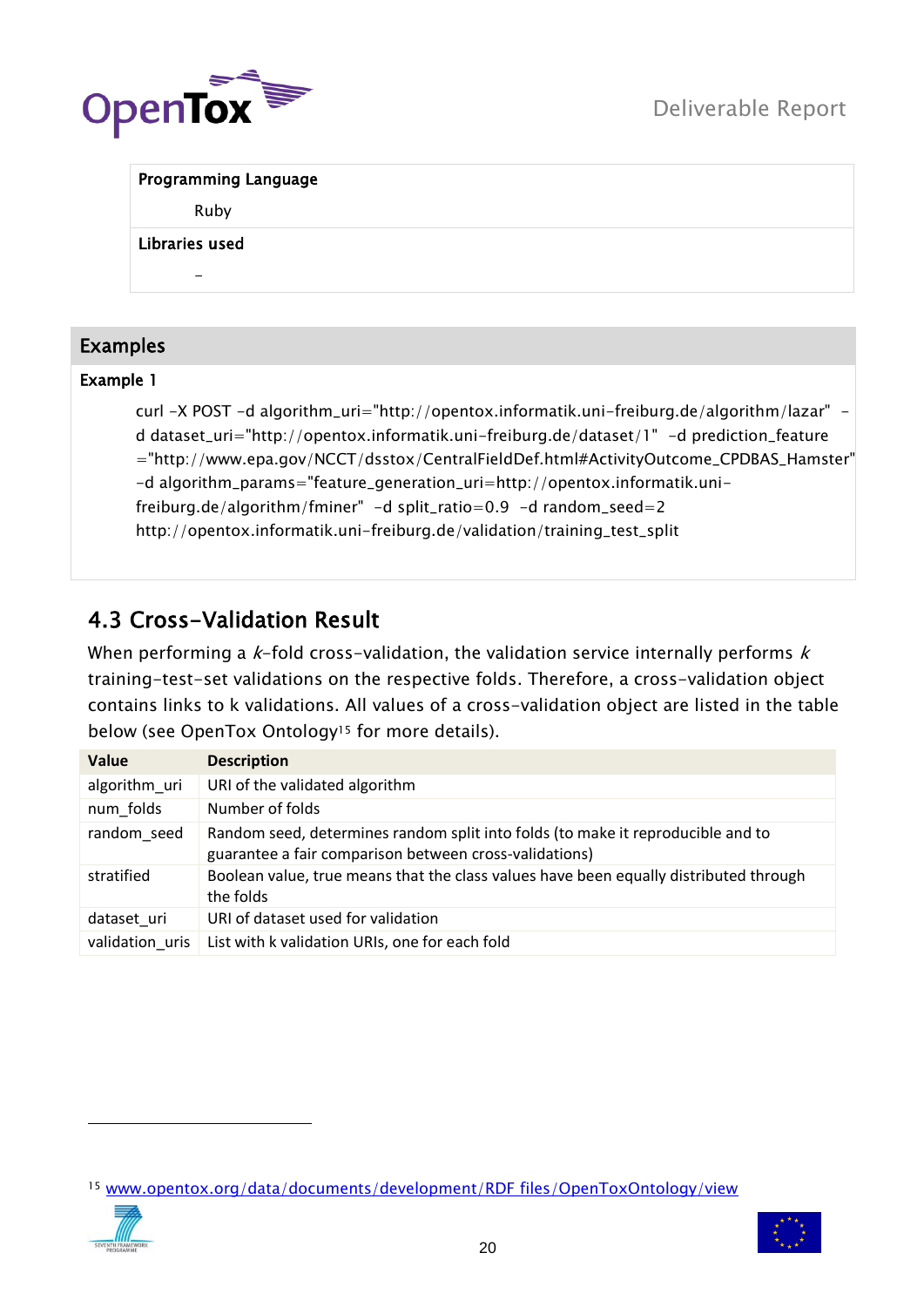

## <span id="page-20-0"></span>4.4 Cross-Validation Routines

### <span id="page-20-1"></span>4.4.1  $K$ -fold cross-validation with supplied dataset set

|            | <b>General Information about the service</b>                                                                                                                                                                                                          |
|------------|-------------------------------------------------------------------------------------------------------------------------------------------------------------------------------------------------------------------------------------------------------|
|            | Service description                                                                                                                                                                                                                                   |
|            | Performs a $k$ -fold cross-validation, i.e. the supplied dataset is split into $k$ subsets and<br>$k-1$ subsets are used to generate a model by the specified algorithm and the<br>remaining subset is used for evaluation on the models performance. |
| <b>URI</b> |                                                                                                                                                                                                                                                       |
|            | http://opentox.informatik.uni-freiburg.de/validation/crossvalidation/                                                                                                                                                                                 |
|            | Date completed                                                                                                                                                                                                                                        |
|            | 2009 - December 28                                                                                                                                                                                                                                    |
|            | <b>OpenTox API Reference</b>                                                                                                                                                                                                                          |
|            | http://www.opentox.org/dev/apis/api-1.1/Validation                                                                                                                                                                                                    |
|            | Partner responsible for the implementation                                                                                                                                                                                                            |
|            | Albert-Ludwigs Universität, Freiburg                                                                                                                                                                                                                  |
|            | <b>Contact within OT</b>                                                                                                                                                                                                                              |
|            | Martin Gütlein guetlein@informatik.uni-freiburg.de                                                                                                                                                                                                    |
|            | Michael Rautenberg rautenb@informatik.uni-freiburg.de                                                                                                                                                                                                 |
|            | <b>Comments (including reviews)</b>                                                                                                                                                                                                                   |
|            |                                                                                                                                                                                                                                                       |
|            | <b>Request/Response Information</b>                                                                                                                                                                                                                   |
|            | <b>Posted Parameters</b>                                                                                                                                                                                                                              |
|            | algorithm_uri                                                                                                                                                                                                                                         |
|            | prediction_feature                                                                                                                                                                                                                                    |
|            | algorithm_params (string, default="")                                                                                                                                                                                                                 |
|            | num_folds (integer, default=10)                                                                                                                                                                                                                       |
|            | random_seed (integer, default=1)                                                                                                                                                                                                                      |
|            | stratified (boolean, default=true)                                                                                                                                                                                                                    |
|            | y_scramble (boolean, default=false)                                                                                                                                                                                                                   |
|            | y_scramble_seed (integer, default=1)                                                                                                                                                                                                                  |



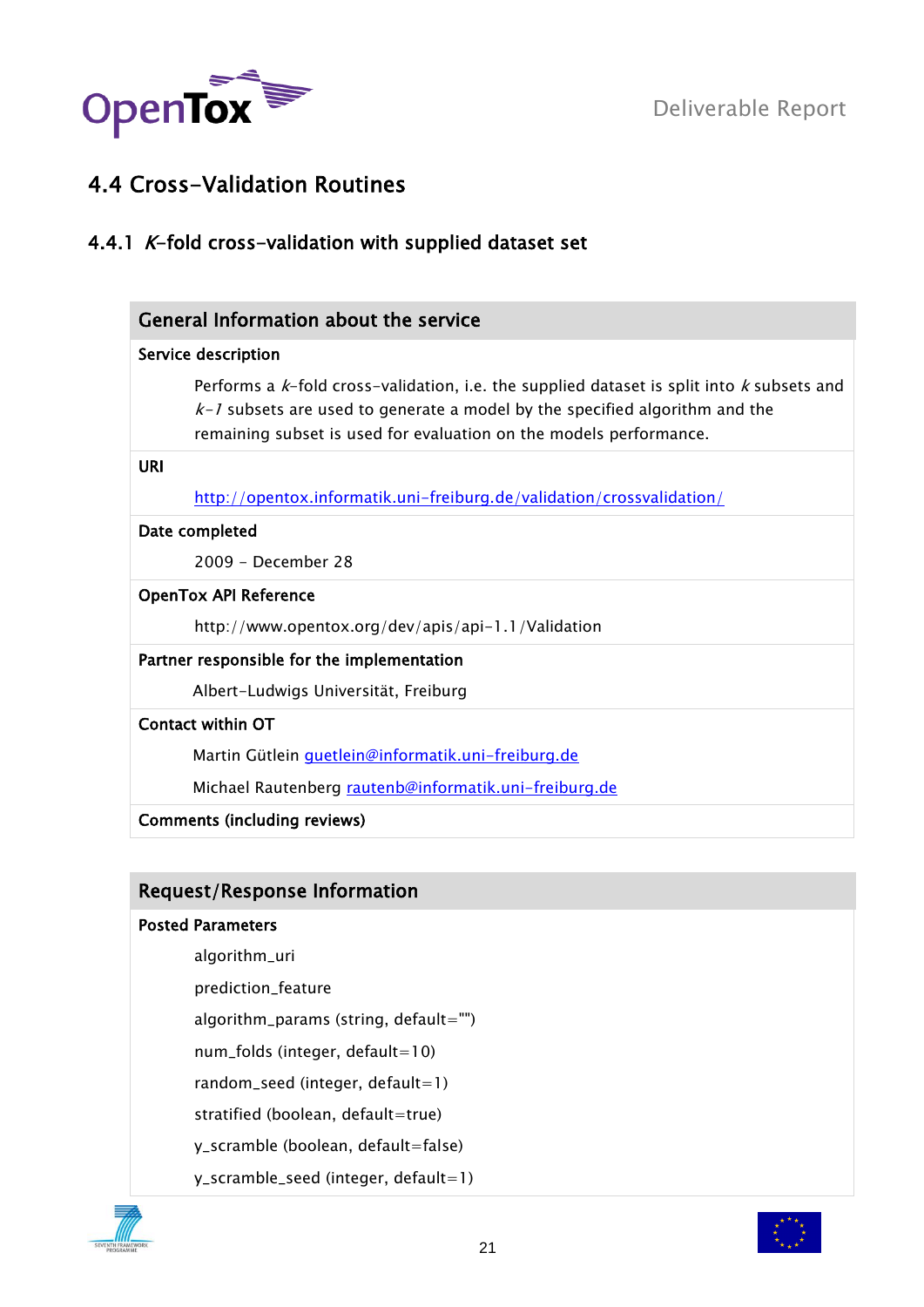



#### Response

Cross-validation URI or Task URI

Once the model is successfully evaluated, the validation URI (or in case of ongoing calculations, the task URI) is returned to the client within the response and the status is set to 200.

| <b>Status Codes</b>                                                                                                                                    |
|--------------------------------------------------------------------------------------------------------------------------------------------------------|
| 200                                                                                                                                                    |
| Success - The request has succeeded and the new cross-validation URI is returned.                                                                      |
| 400                                                                                                                                                    |
| Bad Request - Some parameters provided were wrong or some mandatory parameters<br>were not posted (an illegal algorithm and/or dataset was specified). |
| 404                                                                                                                                                    |
| Not Found - the particular cross-validation was not found                                                                                              |
| 500                                                                                                                                                    |
| Internal Server Error - Cross-validation/prediction error                                                                                              |
|                                                                                                                                                        |
| <b>Implementation Information</b>                                                                                                                      |
| <b>HTTP Method</b>                                                                                                                                     |
| <b>POST</b>                                                                                                                                            |
| <b>Programming Language</b>                                                                                                                            |
| Ruby                                                                                                                                                   |
| Libraries used                                                                                                                                         |

## Examples Example 1

-

curl -X POST -d algorithm\_uri="http://opentox.informatik.uni-freiburg.de/algorithm/lazar"

-d dataset\_uri="http://opentox.informatik.uni-freiburg.de/dataset/1"

```
-d prediction_feature =
```
"http://www.epa.gov/NCCT/dsstox/CentralFieldDef.html#ActivityOutcome\_CPDBAS\_Hamster" -d algorithm\_params="feature\_generation\_uri=http://opentox.informatik.unifreiburg.de/algorithm/fminer" -d num\_folds=5 -d random\_seed=2 -d stratified=false



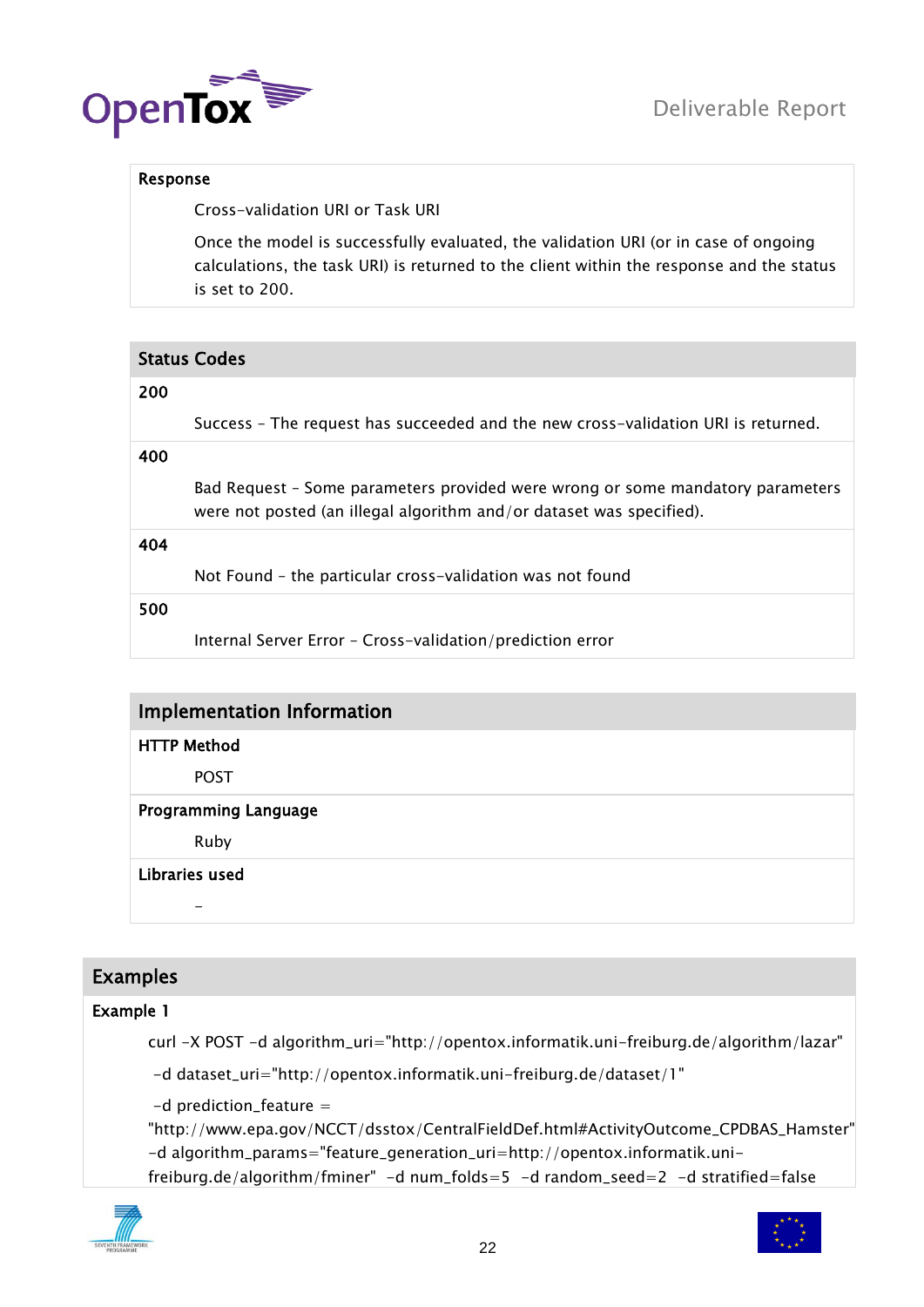

http://opentox.informatik.uni-freiburg.de/validation/crossvalidation

#### <span id="page-22-0"></span>4.4.2 **Leave-one-out cross-validation**

## General Information about the service Service description This service is similar to 4.2.1. The main difference is that for a leave-one-out crossvalidation  $k=|D|$ , where D is the supplied dataset. So, every entry in the dataset is predicted once using a model constructed by the rest of the dataset employing a specified algorithm. URI <http://opentox.informatik.uni-freiburg.de/validation/crossvalidation/loo> Date completed 2009 - December 28 OpenTox API Reference http://www.opentox.org/dev/apis/api-1.1/Validation Partner responsible for the implementation Albert-Ludwigs Universität, Freiburg Contact within OT Martin Gütlein [guetlein@informatik.uni-freiburg.de](mailto:guetlein@informatik.uni-freiburg.de) Michael Rautenberg [rautenb@informatik.uni-freiburg.de](file:///C:/Documents%20and%20Settings/Administrator/Local%20Settings/Temp/rautenb@informatik.uni-freiburg.de) Comments (including reviews) Request/Response Information

#### Posted Parameters

#### algorithm\_uri

prediction\_feature

algorithm\_params (string, default="")

y\_scramble (boolean, default=false)

y\_scramble\_seed (integer, default=1)

#### Response

Validation URI or Task URI



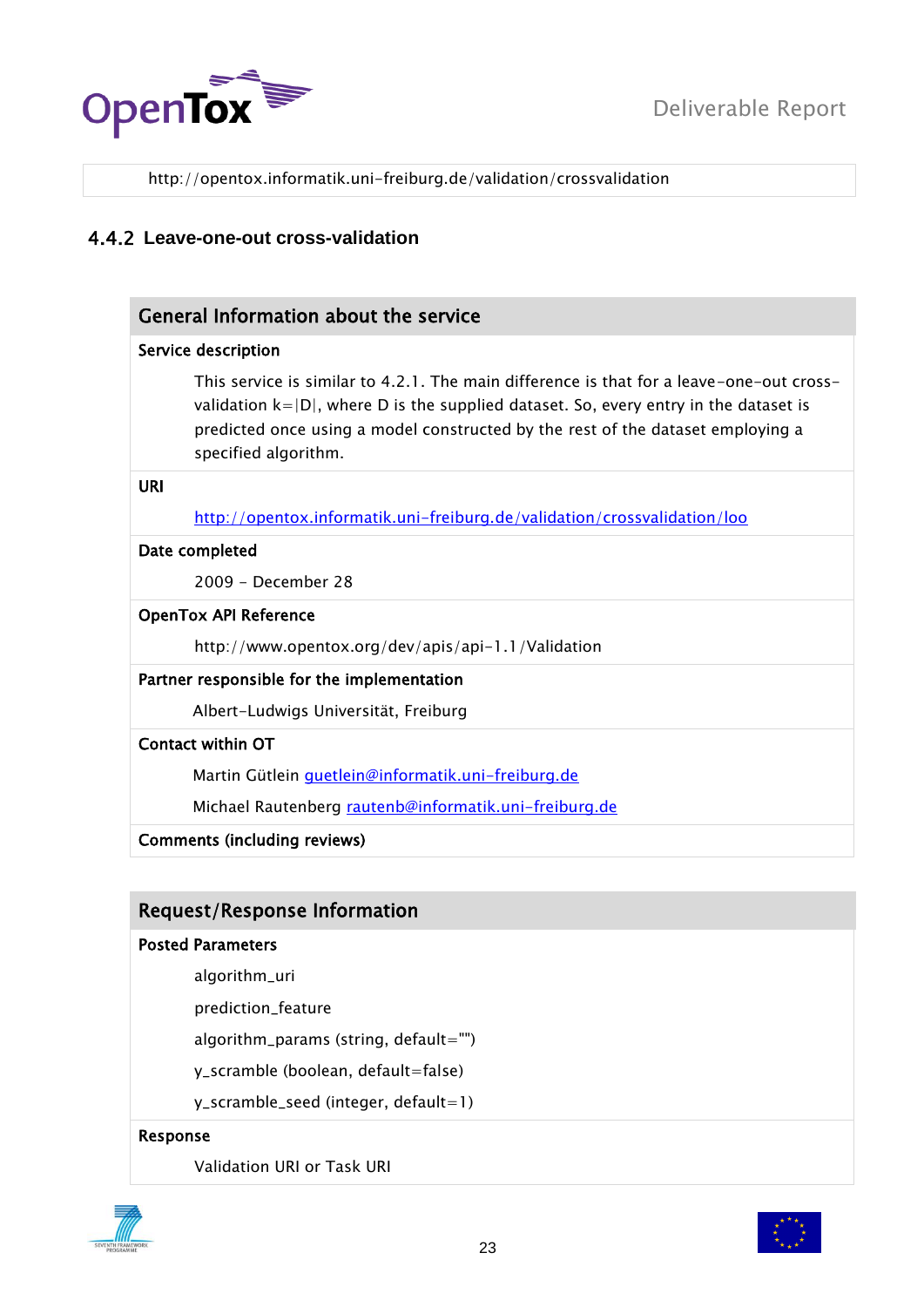

Once the model is successfully evaluated, the validation URI (or in case of ongoing calculations, the task URI) is returned to the client within the response and the status is set to 200.

|     | <b>Status Codes</b>                                                             |
|-----|---------------------------------------------------------------------------------|
| 200 |                                                                                 |
|     | Success - The request has succeeded and the new validation URI is returned.     |
| 400 |                                                                                 |
|     | Bad Request - Some parameter provided was wrong or some mandatory parameter was |
|     | not posted (an illegal model or dataset was specified).                         |
| 404 |                                                                                 |
|     | Not Found - the particular validation was not found                             |
| 500 |                                                                                 |
|     | Internal Server Error - Validation/prediction error                             |
|     |                                                                                 |

| <b>Implementation Information</b> |  |
|-----------------------------------|--|
| <b>HTTP Method</b>                |  |
| <b>POST</b>                       |  |
| <b>Programming Language</b>       |  |
| Ruby                              |  |
| Libraries used -                  |  |
| <b>Examples</b>                   |  |
| Example 1                         |  |

## <span id="page-23-0"></span>4.5 Reporting Routines



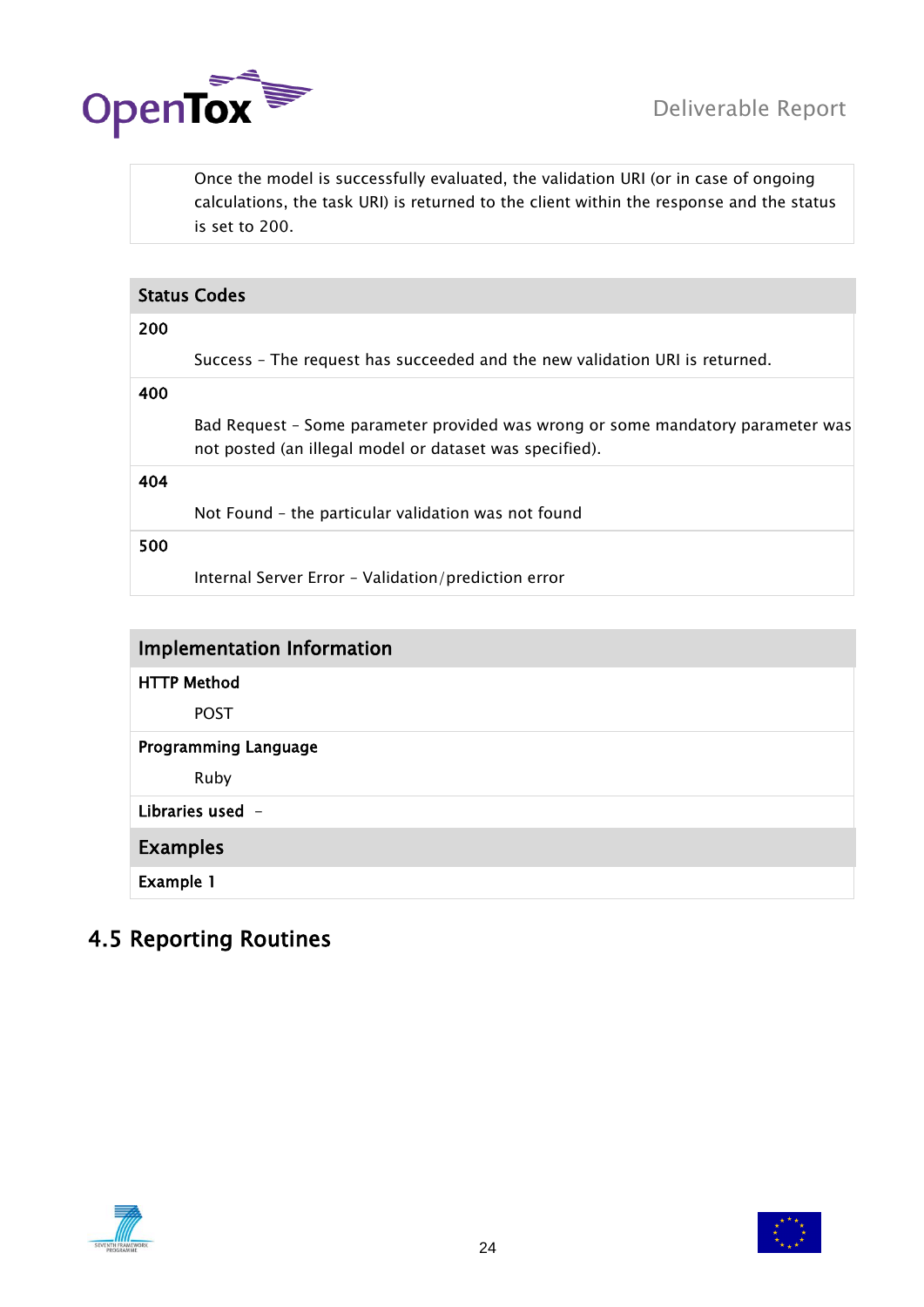

### <span id="page-24-0"></span>4.5.1 **Validation Report**

#### General Information about the service

#### Service description

A report on a validation creates a DocBook XML document in the background, which can be converted into a number of different formats such as HTML, PDF, RTF and others. The validation report includes information such as an overview of the results, ROC plots for each individual class, the confusion matrix, all calculated results, as well as the actual predictions for each of the supplied entries in the dataset. To generate a report, only the validation resource has to be submitted.

#### URI

<http://opentox.informatik.uni-freiburg.de/validation/report/validation>

#### Date completed

2009 - December 28

#### OpenTox API Reference

http://www.opentox.org/dev/apis/api-1.1/Validation

#### Partner responsible for the implementation

Albert-Ludwigs Universität, Freiburg

#### Contact within OT

Martin Gütlein [guetlein@informatik.uni-freiburg.de](mailto:guetlein@informatik.uni-freiburg.de)

Michael Rautenberg [rautenb@informatik.uni-freiburg.de](file:///C:/Documents%20and%20Settings/Administrator/Local%20Settings/Temp/rautenb@informatik.uni-freiburg.de)

Comments (including reviews)

#### Request/Response Information

#### Posted Parameters

Validation URI

#### Response

Report URI or Task URI

Status Codes

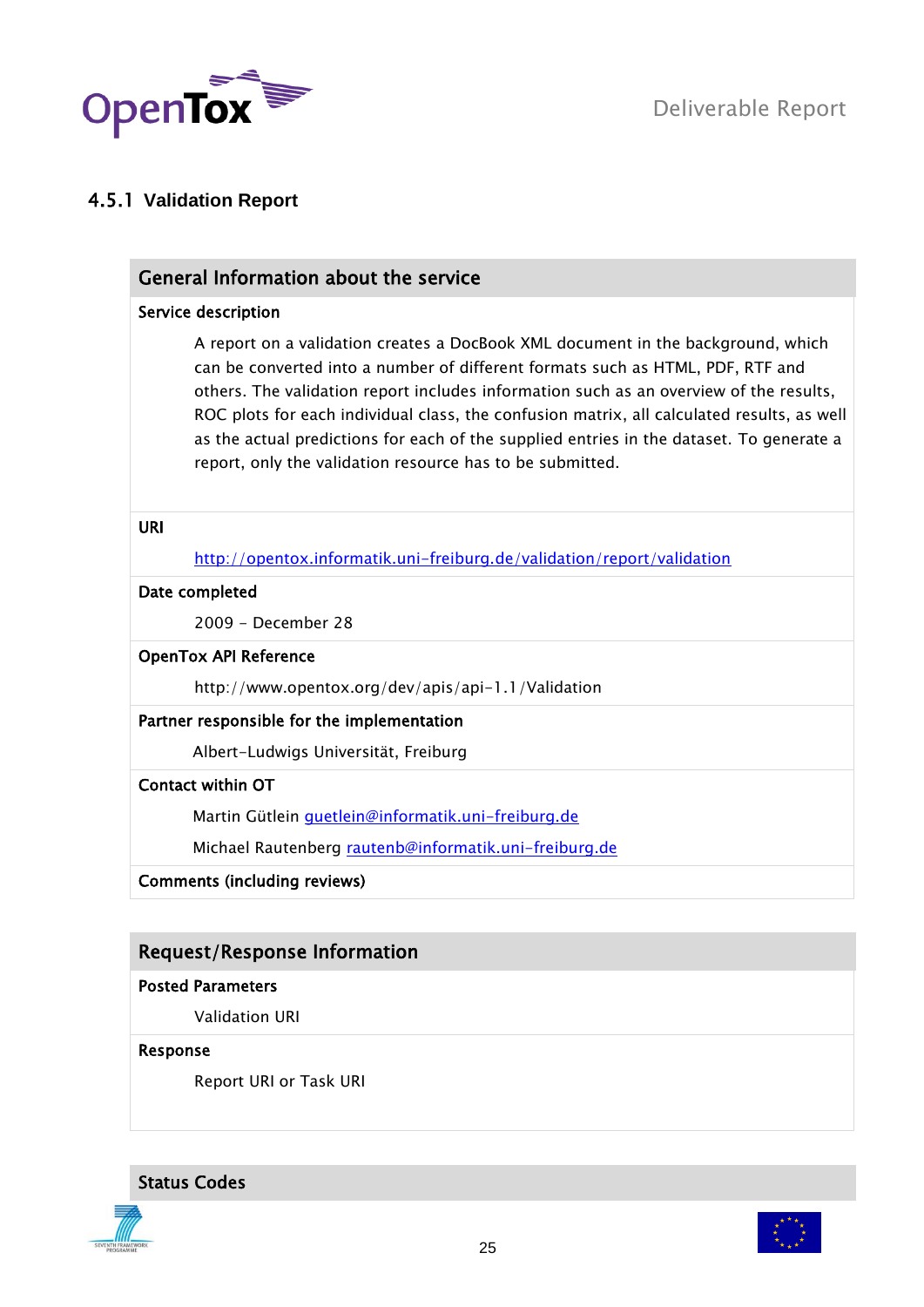

200

|     | Success - The request has succeeded and the new report URI is returned.                        |
|-----|------------------------------------------------------------------------------------------------|
| 400 |                                                                                                |
|     | Bad Request - Some parameter provided was wrong or some mandatory parameter was<br>not posted. |
| 404 |                                                                                                |
|     | Not Found - the particular report or report type was not found                                 |
| 500 |                                                                                                |
|     | Internal Server Error - an error occurred during creation of the report                        |
|     |                                                                                                |
|     | <b>Implementation Information</b>                                                              |
|     | <b>HTTP Method</b>                                                                             |
|     | <b>POST</b>                                                                                    |
|     | <b>Programming Language</b>                                                                    |
|     | Ruby                                                                                           |

#### Libraries used

R (RinRuby)

### Examples

#### Example 1

curl -X POST -d validation\_uris="http://opentox.informatik.unifreiburg.de/validation/1" http://opentox.informatik.unifreiburg.de/validation/report/validation

### <span id="page-25-0"></span>4.5.2 **Cross-Validation Report**

### General Information about the service

#### Service description

A report on a cross-validation creates a DocBook XML document in the background, which can be converted into a number of different formats such as HTML, PDF, RTF and others. The internal structure is that it is comprised of a number of single validation reports and includes a summary of those, as well as all individual results. To generate a report, only the cross-validation resource has to be submitted.



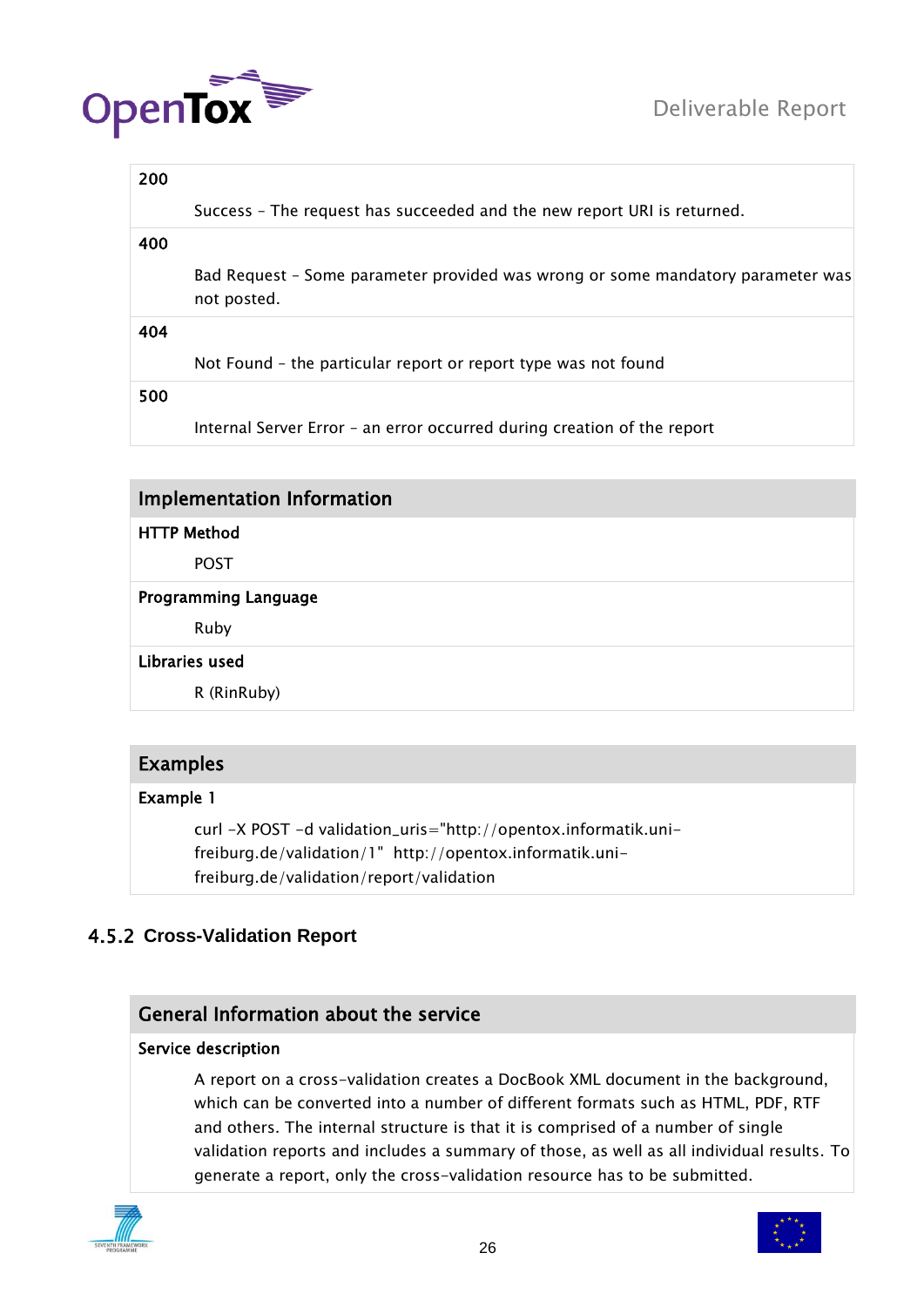

#### URI

<http://opentox.informatik.uni-freiburg.de/validation/report/crossvalidation>

#### Date completed

2009 - December 28

#### OpenTox API Reference

http://www.opentox.org/dev/apis/api-1.1/Validation

#### Partner responsible for the implementation

Albert-Ludwigs Universität, Freiburg

#### Contact within OT

Martin Gütlein [guetlein@informatik.uni-freiburg.de](mailto:guetlein@informatik.uni-freiburg.de)

Michael Rautenberg [rautenb@informatik.uni-freiburg.de](file:///C:/Documents%20and%20Settings/Administrator/Local%20Settings/Temp/rautenb@informatik.uni-freiburg.de)

#### Comments (including reviews)

#### Request/Response Information

#### Posted Parameters

Validation URI

#### Response

Report URI or Task URI

#### Status Codes

#### 200

Success – The request has succeeded and the new report URI is returned.

#### 400

Bad Request – Some parameter provided was wrong or some mandatory parameter was not posted.

#### 404

Not Found – the particular report or report type was not found

#### 500

Internal Server Error – an error occurred during creation of the report



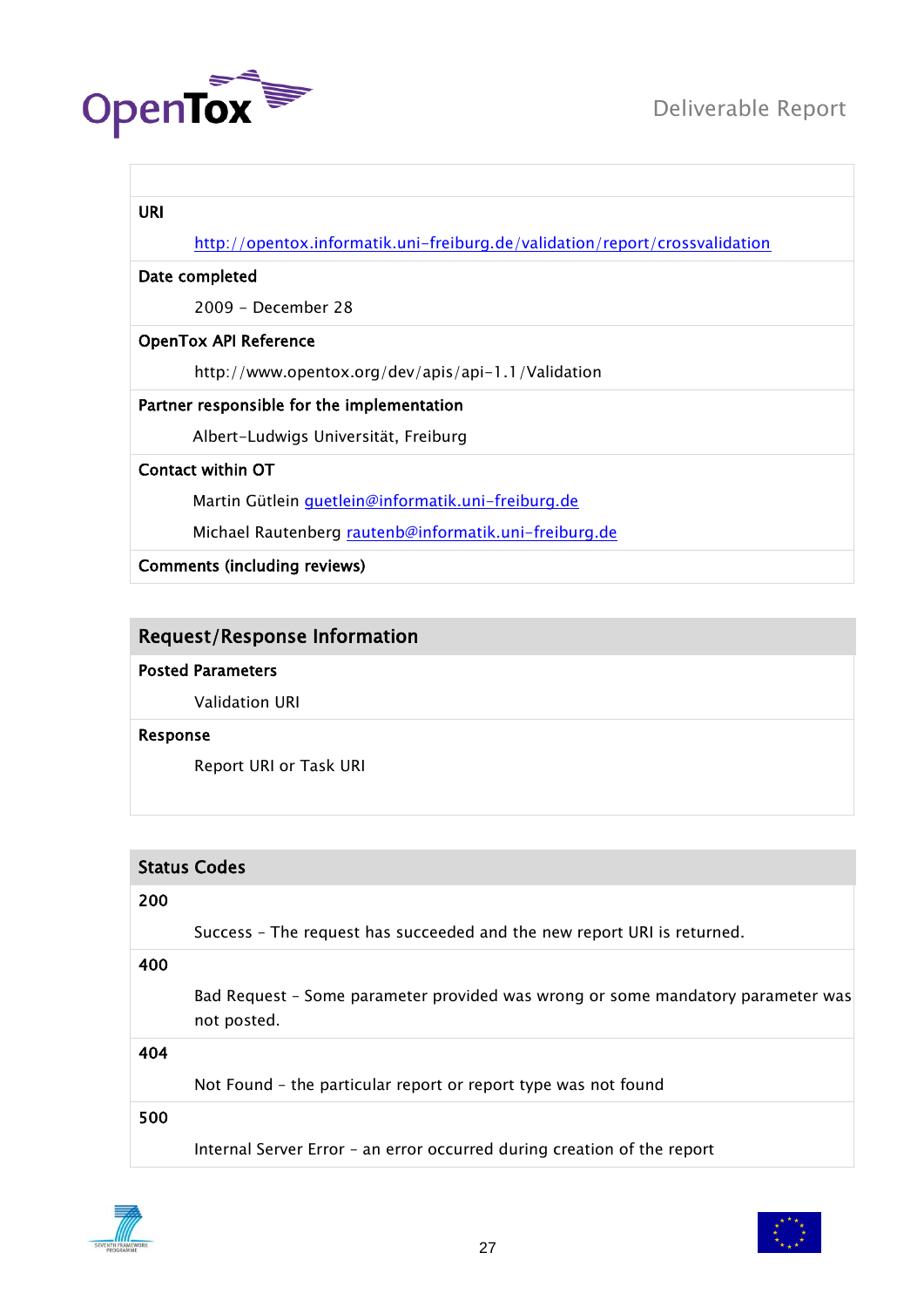

| <b>HTTP Method</b><br><b>POST</b> |
|-----------------------------------|
|                                   |
|                                   |
| <b>Programming Language</b>       |
| Ruby                              |
| Libraries used                    |
| R (RinRuby)                       |

### Examples

### Example 1

curl -X POST -d validation\_uris="http://opentox.informatik.unifreiburg.de/validation/crossvalidation/1" http://opentox.informatik.unifreiburg.de/validation/report/crossvalidation



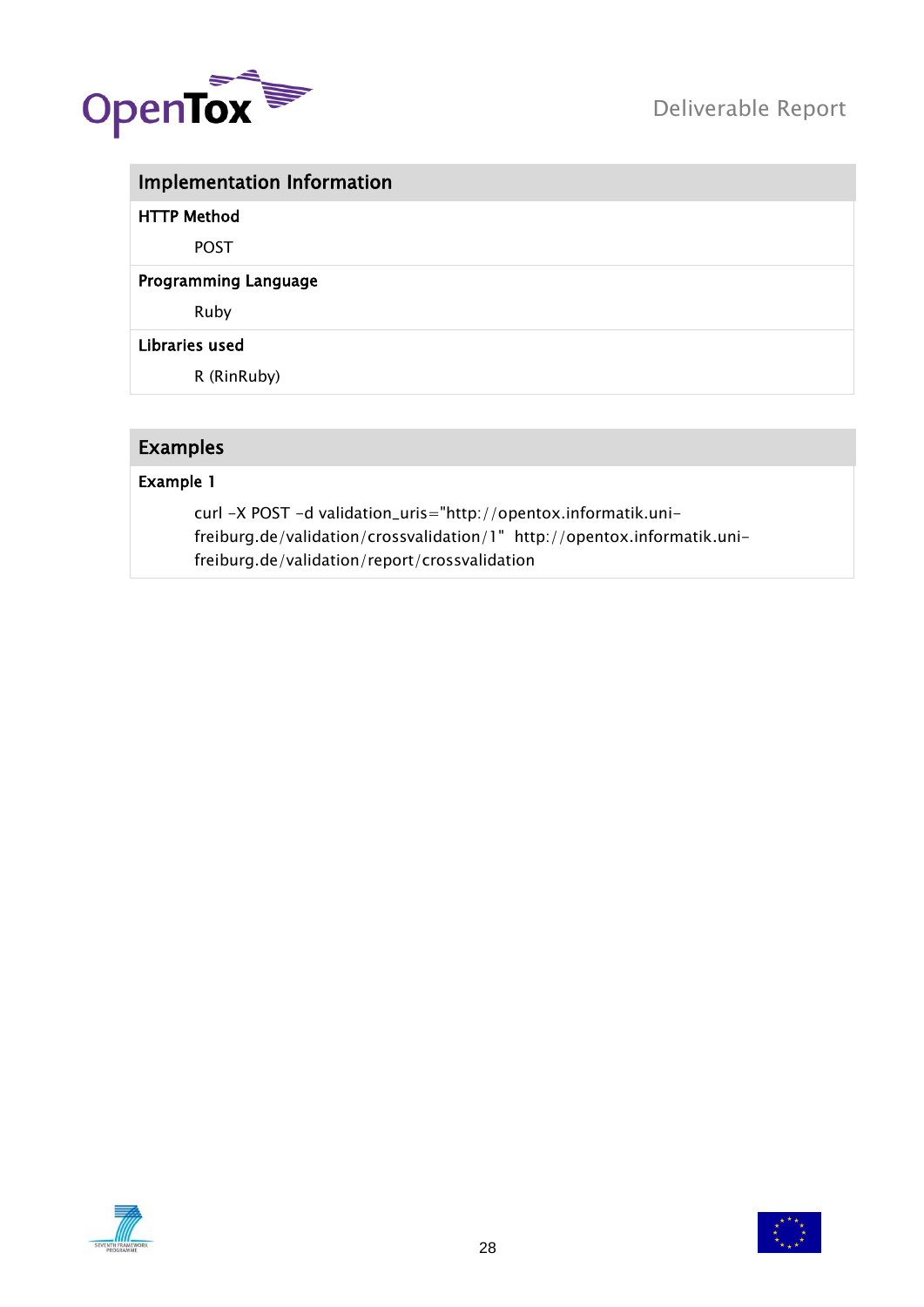

## <span id="page-28-0"></span>4.6 Example Reports

In the appendix 6.1 two example reports are given.

## <span id="page-28-1"></span>4.6.1 Validation report

The first example in Appendix 6.1.1 is a validation report from a train and test validation. The input to the system was a training set, a test set, and the algorithm including the algorithm parameters. With this input, a model using the Lazar algorithm was constructed for the hamster carcinogenicity endpoint. The report contains the initial parameters as submitted by the user, global performance parameters calculated using the model, a ROC plot, and the actual predictions of the model.

## <span id="page-28-2"></span>4.6.2 Cross-Validation report

The example in Appendix 6.1.2 is a cross-validation report using five folds, again for predicting the hamster carcinogenicity endpoint. Again a number of global measures are calculated and displayed. The ROC plot of each of the five generated models is aggregated into one single plot as well as the average ROC plot displayed. The overall confusion matrix is given together with all predictions.

## <span id="page-28-3"></span>4.7 Future Work

### <span id="page-28-4"></span>4.7.1 Interoperability with partner web services

The validation routines listed above have been successfully applied to web services provided by In Silico Toxicology (IST). The Lazar algorithm<sup>16</sup> was used to make predictions, based on features calculated with the Fminer<sup>17</sup> web service. A current issue is to integrate further web services provided by other OpenTox partners.

### <span id="page-28-5"></span>4.7.2 Graphical user interface for validation

The described validation routines can be tested by directly executing the REST commands (e.g. with the command line tool curl, see [3.5\)](#page-12-1). A graphical, more user-friendly access to

<sup>17</sup> [github.com/helma/opentox-algorithm/](http://github.com/helma/opentox-algorithm)





<sup>16</sup> [github.com/helma/opentox-algorithm/](http://github.com/helma/opentox-algorithm)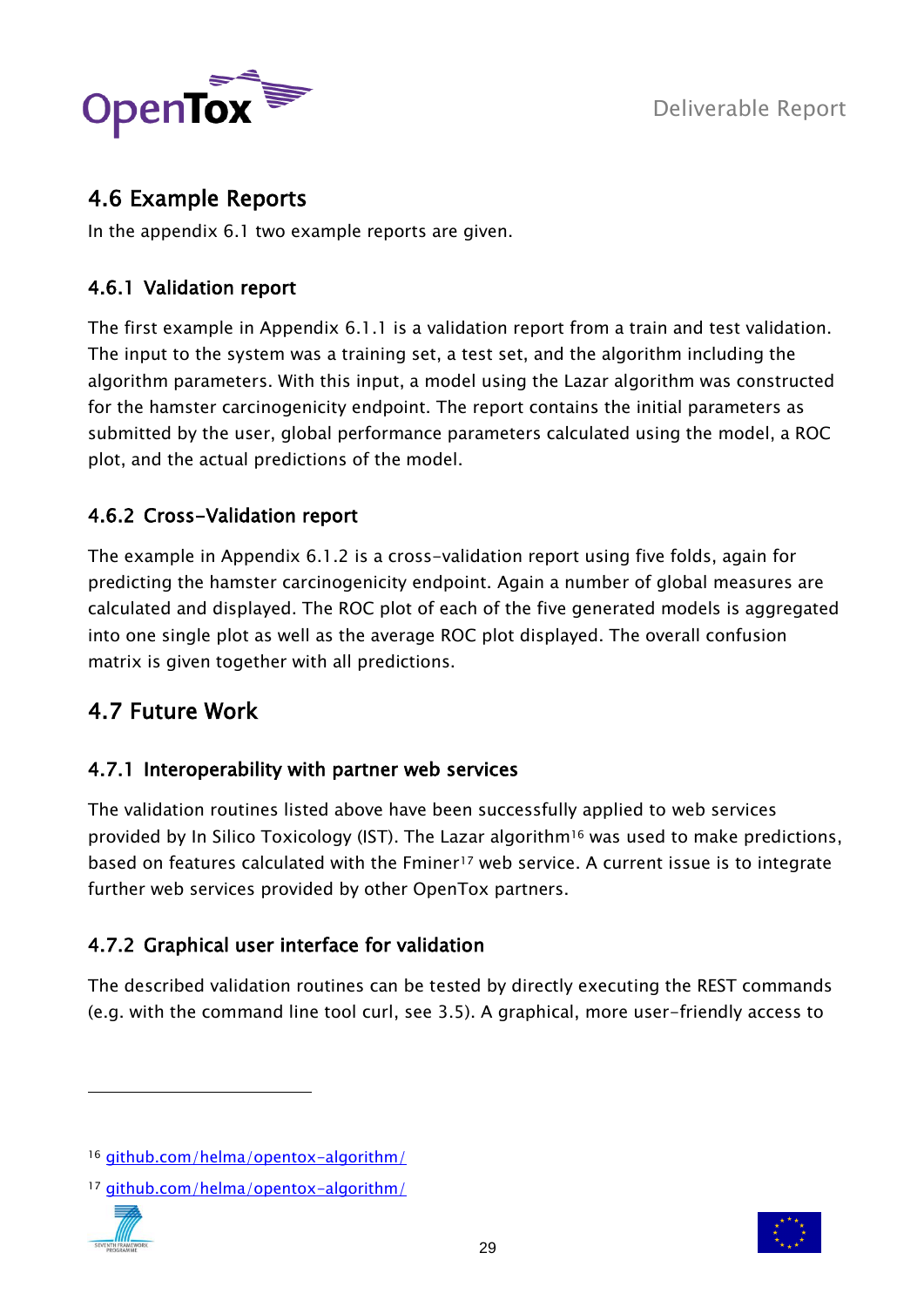



this functionality will soon be provided by the ToxCreate<sup>18</sup> application (See OpenTox Deliverable D2.2 for details).

### <span id="page-29-0"></span>4.7.3 Technical issues

With the current implementation being an initial prototype, there is still work to do in order to provide a more reliable web application. Continuous automated testing has revealed deficits when processing numerous validation requests simultaneously, whose performance improvement is the subject of current work.





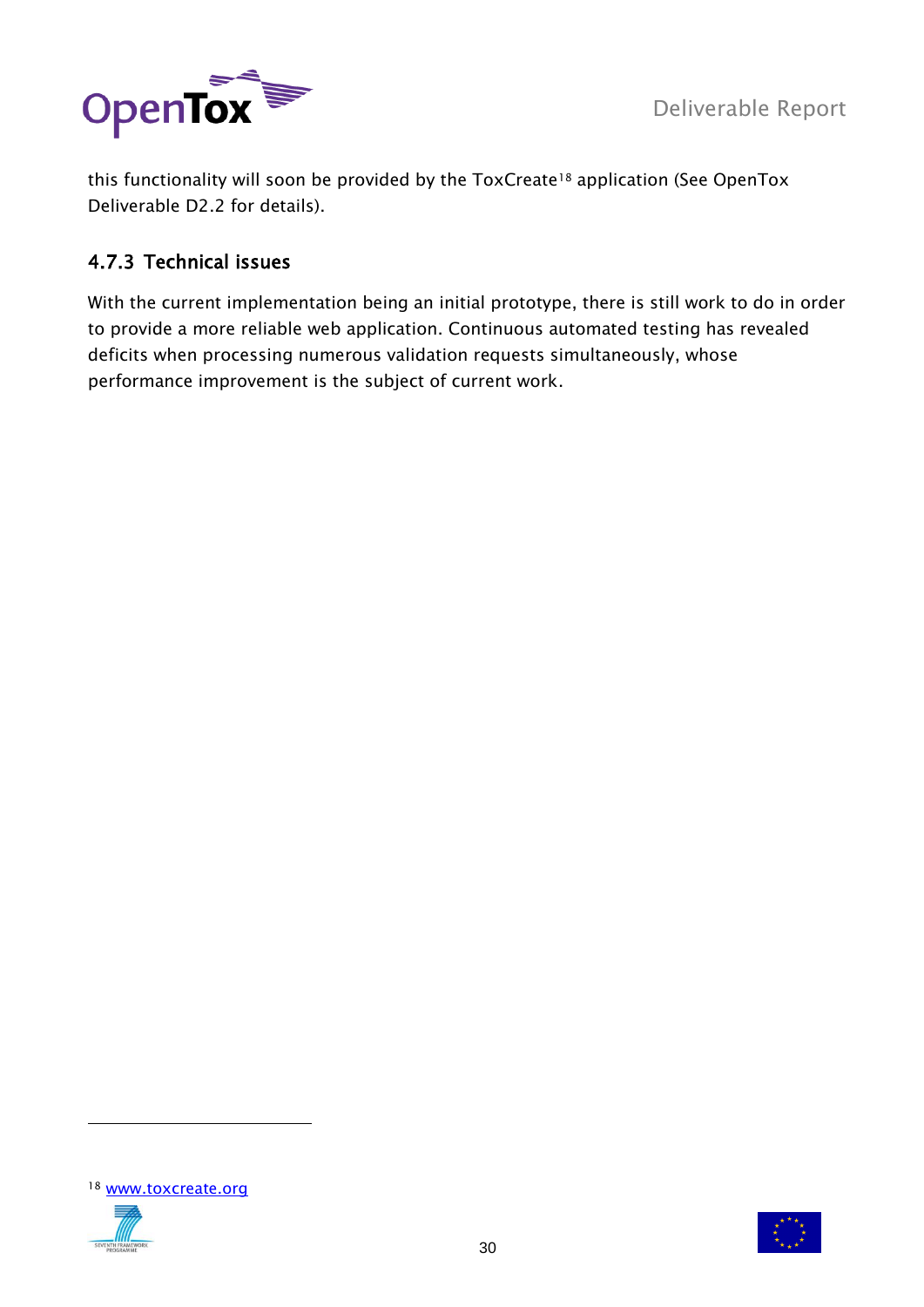

## <span id="page-30-0"></span>**5.Conclusions**

This report summarizes the work that has been accomplished within the OpenTox Framework regarding the development of the initial prototype of validation and reporting routines for predictive toxicology modelling. One of the main decisions in the initial OpenTox Framework application development was to implement all web services based on the REST architecture, allowing for independent development and deployment of components combined with effective intra-component communication. These advantages allow for future validation and reporting routines to be integrated with minimal effort. Currently we have implemented within OpenTox basic validation routines, simple validation (with supplied test set or training/test split), cross-validation routines (including leave-one-out), as well as making initial reporting routines available. The validation web service was integrated into the OpenTox-based ToxCreate application<sup>19</sup> to validate predictive toxicology models created by ToxCreate users.

<sup>19</sup> [www.opentox.org/toxicity-prediction/](http://www.opentox.org/toxicity-prediction/)



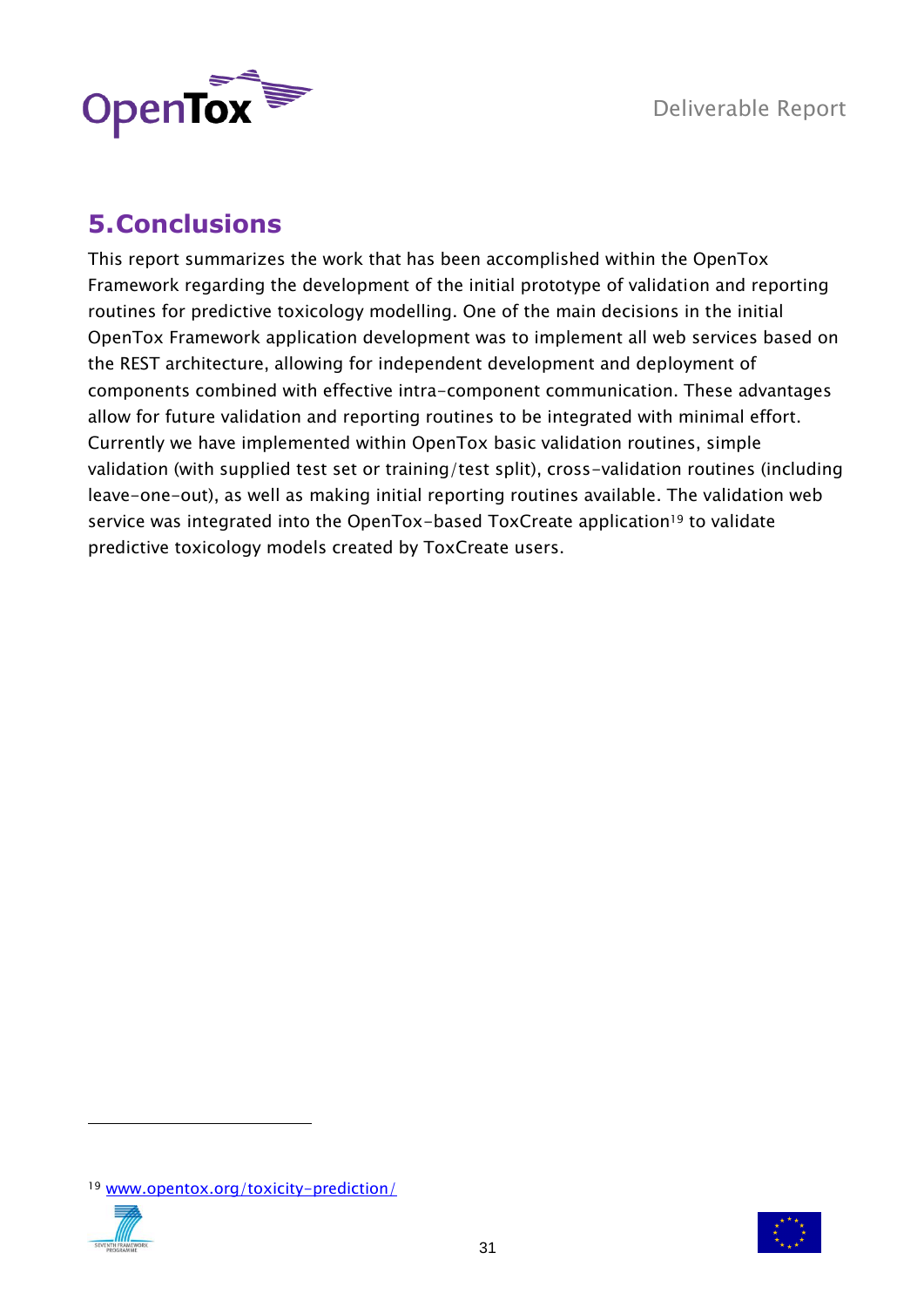

## <span id="page-31-0"></span>**6.Appendix**

## <span id="page-31-1"></span>6.1 Validation Report Examples

This section gives two validation reports as example, a simple training test-set validation report, as well as a cross-validation report.

Please take notice that the design of the reports is still very basic. The arrangement of the content, table design, plots, and overall formatting is work-in-progress.



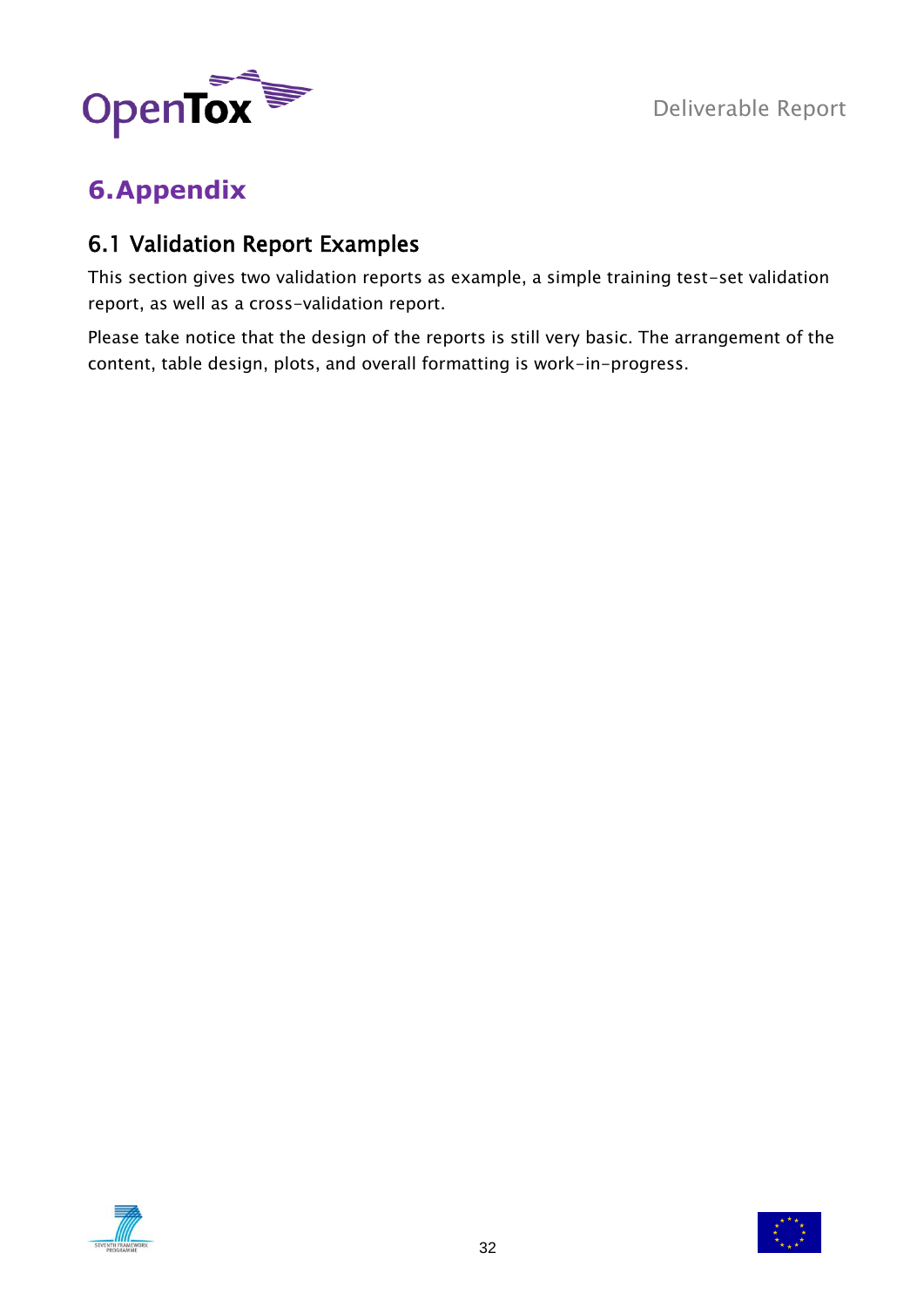

### <span id="page-32-0"></span>6.1.1 Validation report

Created at 02.19.2010 - 16:38

#### **Table of Contents**

- Results
- Roc Plot
- Confusion Matrix
- All Results
- Predictions

#### <span id="page-32-1"></span>Results

This section contains results.

### **Table 1. Results**

| model uri          | http://www.opentox.org/temp/model/1                                |
|--------------------|--------------------------------------------------------------------|
|                    | training_dataset_uri   http://www.opentox.org/temp/dataset/3       |
| test dataset uri   | http://www.opentox.org/temp/dataset/2                              |
| prediction_feature | http://www.epa.gov/NCCT/dsstox/CentralFieldDef.html#ActivityOutcom |
| area under roc     | true: 0.50, false: 1.00                                            |
| percent_correct    | 50.00                                                              |
| true_positive_rate | true: 1.00, false: 0.50                                            |
| true_negative_rate | true: 0.50, false: 1.00                                            |

#### <span id="page-32-2"></span>Roc Plot

This section contains the roc plot.

### **Figure 1. Roc Plot for all classes**



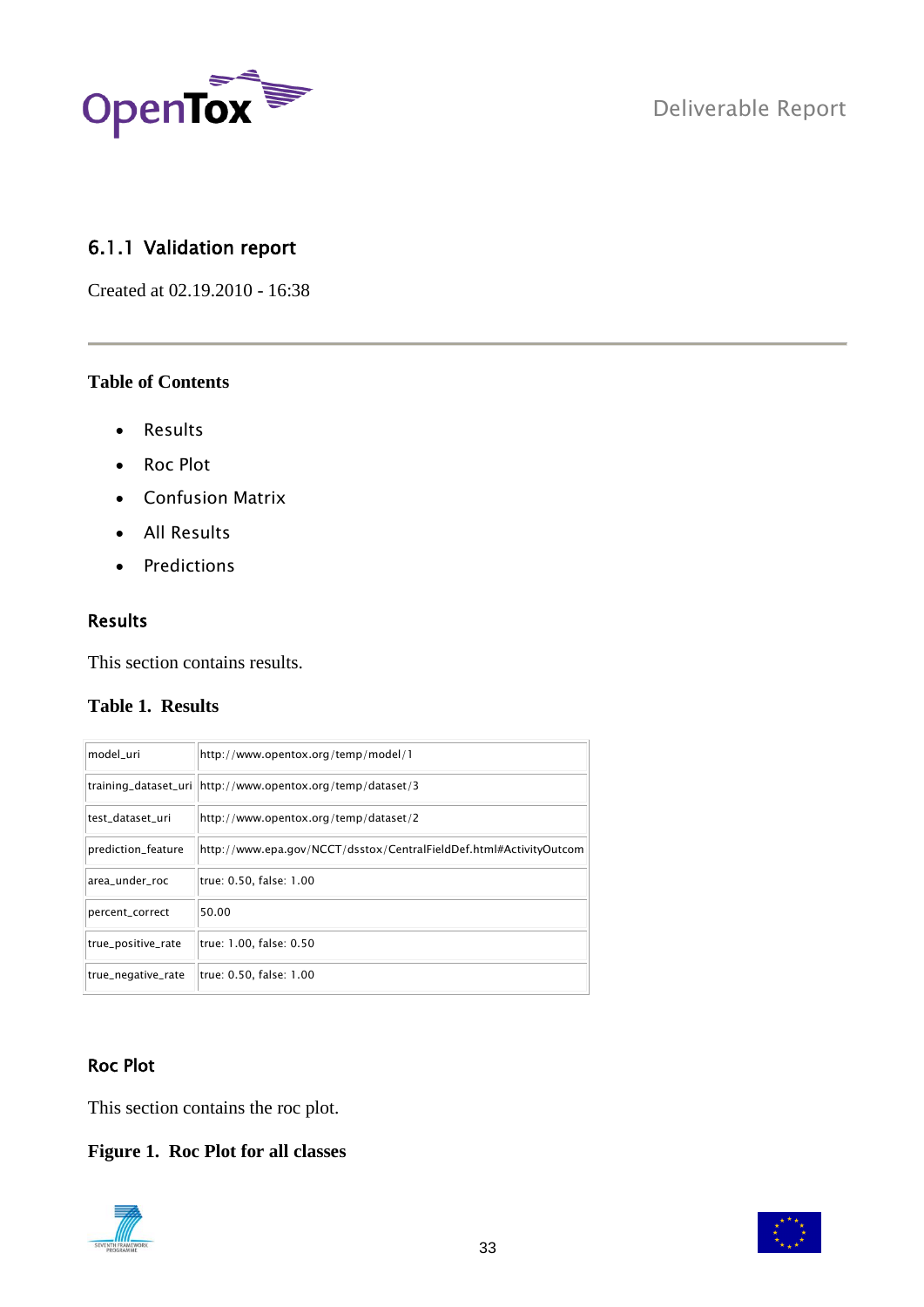



### <span id="page-33-0"></span>Confusion Matrix

This section contains the confusion matrix.

#### **Table 2. Confusion Matrix**

|                  |         | actual |                |                |
|------------------|---------|--------|----------------|----------------|
|                  |         | true   | false total    |                |
| predicted true 2 |         |        | 2              | 4              |
|                  | false 0 |        | $\overline{2}$ | $\overline{2}$ |
|                  | total   | 2      |                |                |

### <span id="page-33-1"></span>All Results

This section contains results.

#### **Table 3. All Results**

| lid                  |                                                                    |
|----------------------|--------------------------------------------------------------------|
| luri                 | http://www.opentox.org/temp/example.org/1                          |
| model uri            | http://www.opentox.org/temp/model/1                                |
| training_dataset_uri | http://www.opentox.org/temp/dataset/3                              |
| prediction_feature   | http://www.epa.gov/NCCT/dsstox/CentralFieldDef.html#ActivityOutcom |



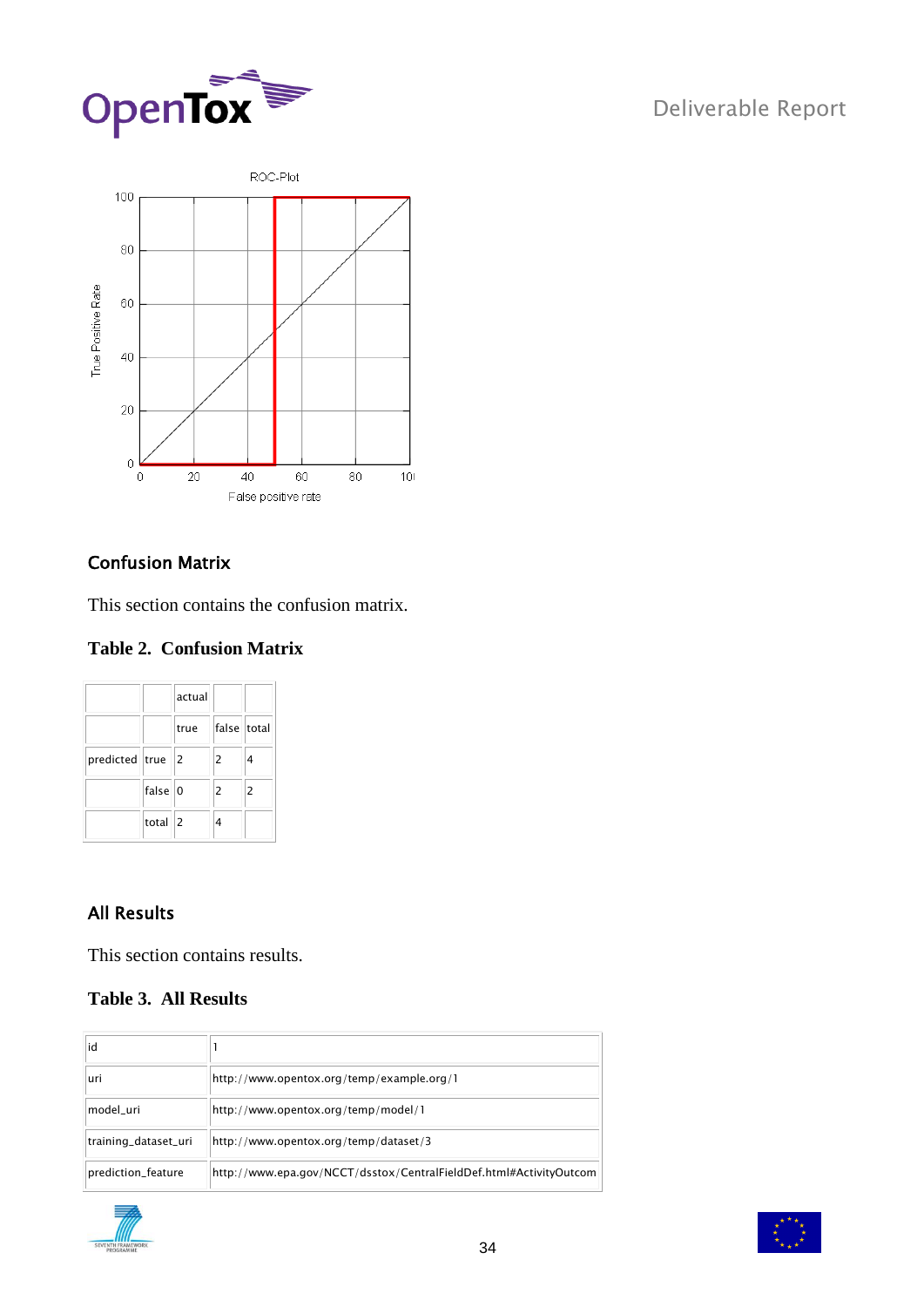

| test_dataset_uri       | http://www.opentox.org/temp/dataset/2                              |  |  |  |
|------------------------|--------------------------------------------------------------------|--|--|--|
| prediction_dataset_uri | http://www.opentox.org/temp/dataset/5                              |  |  |  |
| finished               | true                                                               |  |  |  |
| created_at             | 2010-02-19T16:37:07+01:00                                          |  |  |  |
| real_runtime           | 1.82                                                               |  |  |  |
| num_instances          | 8                                                                  |  |  |  |
| num_without_class      | 0                                                                  |  |  |  |
| percent_without_class  | 0                                                                  |  |  |  |
| num_unpredicted        | 2                                                                  |  |  |  |
| percent_unpredicted    | 25                                                                 |  |  |  |
| num_correct            | 4                                                                  |  |  |  |
| num_incorrect          | $\overline{c}$                                                     |  |  |  |
| percent_correct        | 50.00                                                              |  |  |  |
| percent_incorrect      | 25.00                                                              |  |  |  |
| area_under_roc         | true: 0.50, false: 1.00                                            |  |  |  |
| false_negative_rate    | true: 0.00, false: 0.50                                            |  |  |  |
| false_positive_rate    | true: 0.50, false: 0.00                                            |  |  |  |
| f_measure              | true: 0.67, false: 0.67                                            |  |  |  |
| num_false_positives    | true: 2, false: 0                                                  |  |  |  |
| num_false_negatives    | true: 0, false: 2                                                  |  |  |  |
| num_true_positives     | true: 2, false: 2                                                  |  |  |  |
| num_true_negatives     | true: 2, false: 2                                                  |  |  |  |
| precision              | true: 0.50, false: 1.00                                            |  |  |  |
| recall                 | true: 1.00, false: 0.50                                            |  |  |  |
| true_negative_rate     | true: 0.50, false: 1.00                                            |  |  |  |
| true_positive_rate     | true: 1.00, false: 0.50                                            |  |  |  |
| confusion_matrix       | confusion_matrix_predicted: true, confusion_matrix_actual: true: 2 |  |  |  |

### <span id="page-34-0"></span>Predictions

This section contains predictions.

#### **Table 4. Predictions**



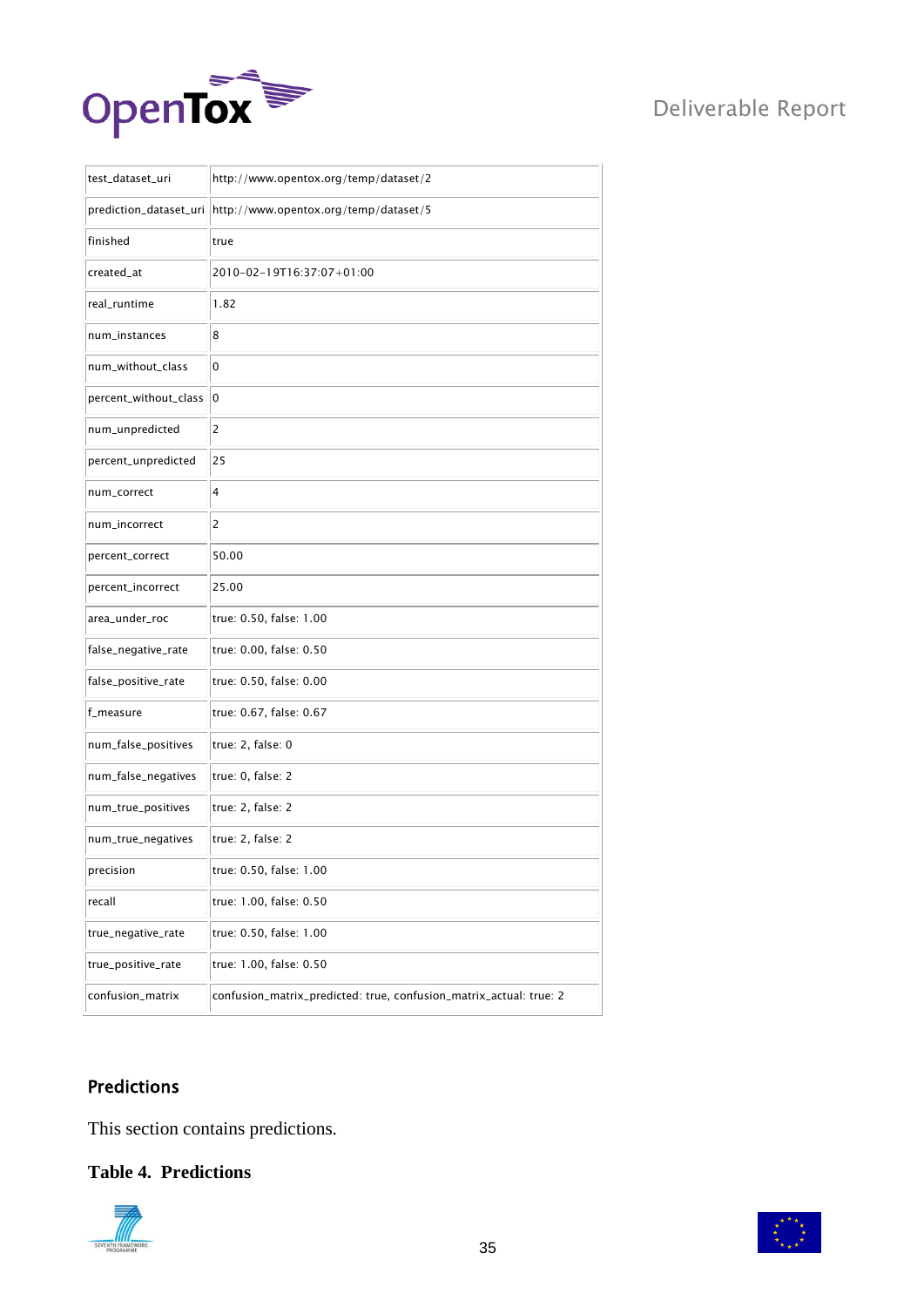

| compound                                                                  |              |              |    | actual value predicted value missclassified confidence value |
|---------------------------------------------------------------------------|--------------|--------------|----|--------------------------------------------------------------|
| http://localhost:4000/lnChl=1S/C12H9NO2/c14-13(15)11-7-6-9-5-4-8-   false |              | <b>false</b> |    | 0.07                                                         |
| http://localhost:4000/lnChl=1S/C5H12N2O4/c8-2-1-7(6-11)3-5(10)4-9         | lfalse       | ltrue        | ΙX | 0.14                                                         |
| http://localhost:4000/lnChl=1S/C14H19N3S.ClH/c1-16(2)9-10-17(12-1         | <b>false</b> | ltrue        |    | 0.02                                                         |
| http://localhost:4000/InChI=1S/C9H7N3O4S/c1-5(13)10-9-11-6(4-17-9         | Itrue        | true         |    | 0.08                                                         |
| http://localhost:4000/lnChl=1S/C12H8Cl6O/c13-8-9(14)11(16)5-3-1-2         | <b>false</b> |              |    |                                                              |
| -6-16-8)http://localhost:4000/InChI=1S/C8H5N3O4S/c12-4-9-8-10-5(3-16-8)   | ltrue        | ltrue        |    | 0.08                                                         |
| http://localhost:4000/InChI=1S/C3H6ClNO/c1-5(2)3(4)6/h1-2H3               | ltrue        |              |    |                                                              |
| http://localhost:4000/InChI=1S/C27H30O16/c1-8-17(32)20(35)22(37)2         | <b>false</b> | <b>false</b> |    | 0.09                                                         |



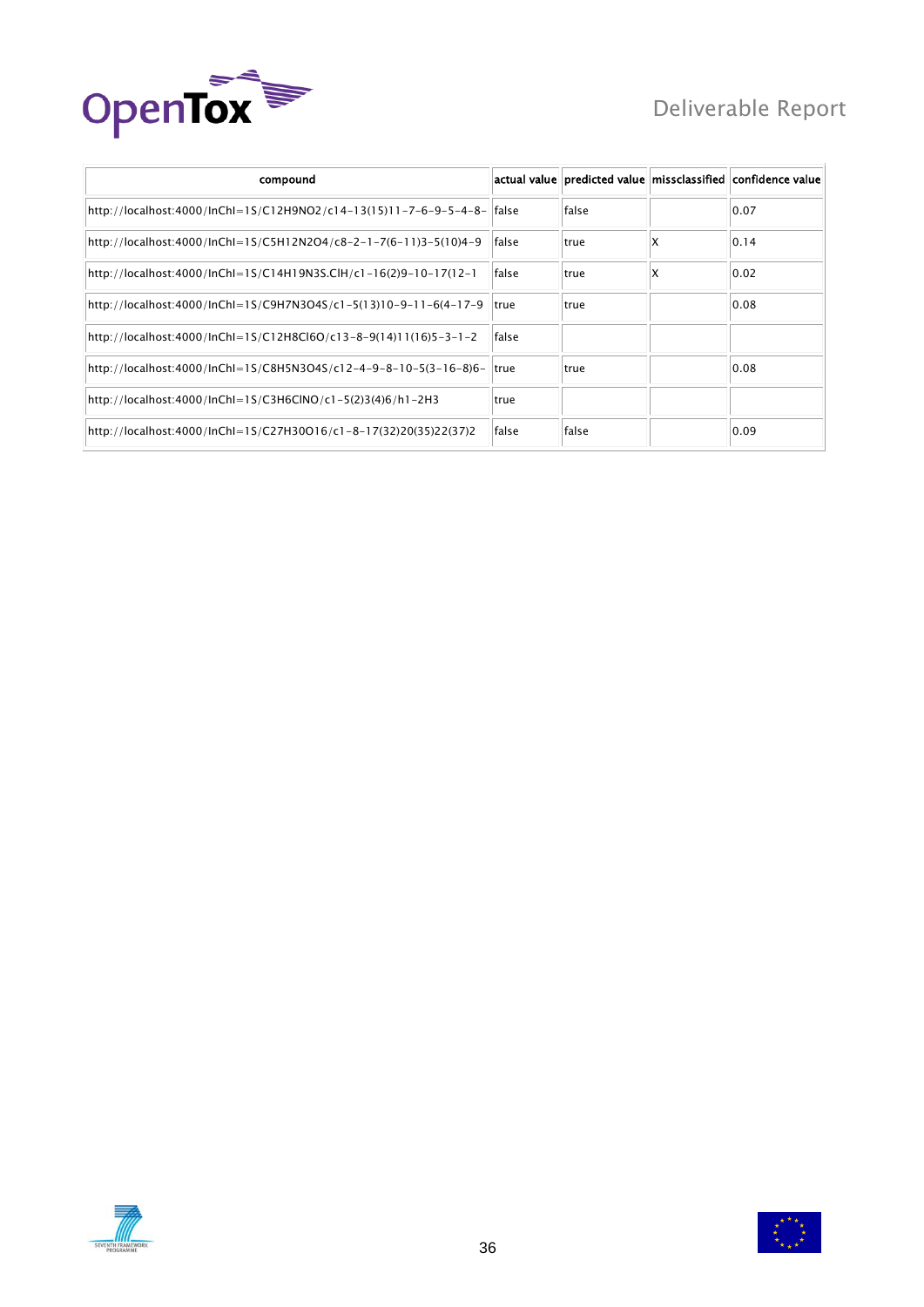

### <span id="page-36-0"></span>6.1.2 Cross-validation Report

Created at 02.19.2010 - 16:38

#### **Table of Contents**

- Mean Results
- Roc Plot
- Confusion Matrix
- Results
- All Results
- Predictions

#### <span id="page-36-1"></span>Mean Results

This section contains results.

#### **Table 1. Mean Results**

| algorithm_uri      | http://www.opentox.org/temp/algorithm/lazar        |
|--------------------|----------------------------------------------------|
| dataset uri        | http://www.opentox.org/temp/dataset/1              |
| num folds          | 5.00                                               |
| area under roc     | true: 0.88, false: 0.67 +- true: 0.03, false: 0.17 |
| percent_correct    | $62.35 + -44.98$                                   |
| true_positive_rate | true: 0.84, false: 0.77                            |
|                    | true_negative_rate true: 0.77, false: 0.84         |

#### <span id="page-36-2"></span>Roc Plot

This section contains the roc plot.

#### **Figure 1. Roc Plot for all classes**



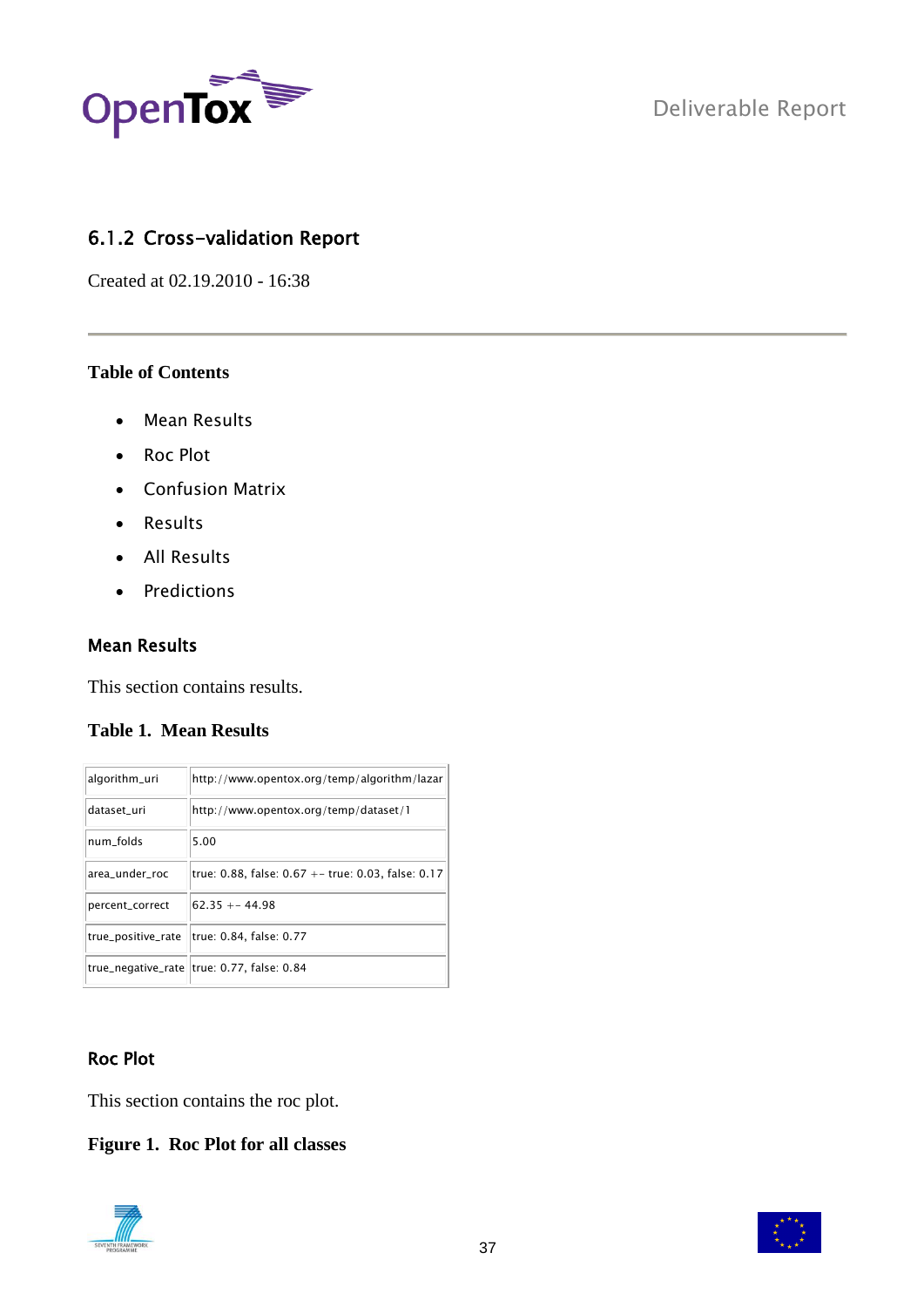



### <span id="page-37-0"></span>Confusion Matrix

This section contains the confusion matrix.

### **Table 2. Confusion Matrix**

|                |       | actual |               |    |
|----------------|-------|--------|---------------|----|
|                |       | true   | false   total |    |
| predicted true |       | 32     | 7             | 39 |
|                | false | 7      | 21            | 29 |
|                | total | 39     | 29            |    |

### <span id="page-37-1"></span>Results

| algorithm_uri        | lazar                                     | http://www.opentox. http://www.opentox.or<br>org/temp/algorithm/   g/temp/algorithm/laza | http://www.opentox.org/<br>temp/algorithm/lazar | http://www.opentox.org/te<br>mp/algorithm/lazar | http://www.opentox.org/tem<br>$ p/a $ gorithm/lazar |
|----------------------|-------------------------------------------|------------------------------------------------------------------------------------------|-------------------------------------------------|-------------------------------------------------|-----------------------------------------------------|
| dataset_uri          | http://www.opentox.<br>org/temp/dataset/1 | http://www.opentox.or<br>$ q$ /temp/dataset/1                                            | http://www.opentox.org/<br> temp/dataset/1      | http://www.opentox.org/te<br>mp/dataset/1       | http://www.opentox.org/tem<br> p/dataset/1          |
| crossvalidation_fold |                                           |                                                                                          |                                                 |                                                 |                                                     |
| area_under_roc       | true: 0.75, false:<br>0.60                | true: 1.00, false: 0.00                                                                  | true: 1.00, false: 1.00                         | true: 1.00, false: 0.75                         | true: 0.67, false: 1.00                             |



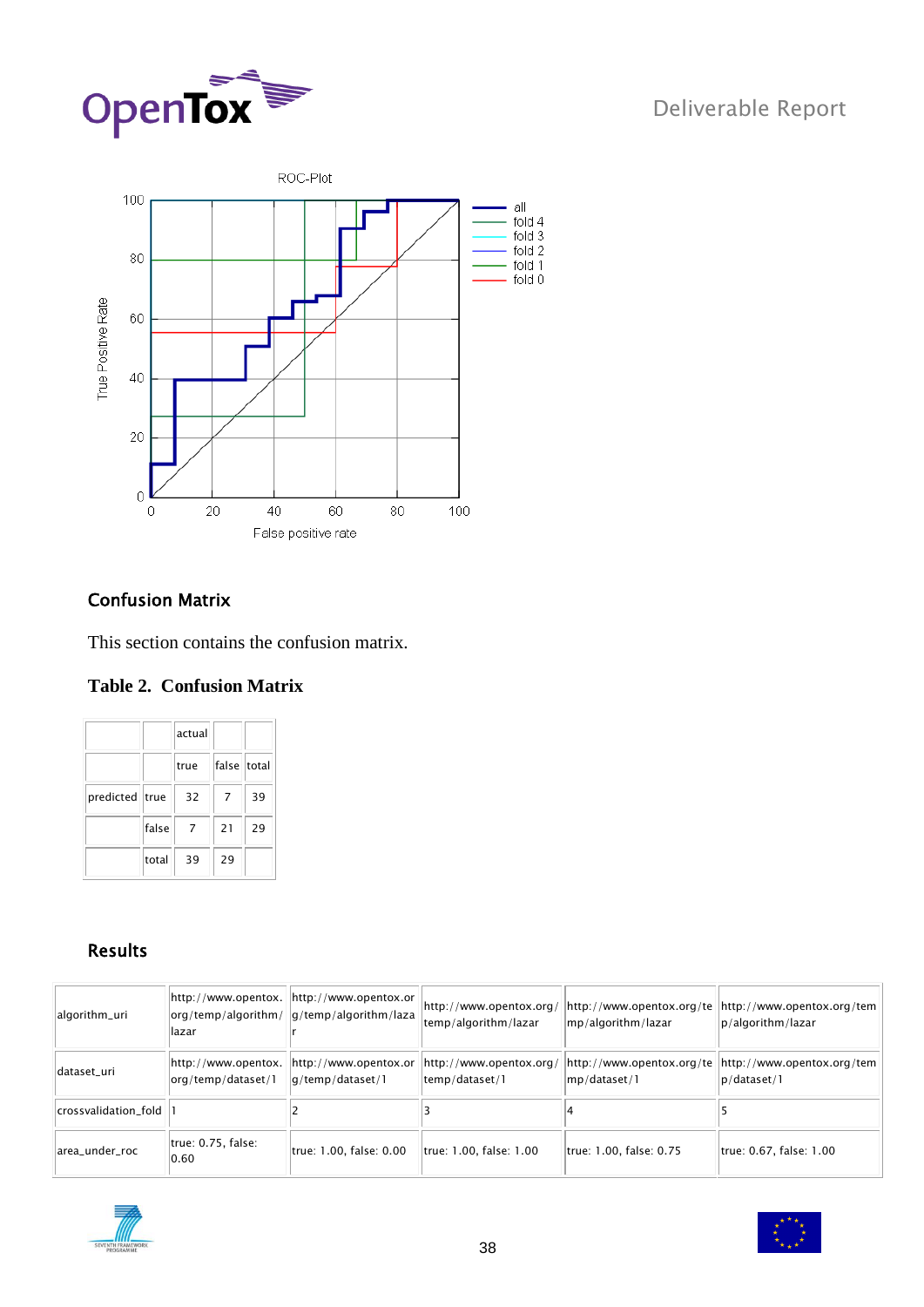

| percent_correct    | 52.94                         | 58.82                   | 70.59                   | 64.71                   | 64.71                   |
|--------------------|-------------------------------|-------------------------|-------------------------|-------------------------|-------------------------|
| true_positive_rate | true: 0.57, false:<br>0.71    | true: 0.86, false: 0.67 | true: 0.90, false: 0.75 | true: 0.88, false: 1.00 | true: 1.00, false: 0.71 |
| true_negative_rate | $true: 0.71$ , false:<br>0.57 | true: 0.67, false: 0.86 | true: 0.75. false: 0.90 | true: 1.00. false: 0.88 | true: 0.71, false: 1.00 |

This section contains results.

#### **Table 3. Results**

#### <span id="page-38-0"></span>All Results

This section contains results.

#### **Table 4. All Results**

| Ч                           |                                          |                                                                                                                     |                                                                                                                                        |
|-----------------------------|------------------------------------------|---------------------------------------------------------------------------------------------------------------------|----------------------------------------------------------------------------------------------------------------------------------------|
| uri                         | http://example.opentox.org/2             | $ $ http://example.opentox.org/3                                                                                    | http://example.org/4                                                                                                                   |
| model_uri                   | http://www.opentox.org/temp/<br> model/2 | http://www.opentox.org/temp/mo<br> del/3                                                                            | http://www.opentox.org/temp/model/4                                                                                                    |
| training_dataset_uri        | $\vert$ ataset/6                         | $\left\lVert \mathsf{http://www.opentox.org/temp/d} \right\rVert$ http://www.opentox.org/temp/dat<br>$\vert$ aset/8 | $\left  \frac{\hbar}{\hbar} \right $ /www.opentox.org/temp/dataset/10                                                                  |
| prediction_feature          | utcom                                    | $\left  \frac{\text{http://www.epa.gov/NCCT/dssto}}{\text{http://www.epa.gov/NCCT/dsstox/}} \right $                | x/CentralFieldDef.html#ActivityO CentralFieldDef.html#ActivityOutco http://www.epa.gov/NCCT/dsstox/CentralFieldDef.html#ActivityOutcom |
| test_dataset_uri            | $\vert$ ataset/7                         | http://www.opentox.org/temp/d http://www.opentox.org/temp/dat<br>$\vert$ aset/9                                     | http://www.opentox.org/temp/dataset/11                                                                                                 |
| prediction_dataset_uri      | $\vert$ ataset/17                        | http://www.opentox.org/temp/d http://www.opentox.org/temp/dat<br>$\vert$ aset/19                                    | http://www.opentox.org/temp/dataset/21                                                                                                 |
| finished                    | $ $ true                                 | true                                                                                                                | true                                                                                                                                   |
| created_at                  | $2010 - 02 - 19T16:37:20 + 01:00$        | $ 2010-02-19T16:37:22+01:00$                                                                                        | $2010 - 02 - 19T16:37:24 + 01:00$                                                                                                      |
| real_runtime                | $ 2.33\rangle$                           | 1.99                                                                                                                | 2.11                                                                                                                                   |
| num_instances               | $ 17\rangle$                             |                                                                                                                     |                                                                                                                                        |
| num_without_class           | ۱n                                       |                                                                                                                     |                                                                                                                                        |
| percent_without_class  0    |                                          |                                                                                                                     |                                                                                                                                        |
| num_unpredicted             |                                          |                                                                                                                     |                                                                                                                                        |
| $percent\_unpredicted$   17 |                                          |                                                                                                                     | 17                                                                                                                                     |
| num_correct                 |                                          |                                                                                                                     | 12                                                                                                                                     |
|                             |                                          |                                                                                                                     |                                                                                                                                        |



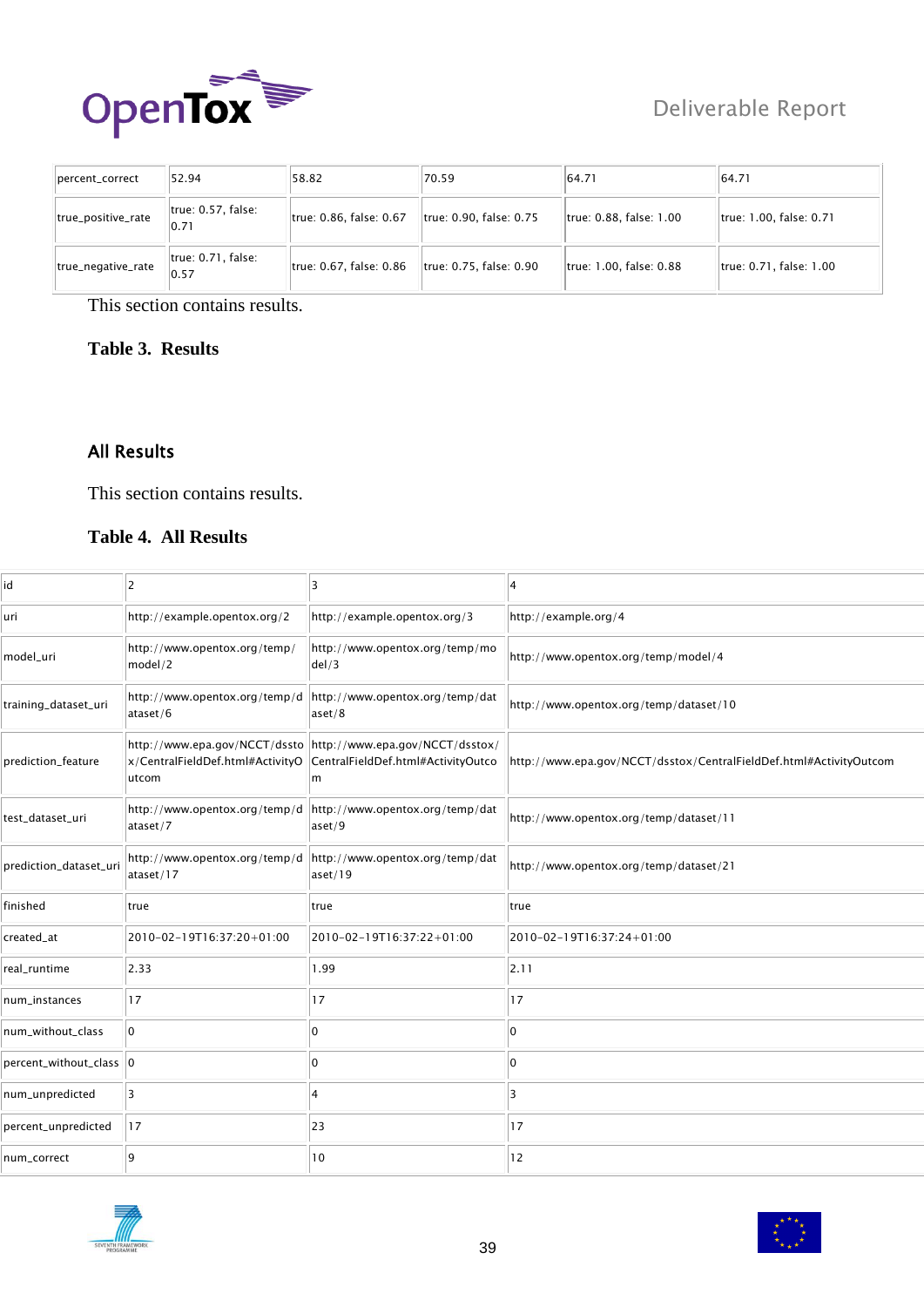

| confusion_matrix    | confusion_matrix_predicted:<br>true, confusion_matrix_actual:<br>true: $4$ | confusion_matrix_predicted: true,<br>confusion_matrix_actual: true: 6 | confusion_matrix_predicted: true, confusion_matrix_actual: true: 9 |
|---------------------|----------------------------------------------------------------------------|-----------------------------------------------------------------------|--------------------------------------------------------------------|
| true_positive_rate  | true: 0.57, false: 0.71                                                    | true: 0.86, false: 0.67                                               | true: 0.90, false: 0.75                                            |
| true_negative_rate  | true: 0.71, false: 0.57                                                    | true: 0.67, false: 0.86                                               | true: 0.75, false: 0.90                                            |
| recall              | true: 0.57, false: 0.71                                                    | true: 0.86, false: 0.67                                               | true: 0.90, false: 0.75                                            |
| precision           | true: 0.67, false: 0.62                                                    | true: 0.75, false: 0.80                                               | true: 0.90, false: 0.75                                            |
| num_true_negatives  | $\vert$ true: 5, false: 4                                                  | true: 4, false: 6                                                     | true: 3, false: 9                                                  |
| num_true_positives  | $\parallel$ true: 4, false: 5                                              | true: 6, false: 4                                                     | true: 9, false: 3                                                  |
| num_false_negatives | true: 3, false: 2                                                          | true: 1, false: 2                                                     | true: 1, false: 1                                                  |
| num_false_positives | true: 2, false: 3                                                          | true: 2, false: 1                                                     | true: 1, false: 1                                                  |
| f_measure           | true: 0.62, false: 0.67                                                    | true: 0.80, false: 0.73                                               | true: 0.90, false: 0.75                                            |
| false_positive_rate | true: 0.29, false: 0.43                                                    | true: 0.33, false: 0.14                                               | true: 0.25, false: 0.10                                            |
| false_negative_rate | true: 0.43, false: 0.29                                                    | true: 0.14, false: 0.33                                               | true: 0.10, false: 0.25                                            |
| area_under_roc      | true: 0.75, false: 0.60                                                    | true: 1.00, false: 0.00                                               | true: 1.00, false: 1.00                                            |
| percent_incorrect   | 29.41                                                                      | 17.65                                                                 | 11.76                                                              |
| percent_correct     | 52.94                                                                      | 58.82                                                                 | 70.59                                                              |
| num_incorrect       |                                                                            |                                                                       |                                                                    |
|                     |                                                                            |                                                                       |                                                                    |

### <span id="page-39-0"></span>Predictions

This section contains predictions.

### **Table 5. Predictions**

| crossvalidation_fold | compound                                                                                  | actual<br>value | predicted<br>value | missclassified | confidence<br>value |
|----------------------|-------------------------------------------------------------------------------------------|-----------------|--------------------|----------------|---------------------|
|                      | -12(8-6-4-3) http://localhost:4000/InChI=1S/C12H12N2O3/c1-2-12<br>$5 - 7 - 8$ )9          | false           | lfalse             |                | 0.05                |
|                      | -13(12-15)7-3  http://localhost:4000/InChI=1S/C10H13N3O2/c1-13(12-15)7-3 <br>$5 - 10(14)$ | false           | true               | х              | $ 0.09\rangle$      |
|                      | -http://localhost:4000/InChI=1S/C4H6N2O3/c1-3-2-6(5-8)4(7)9 <br>$3/h3H$ ,                 | true            | true               |                | 0.14                |
|                      | -16(6- http://localhost:4000/InChI=1S/C20H19N3.ClH/c1-13-12<br>$11 - 19(1)$               | <b>false</b>    | lfalse             |                | 0.12                |
|                      | http://localhost:4000/InChI=1S/C2HCl3/c3-1-2(4)5/h1H                                      | lfalse          |                    |                |                     |
|                      | http://localhost:4000/InChI=1S/C15H13NO/c1-10(17)16-13-6-7-                               | true            | lfalse             |                | 0.11                |

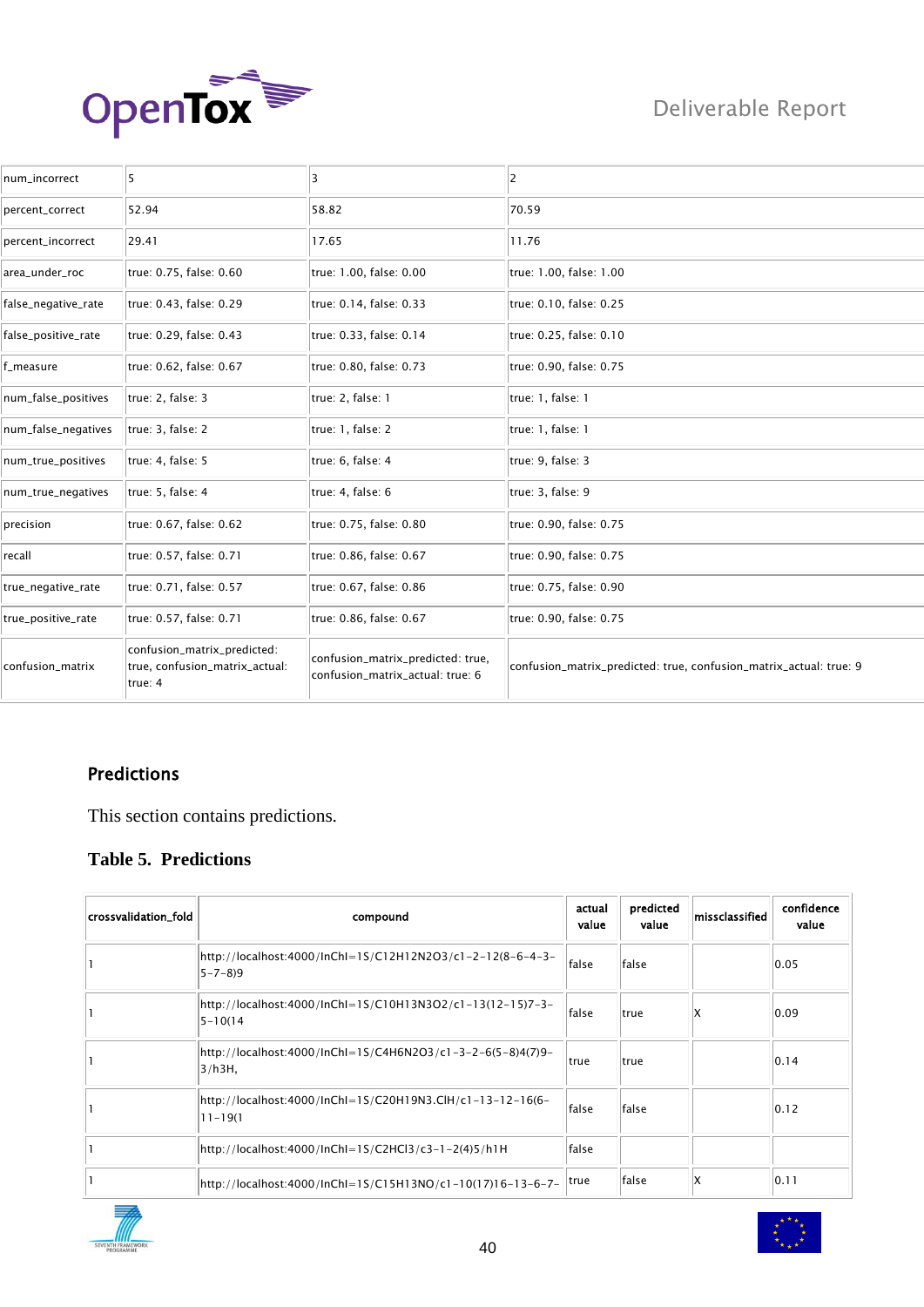



| crossvalidation_fold | compound                                                                      |       | predicted<br>value | missclassified | confidence<br>value |
|----------------------|-------------------------------------------------------------------------------|-------|--------------------|----------------|---------------------|
|                      | $15 - 12($                                                                    |       |                    |                |                     |
|                      | http://localhost:4000/InChI=1S/C6H12N2O4/c1-5(10)2-8(7-12)3-<br>6(11)         | true  | true               |                | 0.15                |
| П                    | http://localhost:4000/lnChl=1S/HNO2.Na/c2-1-<br>$3$ ;/h(H,2,3);/q;+1/p-1      | false |                    |                |                     |
|                      | http://localhost:4000/lnChl=1S/C9H11N3O2/c13-10-12-6-2-4-<br>$9(12)8-3$       | false | true               | ΙX             | 0.12                |
|                      | http://localhost:4000/lnChI=1S/C20H22N8O5/c1-28(9-11-8-23-<br>$17 - 15(2)$    | false | false              |                | 0.10                |
|                      | http://localhost:4000/InChI=1S/C6H5N2.BF4/c7-8-6-4-2-1-3-5-<br>$6;2-1($       | false | false              |                | 0.17                |
|                      | http://localhost:4000/InChI=1S/C2H8N2.2ClH/c1-3-4-2;;/h3-<br>4H, 1-2H3        | true  | true               |                | 0.08                |
|                      | http://localhost:4000/lnChI=1S/C17H17ClO6/c1-8-5-9(19)6-<br>$12(23-4)1$       | false | false              |                | 0.09                |
|                      | http://localhost:4000/InChI=1S/C6H14N2O4/c1-5(10)2-8(7-12)3-<br>6(11)         | true  | true               |                | 0.16                |
| 1                    | http://localhost:4000/lnChl=1S/C15H13NO2/c1-10(17)16(18)13-<br>$6 - 7 - 15$   | true  | false              | ΙX             | 0.12                |
|                      | http://localhost:4000/InChI=1S/C5H6N2OS/c1-3-2-4(8)7-5(9)6-<br>$3/h2H$ ,      | true  | false              | X              | 0.05                |
| 1                    | http://localhost:4000/InChI=1S/BF4.Na/c2-1(3,4)5;/q-1;+1                      | false |                    |                |                     |
| 2                    | http://localhost:4000/lnChl=1S/C16H13N/c1-2-8-15(9-3-1)17-<br>$16 - 11 - 1$   | false | false              |                | 0.11                |
| 2                    | http://localhost:4000/lnChI=1S/Cd.H2O4S/c;1-<br>$5(2,3)4/h$ ; (H2, 1, 2, 3, 4 | false |                    |                |                     |
| $\overline{2}$       | http://localhost:4000/InChI=1S/C2H5ClO/c1-4-2-3/h2H2,1H3                      | true  |                    |                |                     |
| 2                    | http://localhost:4000/lnChl=1S/C14H14ClN3O2S/c1-8-4-3-5-<br>10(9(8)2)         | false | false              |                | 0.05                |
| $\overline{2}$       | http://localhost:4000/lnChl=1S/C5H10N2O3/c1-5(9)4-7(6-10)2-<br>$3 - 8/h8$     | true  | true               |                | 0.14                |
| 2                    | http://localhost:4000/lnChl=1S/C2H3Cl/c1-2-3/h2H,1H2                          | true  |                    |                |                     |
| $\overline{2}$       | http://localhost:4000/lnChI=1S/C2H6O/c1-2-3/h3H,2H2,1H3                       | false |                    |                |                     |
| $\overline{2}$       | http://localhost:4000/InChI=1S/C4H7N3O3/c1-3(8)2-7(6-<br>10)4(5)9/h2H         | true  | true               |                | 0.14                |
| $\overline{2}$       | http://localhost:4000/InChI=1S/C2H8N2O/c3-4-1-2-5/h4-5H,1-<br>3H2             | false | true               | X.             | 0.08                |
| 2                    | http://localhost:4000/InChI=1S/C19H24N2O2/c22-18-13-<br>$20(19(23)15 - 7)$    | false | false              |                | 0.07                |



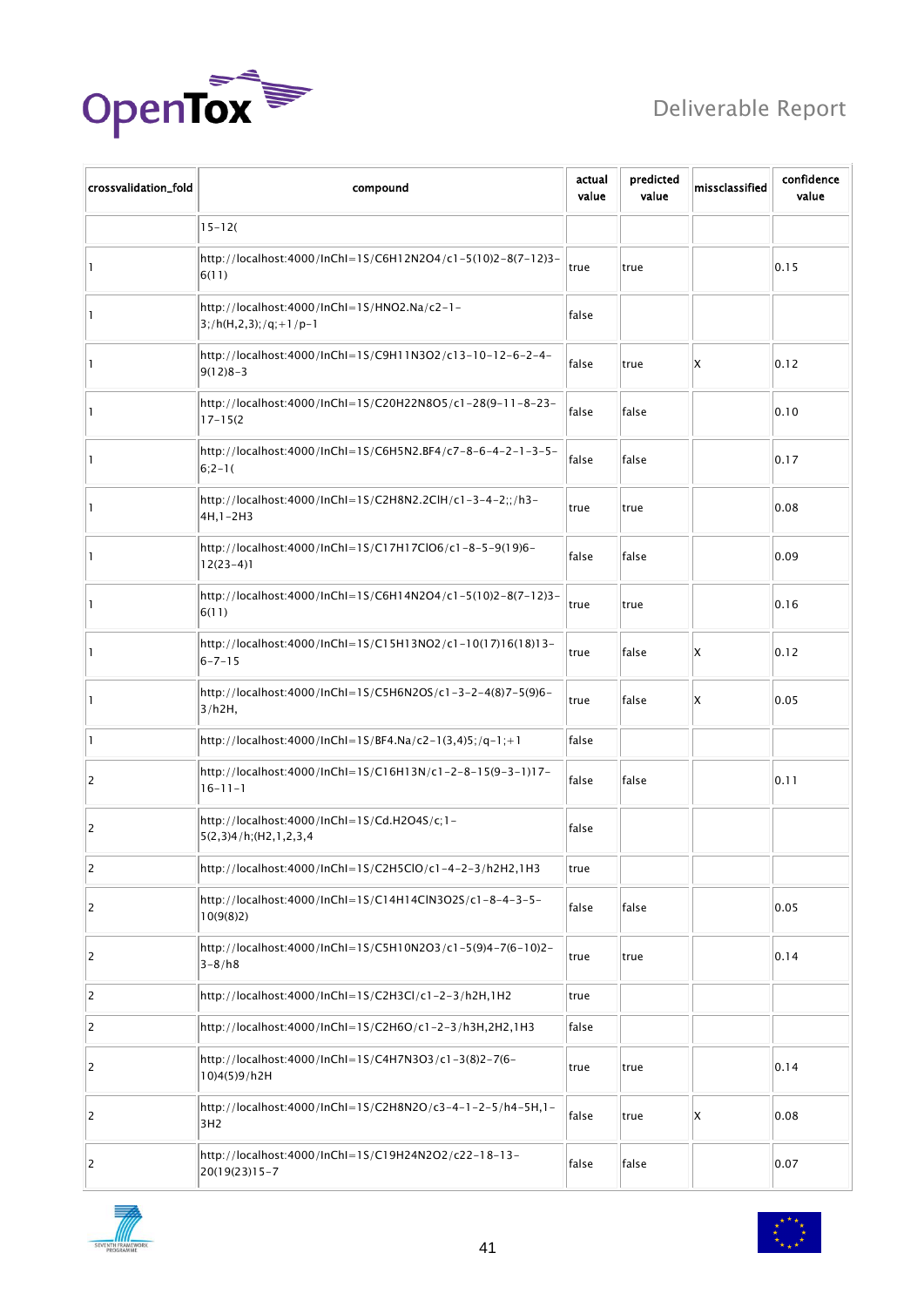



| crossvalidation_fold | compound                                                                        |       | predicted<br>value | missclassified | confidence<br>value |
|----------------------|---------------------------------------------------------------------------------|-------|--------------------|----------------|---------------------|
| 2                    | http://localhost:4000/InChI=1S/C5H4O2/c6-4-5-2-1-3-7-5/h1-<br>4H                | false | true               | X              | 0.04                |
| 2                    | http://localhost:4000/InChI=1S/C10H13NO2/c1-8(2)13-10(12)11-<br>$9 - 6 - 4$     | false | false              |                | 0.11                |
| 2                    | http://localhost:4000/lnChI=1S/C8H6N4O4S/c13-4-9-11-8-10-<br>$5(3-17-8)$        | true  | true               |                | 0.15                |
| 2                    | http://localhost:4000/lnChl=1S/C4H10N2O3/c1-6(5-9)2-4(8)3-<br>$7/h4,7-$         | true  | true               |                | 0.15                |
| 2                    | http://localhost:4000/InChI=1S/C3H6N2O2/c6-4-5-1-2-7-3-<br>$5/h1 - 3H2$         | true  | true               |                | 0.14                |
| 2                    | http://localhost:4000/lnChl=1S/H4N2/c1-2/h1-2H2                                 | true  | true               |                | 0.25                |
| 2                    | http://localhost:4000/InChI=1S/C6CI6/c7-1-<br>2(8)4(10)6(12)5(11)3(1)           | true  | false              | X              | 0.11                |
| 3                    | http://localhost:4000/lnChl=1S/C6H12N4O2/c1-5-3-9(7-11)4-<br>6(2)10(5)          | true  | true               |                | 0.15                |
| 3                    | http://localhost:4000/InChI=1S/C5H8O2/c1-4(2)5(6)7-3/h1H2,2-<br>3H <sub>3</sub> | false |                    |                |                     |
| 3                    | http://localhost:4000/InChI=1S/C6H7N3O/c7-9-6(10)5-1-3-8-4-<br>$2 - 5/h1$       | false | true               | X              | 0.00                |
| 3                    | http://localhost:4000/InChI=1S/C5H11N3O3/c1-2-8(7-11)5(10)6-<br>$3 - 4 - 9$     | true  | true               |                | 0.15                |
| 3                    | http://localhost:4000/InChI=1S/C2H6N2O/c1-4(3)2-<br>5/h2H, 3H2, 1H3             | true  | true               |                | 0.07                |
| 3                    | http://localhost:4000/InChI=1S/C4H8N2O/c7-5-6-3-1-2-4-<br>$6/h1 - 4H2$          | true  | true               |                | 0.12                |
| 3                    | http://localhost:4000/lnChl=1S/2C2H4O2.4H2O.3Pb/c2*1-<br>$2(3)4;$ ;;;;;;;       | false |                    |                |                     |
| 3                    | http://localhost:4000/lnChI=1S/C9H11N3O2/c10-9(13)12(11-<br>$14)7 - 6 - 8 -$    | true  | true               |                | 0.06                |
| 3                    | http://localhost:4000/lnChl=1S/C19H17N3.ClH/c20-16-7-1-<br>$13(2 - 8 - 16)$     | false | false              |                | 0.08                |
| 3                    | http://localhost:4000/InChI=1S/C9H9NS/c11-8-10-7-6-9-4-2-<br>$1 - 3 - 5 - 9/$   | false | false              |                | 0.05                |
| 3                    | http://localhost:4000/InChI=1S/C17H17ClO3/c1-<br>$17(2,16(19)20)21-11-$         | false | false              |                | 0.06                |
| 3                    | http://localhost:4000/lnChl=1S/C2H8N2/c1-4(2)3/h3H2,1-2H3                       | true  | true               |                | 0.07                |
| 3                    | http://localhost:4000/lnChI=1S/C4H5Cl/c1-3-4(2)5/h3H,1-2H2                      | false |                    |                |                     |
| 3                    | http://localhost:4000/lnChl=1S/C6H10N2O2/c1-3-4-8(7-10)5-<br>6(2)9/h3           | true  | true               |                | 0.14                |



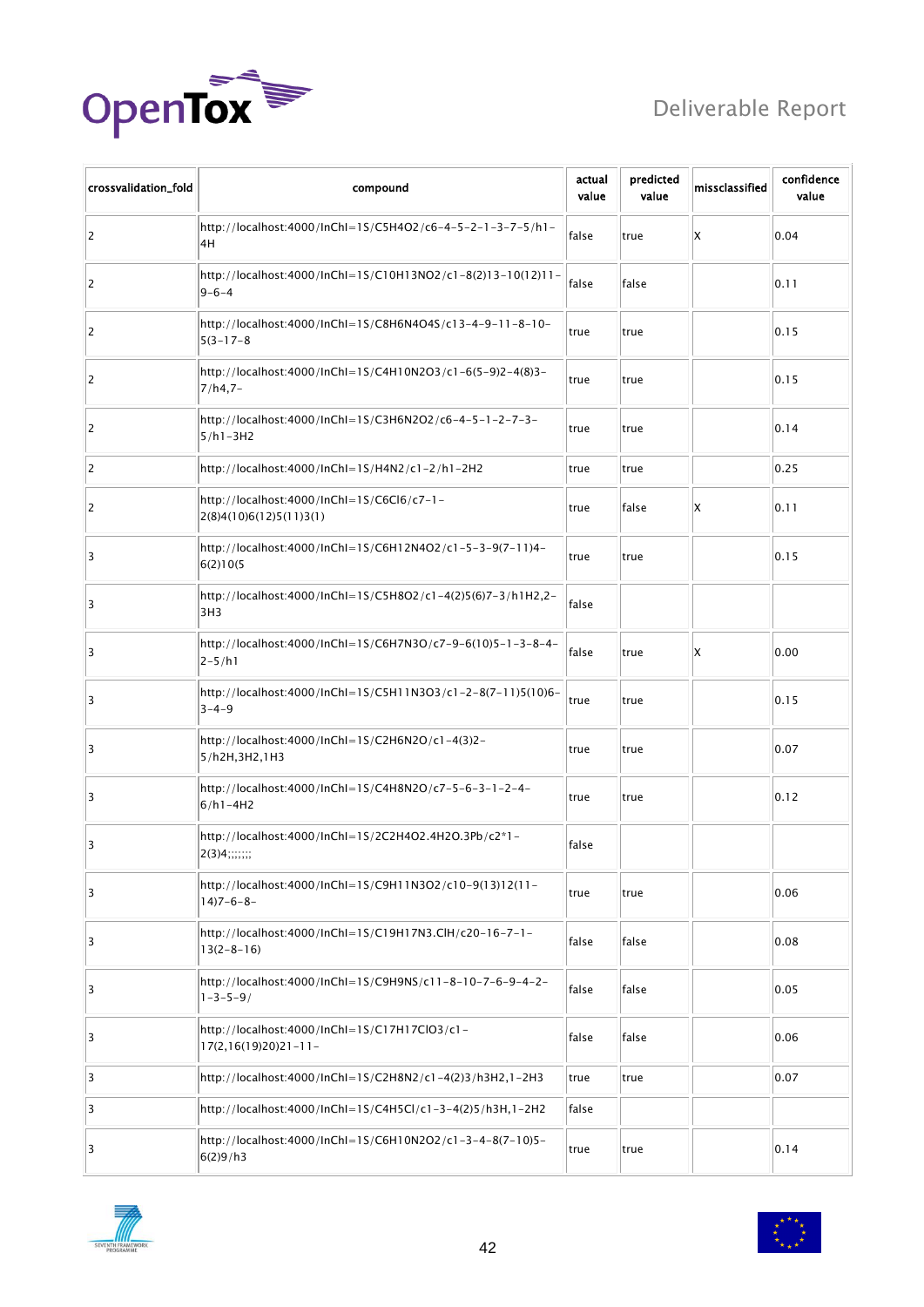



| crossvalidation_fold | compound                                                                       | predicted<br>actual<br>value<br>value |        | missclassified | confidence<br>value |
|----------------------|--------------------------------------------------------------------------------|---------------------------------------|--------|----------------|---------------------|
| 3                    | http://localhost:4000/lnChl=1S/C9H11N3O/c13-11-12-6-2-4-<br>$9(12)8 - 3 -$     | true                                  | true   |                | 0.03                |
| 3                    | http://localhost:4000/lnChl=1S/C11H8N2O5/c12-11(14)8(9-2-1-<br>$5 - 17 - 9$    | true                                  | lfalse | X              | 0.02                |
| 3                    | http://localhost:4000/InChI=1S/C6H11N3O3/c1-3-9(8-12)6(11)7-<br>$4 - 5(2)$     | true                                  | true   |                | 0.14                |
| $\overline{4}$       | http://localhost:4000/lnChI=1S/CH6N2/c1-3-2/h3H,2H2,1H3                        | true                                  | true   |                | 0.09                |
| 4                    | http://localhost:4000/lnChI=1S/C20H22O3/c1-20(2,19(21)22)23-<br>$16 - 12$      | false                                 | false  |                | 0.09                |
| 4                    | http://localhost:4000/InChI=1S/C6H10N2O/c1-3-5-8(7-9)6-4-<br>$2/h3 - 4H,$      | true                                  | true   |                | 0.11                |
| 4                    | http://localhost:4000/lnChI=1S/C5H10N2O/c8-6-7-4-2-1-3-5-<br>$7/h1 - 5H2$      | true                                  | true   |                | 0.11                |
| 4                    | http://localhost:4000/lnChI=1S/C15H10O7.2H2O/c16-7-4-<br>$10(19)12-11($        | false                                 | false  |                | 0.09                |
| $\overline{4}$       | http://localhost:4000/InChI=1S/CH2O/c1-2/h1H2                                  | false                                 |        |                |                     |
| 4                    | http://localhost:4000/lnChl=1S/C14H9Cl5/c15-11-5-1-9(2-6-<br>11)13(14          | false                                 | false  |                | 0.08                |
| 4                    | http://localhost:4000/lnChI=1S/C3H6N2O/c6-4-5-2-1-3-5/h1-<br>3H <sub>2</sub>   | true                                  | true   |                | 0.11                |
| 14                   | http://localhost:4000/lnChl=1S/C3H6O2/c4-1-3-2-5-3/h3-4H,1-<br>2H <sub>2</sub> | true                                  |        |                |                     |
| $\overline{4}$       | http://localhost:4000/lnChI=1S/C4H8N2O3/c1-3-9-4(7)6(2)5-<br>8/h3H2,1          | true                                  | true   |                | 0.08                |
| 4                    | http://localhost:4000/InChI=1S/C10H12ClNO2/c1-7(2)14-<br>$10(13)12 - 9 - 5$    | false                                 | false  |                | 0.08                |
| 4                    | http://localhost:4000/InChI=1S/H4N2.H2O4S/c1-2;1-5(2,3)4/h1-<br>2H2;           | true                                  | true   |                | 0.25                |
| 4                    | http://localhost:4000/InChI=1S/BrHO3.K/c2-<br>$1(3)4$ ; /h(H,2,3,4); /q; +1    | true                                  |        |                |                     |
| 4                    | http://localhost:4000/lnChl=1S/C7H15N3O/c1-6-4-10(8-11)5-<br>7(2)9(6)          | true                                  | true   |                | 0.11                |
| 4                    | http://localhost:4000/lnChl=1S/Cd.2ClH/h;2*1H/q+2;;/p-2                        | false                                 |        |                |                     |
| 4                    | http://localhost:4000/lnChl=1S/C14H8Cl4/c15-11-5-1-9(2-6-<br>11)13(14          | true                                  | false  | X              | 0.08                |
| $\overline{4}$       | http://localhost:4000/InChI=1S/C2H4O/c1-2-3/h2H,1H3                            | true                                  |        |                |                     |
| 5                    | http://localhost:4000/lnChl=1S/C12H9NO2/c14-13(15)11-7-6-9-<br>$5 - 4 - 8 -$   | false                                 | false  |                | 0.05                |
| 5                    | http://localhost:4000/lnChI=1S/C6H10ClN3O3/c1-5(11)4-10(9-                     | true                                  | true   |                | 0.17                |